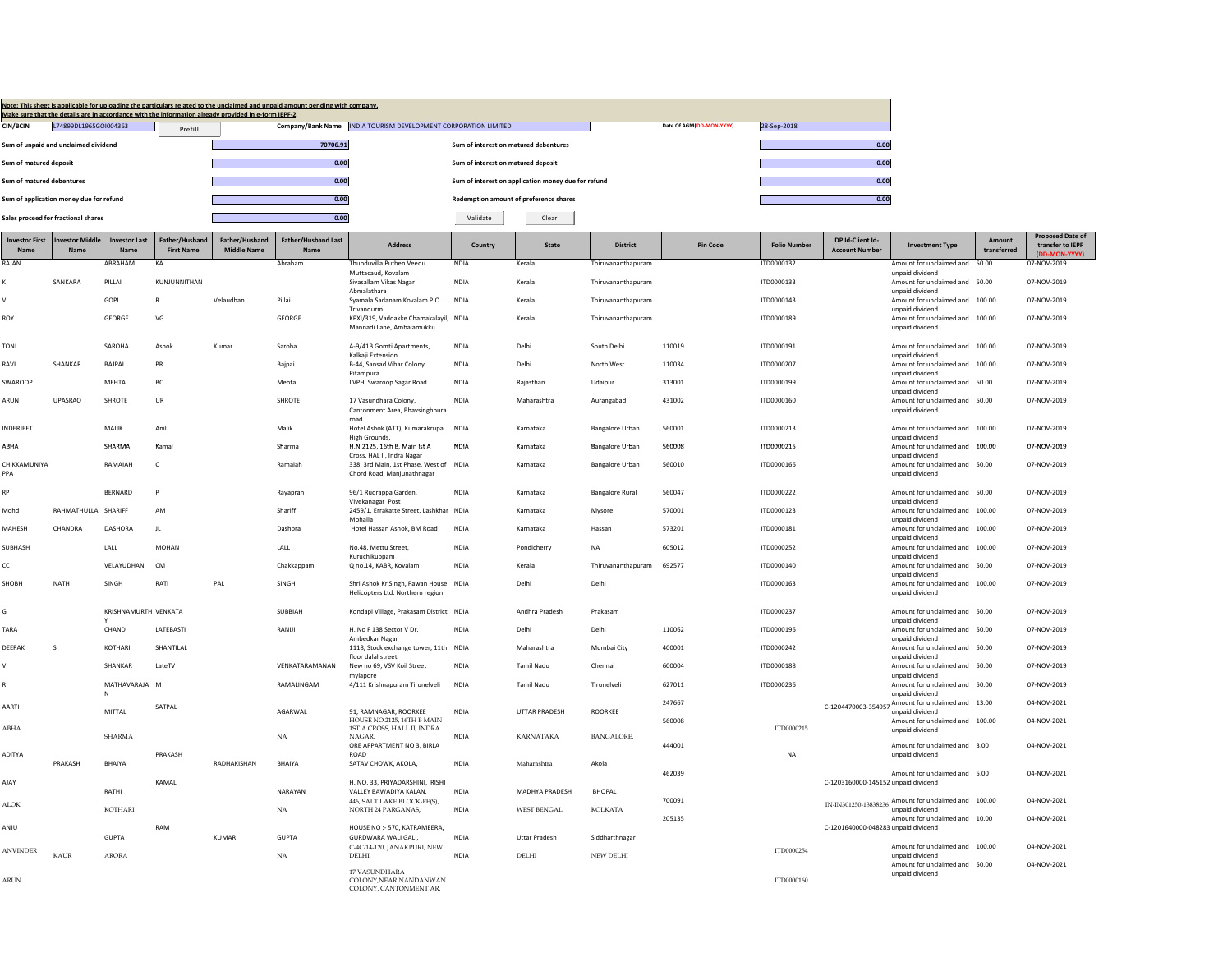| ARUNACHALAM             | <b>ACHAMTHAVIRTI PILLAI</b>     |                   |                   |                   | ACHAMTHAVIRTHAN               | C-215, 2ND FLOOR, 2ND TOWER.<br>INTERNATIONAL INFOTECH PARK. INDIA                         |              | Maharashtra              | Aurangabad             | 400705 |            | C-1201060000-593689 unpaid dividend   | Amount for unclaimed and 2.00                                                                            | 04-NOV-2021 |
|-------------------------|---------------------------------|-------------------|-------------------|-------------------|-------------------------------|--------------------------------------------------------------------------------------------|--------------|--------------------------|------------------------|--------|------------|---------------------------------------|----------------------------------------------------------------------------------------------------------|-------------|
| ARUP                    |                                 |                   | LATESAHAYA        |                   |                               | 205/3 MITRA PARA ROAD.<br>PANCHANANTALA                                                    |              |                          |                        | 743165 |            | IN-IN301250-IN2833663 unpaid dividend | Amount for unclaimed and 25,00                                                                           | 04-NOV-2021 |
| ASHA                    | KUMAR                           | PAUL              | $\mathbf{P}$      | RAM               | PAUL                          | PO NAIHATI.<br>3/1, MALVIYA NAGAR, NEW                                                     | <b>INDIA</b> | <b>WEST BENGAL</b>       | DIST 24 PGS(N),        | 110017 |            |                                       | C-1201130000-388452 Amount for unclaimed and 1.00                                                        | 04-NOV-2021 |
| ATUL                    |                                 | <b>CHACHRA</b>    | GOKUL             | $\mathsf{C}$      | CHACHRA                       | DELHI.<br>PARVATI NAGAR, BALAPUR ROAD<br>OLD CITY                                          | <b>INDIA</b> | $\rm DELHI$              | NEW DELHI              | 444001 |            | IN-IN301774-IN1740121 unpaid dividend | unnaid dividend<br>Amount for unclaimed and 13.00                                                        | 04-NOV-2021 |
|                         | GOKUL                           | CHANDURKAR        |                   |                   | PCHANDURKAR                   | AKOLA, 444001                                                                              | INDIA        | Maharashtra              | Akola                  | 201301 |            | IN-IN301330-                          | Amount for unclaimed and 750.00                                                                          | 04-NOV-2021 |
| AVTAR                   |                                 | <b>SINGH</b>      | SHRIGURBACHAN     |                   | $\mathop{\rm SINGH}\nolimits$ | C 4/103, SECTOR 31, NOIDA,<br>ONI POLE NO 4, WADI,                                         | INDIA        | Uttar Pradesh            | Firozabad              | 390017 |            | IN18817247<br>IN-IN300513-            | unpaid dividend<br>Amount for unclaimed and 1.00                                                         | 04-NOV-2021 |
| <b>HARAT</b>            |                                 | <b>VYAS</b>       | <b>BHATUKLAL</b>  |                   | <b>VYAS</b>                   | VADODARA,<br>ASH KUNJ RAM NAGAR, NEAR LIC                                                  | <b>INDIA</b> | Gujarat                  | Vadodara               | 444001 |            | IN14311705<br>IN-IN301774-            | unpaid dividend<br>Amount for unclaimed and 3.00                                                         | 04-NOV-2021 |
| BHAVANA                 | NITESH                          | <b>BHUTADA</b>    | <b>NITESHI</b>    |                   | <b>BHUTADA</b>                | OFFICE<br>RATANLAL PLOT,                                                                   | INDIA        | Maharashtra              | Akola                  |        |            | IN17330567                            | unpaid dividend                                                                                          |             |
| <b>BILGRAMI</b>         | <b>SYED</b>                     | <b>MAHMOOD</b>    |                   |                   | $_{\rm NA}$                   | SAKINA MANZIL, MOHANLAL<br>NAGAR, DAMDI MAHEL,                                             | <b>INDIA</b> | Maharashtra              | Aurangabad             | 431001 | ITD0000161 |                                       | Amount for unclaimed and 50.00<br>unpaid dividend                                                        | 04-NOV-2021 |
| CHANDRAMOHAN            |                                 |                   | <b>POONRAJAN</b>  |                   | К                             | ENVISION INFORMATION<br>SYSTEMS 13 7, VASAN STREET T<br>NAGAR,                             | INDIA        | Tamil Nadu               | Chennai                | 600017 |            | IN-IN300214-<br>IN12848265            | Amount for unclaimed and 5.00<br>unnaid dividend                                                         | 04-NOV-2021 |
|                         | CHANDRIKABEN CHAMPAKBHAI MISTRY |                   | СНАМРАКВНАІ       | DAHYABHAI         | MISTRY                        | PARVATI NIWAS, SAMROLI STREET<br>AT PO CHIKHLI,                                            | <b>INDIA</b> | Gujarat                  | Navsari                | 396521 |            |                                       | IN-IN301127-IN1559591 Amount for unclaimed and 25.00<br>unpaid dividend                                  | 04-NOV-2021 |
| CHETAN                  |                                 |                   | <b>KRISHAN</b>    |                   |                               |                                                                                            |              |                          |                        | 110015 |            |                                       | IN-IN300118-IN1082662 Amount for unclaimed and 1.00                                                      | 04-NOV-2021 |
| <b>DAVINDER</b>         |                                 | CHADHA            | <b>BALBIR</b>     | LAL               | CHADHA                        | 9/38 A, MOTI NAGAR, NEW DELHI, INDIA<br>1/9157 GALI NO-4, WEST<br>ROHTASH NAGAR, SHAHDARA, |              | DELHI                    | NEW DELHI              | 110032 |            | C-1201910101-967391 unpaid dividend   | unpaid dividend<br>Amount for unclaimed and 3.00                                                         | 04-NOV-2021 |
|                         |                                 | KAUR              |                   |                   | SINGH                         | DELHI.                                                                                     | <b>INDIA</b> | DELHI                    | NEW DELHI              | 400001 |            |                                       | Amount for unclaimed and 50.00                                                                           | 04-NOV-2021 |
| DEEPAK                  | $\mathbf S$                     | KOTHARI           |                   |                   | $_{\rm NA}$                   | 1118, STOCK EXCHANGE<br>TOWER, DALAL STREET,                                               | INDIA        | Maharashtra              | Mumbai City            |        | ITD0000242 |                                       | unpaid dividend                                                                                          |             |
| <b>DINKAR</b>           |                                 |                   | <b>GANPAT</b>     |                   |                               | B 7/8 SARITA DARSHAN SOCI,<br>SHRIRANG NAGAR OLD<br>GANGAPUR, NAKA GANGAPUR                |              |                          |                        | 422005 |            | $C-49200$<br>1204920000067753         | Amount for unclaimed and 1.00<br>unpaid dividend                                                         | 04-NOV-2021 |
|                         | <b>GANPAT</b>                   | <b>DHANWATE</b>   |                   |                   | <b>DHANWATE</b>               | ROAD,                                                                                      | <b>INDIA</b> | Maharashtra              | Nashik                 | 444001 |            | IN-IN301774-                          | Amount for unclaimed and 150.00                                                                          | 04-NOV-2021 |
| <b>GIRISHRAMNIKBHAI</b> |                                 | MAKAWANA          | RAMNIKBHAI        |                   | MAKAWANA                      | K TAILOR, SARAF BAZAR,<br>H.NO.216, MUKESH NAGAR, GALI                                     | INDIA        | Maharashtra              | Akola                  | 110032 |            | IN15724323                            | unnaid dividend<br>Amount for unclaimed and 1.00                                                         | 04-NOV-2021 |
| GIRVAR                  | PARSHAD                         | SHARMA            | RAGHUBIR          | PRASHAD           | SHARMA                        | NO.4. CIRCULAR ROAD.<br>SHAHDARA,                                                          | <b>INDIA</b> | DELHI                    | NEW DELHI              |        |            | IN-IN302365-IN1042207 unpaid dividend |                                                                                                          |             |
| <b>IEMANT</b>           |                                 |                   | ISHWARLAL         |                   |                               | 10. SHYAMPARK SOCIETY.<br>KRISHNANAGAR                                                     |              |                          |                        | 382346 |            | IN-IN301233-IN1025793 unpaid dividend | Amount for unclaimed and 125,00                                                                          | 04-NOV-2021 |
|                         | $\mathbf{I}$                    | <b>IOSHI</b>      |                   | NANAI AI          | <b>IOSHI</b>                  | SAIIPUR.<br>62 14TH A MAIN, 2ND STAGE 2ND                                                  | <b>INDIA</b> | Guiarat                  | Ahmedahad              | 560086 |            |                                       | Amount for unclaimed and 100.00                                                                          | 04-NOV-2021 |
|                         |                                 |                   | LATE              |                   |                               | PHASE<br>WOC ROAD                                                                          |              |                          |                        |        |            | IN-IN302148-IN1057788 unpaid dividend |                                                                                                          |             |
| <b>KESHAV</b>           | P                               | SIDDAPPA          |                   |                   | VEERAPPA                      | MAHALAKSHMIPURAM,                                                                          | <b>INDIA</b> | Karnataka                | <b>Bangalore Urban</b> | 144022 | ITD0000003 |                                       | Amount for unclaimed and 50.00                                                                           | 04-NOV-2021 |
|                         |                                 | <b>AGGARWAL</b>   |                   |                   | NA                            | 1035, URBAN ESTATE, PHASE-I,<br>C/3, H-WING, FLAT NO-81 3RD                                | <b>INDIA</b> | Punjab                   | <b>Jalandhar</b>       | 400067 |            |                                       | unpaid dividend<br>Amount for unclaimed and 6.00                                                         | 04-NOV-2021 |
| <b>KIRTI</b>            |                                 |                   | <b>JAYANTILAL</b> | <b>KAPURCHAND</b> |                               | <b>FLOOR, AHAVIR</b><br>NAGAR, SHANKER LANE,                                               | <b>INDIA</b> | Maharashtra              |                        |        |            | IN-IN303735-<br>IN10001518            | unpaid dividend                                                                                          |             |
| KRISHAN                 |                                 | SHAH              | <b>GURDAS</b>     |                   | SHAH                          | KANDIVALI-WEST,                                                                            |              |                          | Mumbai City            | 110015 |            |                                       | C-14100-1201410000010C $\frac{A_{\text{amount}}}{A_{\text{max}}}$ or unclaimed and 1.00                  | 04-NOV-2021 |
|                         | A                               | CHADHA            |                   | MAI               | CHADHA                        | 9/38A, MOTI NAGAR, NEW DELHI, INDIA<br>H NO 185 WARD NO 2                                  |              | Delhi                    | New Delhi              | 125051 |            |                                       | unpaid dividend<br>Amount for unclaimed and 15.00                                                        | 04-NOV-2021 |
| AXYA                    |                                 | GROVER            | <b>SURENDER</b>   |                   | GROVER                        | <b>GURUDWARA STREET</b><br>RATIA,                                                          | <b>INDIA</b> | Haryana                  | Fatehabad              |        |            | IN-IN300484-IN1713481 unpaid dividend |                                                                                                          |             |
| MAHESH                  | CHANDRA                         | <b>DASHORA</b>    |                   |                   | <b>NA</b>                     | ASSTT MANAGER(A/CS) HOTEL<br>HASSAN ASH, B M ROAD.                                         | <b>INDIA</b> | Karnataka                | Hassan                 | 573201 | ITD0000181 |                                       | Amount for unclaimed and 100.00<br>unpaid dividend                                                       | 04-NOV-2021 |
| MD                      |                                 |                   |                   |                   |                               | 2459/1, ERRAKATTE STREET,<br>LASHKHAR MOHALLA                                              |              |                          |                        | 570001 | ITD0000123 |                                       | Amount for unclaimed and 100.00                                                                          | 04-NOV-2021 |
| MEHTA                   |                                 |                   |                   |                   |                               |                                                                                            |              |                          |                        |        |            |                                       | unpaid dividend                                                                                          |             |
| MERCY                   | RAHMATHULL/SHARIFF              |                   |                   |                   | $_{\rm NA}$                   | LAXMI VILAS PALACE HOTEL                                                                   | INDIA        | Karnataka                | Mysore                 | 313001 | ITD0000199 |                                       | Amount for unclaimed and 50.00                                                                           | 04-NOV-2021 |
|                         |                                 | SWAROOP           |                   |                   | <b>NA</b>                     | SWAROOP SAGAR ROAD,<br><b>THARAKUNNEL</b>                                                  | <b>INDIA</b> | Rajasthan                | Udaipur                | 686652 |            | IN-IN301895-                          | unpaid dividend<br>Amount for unclaimed and 5.00                                                         | 04-NOV-2021 |
|                         |                                 | <b>BABY</b>       | BABY              |                   | <b>THOMAS</b>                 | HOUSE, EDAMARUKU PO<br>MELUKAVU<br>B/502, GREEN ASH, VASANT                                | <b>INDIA</b> | Kerala                   | Kottavam               | 400080 |            | IN10218682                            | unpaid dividend<br>Amount for unclaimed and 3.00                                                         | 04-NOV-2021 |
| MITESH                  | GULABCHAND GUDKA                |                   | G                 | L                 | <b>GUDKA</b>                  | GARDEN                                                                                     | <b>INDIA</b> | Maharashtra              | Mumbai City            |        |            | C-59100-12059100000672unpaid dividend |                                                                                                          |             |
| MITESHKUMAR             |                                 |                   | <b>DINESHBHAI</b> |                   |                               | KHARIWADI, FATEH DARWAJA,<br><b>DIST ANAND</b>                                             |              |                          |                        | 388620 |            | C-1202680000-071798 unpaid dividend   | Amount for unclaimed and 25.00                                                                           | 04-NOV-2021 |
|                         | <b>DINESHBHAI</b>               | PRAJAPATI         |                   | BHAILALBHAI       | PRAJAPATI                     | KARIYA KUNJ, BEHIND NEW                                                                    | <b>INDIA</b> | Gujarat                  | Bharuch                | 444001 |            |                                       | Amount for unclaimed and 1.00                                                                            | 04-NOV-2021 |
| <b>MITHUN</b>           | <b>RASIKLAL</b>                 | <b>KARIYA</b>     | <b>RASIKLAL</b>   |                   | <b>KARIYA</b>                 | JAIN MANDIR, DEVRAO BABA<br>CHAL AKOLA, ,                                                  | <b>INDIA</b> | Maharashtra              | Akola                  |        |            | C-1201090001-686151 unpaid dividend   |                                                                                                          |             |
| NARAIN                  |                                 |                   | GOPALDAS          |                   |                               | NANIK NIWAS SOCIETY, FLAT                                                                  |              |                          |                        | 421004 |            | C-1202810000-064401 unpaid dividend   | Amount for unclaimed and 1.00                                                                            | 04-NOV-2021 |
| NEELISETTY              | KHEMANI                         | GOPALDAS          |                   |                   | KHEMANI<br>SRIHARI            | NO.8, DT. SECTION, ULHASNAGAR, INDIA<br>DOOR NO 4-2-127. USMAN                             |              | Maharashtra              | Thane                  | 524002 |            |                                       |                                                                                                          | 04-NOV-2021 |
|                         |                                 | RADHA             |                   |                   |                               | SAHEB PET STONEHOUSEPET, INDIA                                                             |              | Andhra Pradesh           | Nellore                | 302006 |            |                                       | C-1204770000-016231 Amount for unclaimed and 750.00<br>unpaid dividend                                   | 04-NOV-2021 |
| NEETU<br><b>ARMOD</b>   | <b>KUMAR</b>                    | SONI<br>AHLUWALIA | AMIT              |                   | SONI                          | B-4/D, SHIV MARG, BANI PARK,<br>WZ-182, VIRENDER NAGAR.                                    | <b>INDIA</b> | Rajasthan<br>$\rm DELHI$ | Jaipur<br>NEW DELHI    | 110058 | ITD0000158 |                                       | C-1203140000-035151 Amount for unclaimed and 125.00<br>unpaid dividend<br>Amount for unclaimed and 50.00 | 04-NOV-2021 |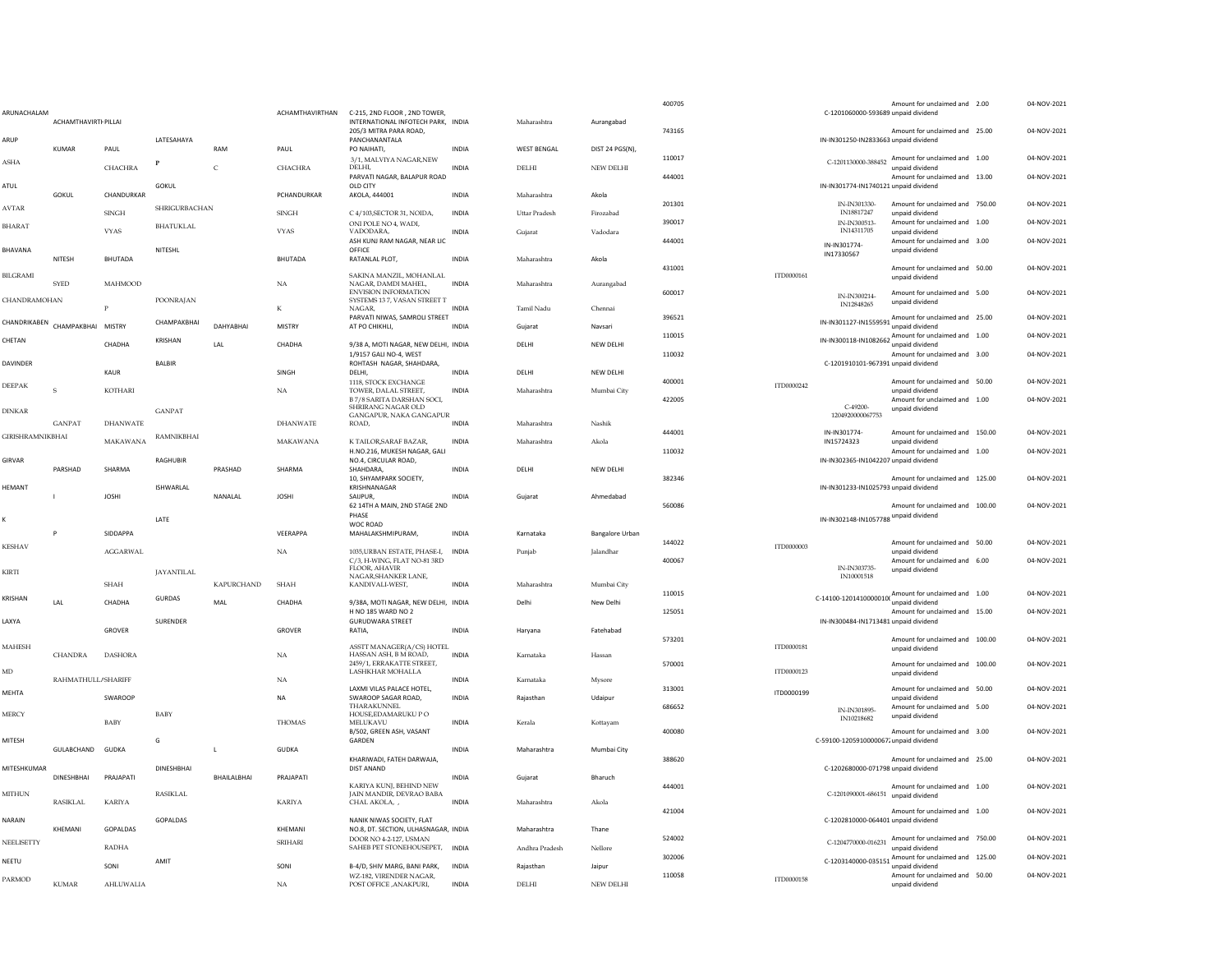| PERMANAND       |                   | RAJU             | LATE          | HARI           | <b>SINGH</b>      | RZ 535/24,TUGLAKABAD EXTN.<br>KALKAJI NEW DELHI,                         | <b>INDIA</b> | <b>DELHI</b>         | NEW DELHI              | 110019 |            | IN-IN300206-<br>IN10489618            | Amount for unclaimed and 1.00<br>unpaid dividend                        | 04-NOV-2021 |
|-----------------|-------------------|------------------|---------------|----------------|-------------------|--------------------------------------------------------------------------|--------------|----------------------|------------------------|--------|------------|---------------------------------------|-------------------------------------------------------------------------|-------------|
| <b>PRAKASH</b>  | RADHAKISAN BHAIYA |                  |               |                | <b>RADHAKISAN</b> | GORE APPT NO. 3, FLAT NO. 3,<br><b>IATHARPETH.</b>                       | <b>INDIA</b> | Maharashtra          | Akola                  | 444005 |            | C-1302310000-083694                   | Amount for unclaimed and 51.00<br>unpaid dividend                       | 04-NOV-2021 |
|                 |                   |                  |               |                |                   | C/113, GIRDHAR PARK<br>SOCIETY, OPP. NEW ERA                             |              |                      |                        | 390010 |            |                                       | Amount for unclaimed and 50.00                                          | 04-NOV-2021 |
| PRITESH         | YOGESHBHAI PATEL  |                  |               |                | YOGESHBHAI        | SCHOOL, B/H, MAKARPURA<br>,DEPOT, MAKARPURA,                             | <b>INDIA</b> | Gujarat              | Vadodara               |        |            | C-1301670000-349445 unpaid dividend   |                                                                         |             |
| PURSOTTAM       | DAS               | SHARMA           | RAM           | SWAROOP        | SHARMA            | H NO 216, KANPUR ROAD<br>,TALPURA,                                       | INDIA        | <b>Uttar Pradesh</b> | Jhansi                 | 284001 |            |                                       | IN-IN301696-IN1049253 Amount for unclaimed and 50.00<br>unpaid dividend | 04-NOV-2021 |
|                 |                   |                  |               |                |                   | 4/111, KRISHNAPURAM,                                                     | <b>INDIA</b> |                      |                        | 627011 | ITD0000236 |                                       | Amount for unclaimed and 50.00                                          | 04-NOV-2021 |
|                 |                   | MATHAVARAJAN     |               |                | $_{\rm NA}$       | TIRUNELVELI,<br>THUNDUVILA PUTHEN VEEDU,                                 |              | Tamil Nadu           | Tirunelveli            |        |            |                                       | unpaid dividend<br>Amount for unclaimed and 50.00                       | 04-NOV-2021 |
| RAJAN           |                   |                  |               |                |                   | MUTTACAUD, KOVALAM P.O,<br>TRIVANDRUM                                    |              |                      |                        |        | ITD0000132 |                                       | unpaid dividend                                                         |             |
|                 |                   | AMBAHAM          |               |                | NA                | 603 PARIVAR APARTMENTS,I P                                               | <b>INDIA</b> | Kerala               | Kannur                 | 110092 |            |                                       | Amount for unclaimed and 125.00                                         | 04-NOV-2021 |
| RAJEEV          | <b>KUMAR</b>      | <b>BADHWAR</b>   | OM            |                | PRAKASH           | <b>EXTENSION</b><br>PATPAR GANJ, DELHI,                                  | <b>INDIA</b> | <b>DELHI</b>         | NEW DELHI              |        |            | IN-IN301055-<br>IN10530130            | unpaid dividend                                                         |             |
| RAJEEV          |                   | PUNIA            | <b>HARVIR</b> | SINGH          | PUNIA             | C-2/24, YAMUNA VIHAR, DELHI, INDIA                                       |              | DELHI                | NFW DFI HI             | 110053 |            | IN-IN300966-<br>IN10484305            | Amount for unclaimed and 1.00<br>unnaid dividend                        | 04-NOV-2021 |
| RAJESHWAR       | PRASAD            | <b>BHARGAVA</b>  | LAXMI         | <b>VNARAIN</b> | <b>BHARGAVA</b>   | 5/2226, KATRA KHUSHHAL ROY,<br>CHANDNI CHOWK, DELHI                      | <b>INDIA</b> | DELHI                | NFW DFI HI             | 110006 |            |                                       | IN-IN301143-IN1101609 Amount for unclaimed and 3.00<br>unpaid dividend  | 04-NOV-2021 |
| <b>RAJNEESH</b> |                   |                  |               |                |                   | 1/46, SADAR BAZAR, DELHI<br>CANTT, NEW DELHI                             |              |                      |                        | 110010 | ITD0000203 |                                       | Amount for unclaimed and 100.00                                         | 04-NOV-2021 |
|                 | <b>KUMAR</b>      | <b>UPMANYU</b>   |               |                | NA                | CHIMPA MARG, SARDARSHAHR,                                                | INDIA        | DELHI                | NEW DELHI              | 331403 |            |                                       | unpaid dividend<br>Amount for unclaimed and 13.00                       | 04-NOV-2021 |
| RAMESH          |                   |                  | LATEGANGADHAR |                |                   | <b>DIST CHURU</b>                                                        |              |                      |                        |        |            | IN-IN301127-<br>IN16617867            | unpaid dividend                                                         |             |
|                 | CHANDRA           | <b>MUNDHRA</b>   |               |                | <b>MUNDHRA</b>    | SUYOG NAGAR, BEHIND                                                      | <b>INDIA</b> | Raiasthan            | Churu                  | 444001 |            |                                       | Amount for unclaimed and 98.00                                          | 04-NOV-2021 |
| RAMKRISHNA      | SADASHIV          | <b>INGLE</b>     |               |                | SADASHIV          | MALKAPUR GRAM<br>PANCHAYAT, AKOLA MS,                                    | <b>INDIA</b> | Maharashtra          | Akola                  |        |            | C-1203840001-597113 unpaid dividend   |                                                                         |             |
| RANJANBEN       |                   |                  | SOMABHAI      |                |                   | H/55 GOKULDHAM, NR<br><b>VEJALPUR POLICE</b>                             |              |                      |                        | 380051 |            | IN-IN300513-<br>IN13368495            | Amount for unclaimed and 4.00<br>unpaid dividend                        | 04-NOV-2021 |
|                 | S                 | MODI             |               | $\overline{V}$ | MODI              | CHOWKI, VEJALPUR<br>42/40/2, SWARAN PATH,                                | INDIA        | Gujarat              | Ahmedabad              | 302020 |            |                                       | Amount for unclaimed and 100.00                                         | 04-NOV-2021 |
| RATAN           | <b>KUMAR</b>      | <b>RAO</b>       |               |                | $_{\rm NA}$       | <b>MANSAROVER</b>                                                        | <b>INDIA</b> | Rajasthan            | Jaipur                 |        | ITD0000210 |                                       | unpaid dividend                                                         |             |
|                 |                   |                  |               |                |                   | FLAT NO.3 , JALARAM<br>HOU.SOCIETY, NO.2, MARATHA                        |              |                      |                        | 444005 |            |                                       | Amount for unclaimed and 5.00<br>unpaid dividend                        | 04-NOV-2021 |
| RAVIRATANLAL    |                   |                  |               |                | <b>RATANLAL</b>   | NAGAR, NEAR JALARAM<br>SCHOOL,                                           |              |                      |                        |        | ITD0000331 |                                       |                                                                         |             |
|                 |                   | <b>AGRAWAL</b>   |               |                |                   | <b>I-175. R B I ENCLAVE. PASHIM</b>                                      | <b>INDIA</b> | Maharashtra          | Akola                  | 110063 |            |                                       | Amount for unclaimed and 100.00                                         | 04-NOV-2021 |
| <b>RENI</b>     |                   | <b>TANDON</b>    |               |                | $_{\rm NA}$       | VIHAR, NEW DELHI                                                         | <b>INDIA</b> | DELHI                | NEW DELHI              |        | ITD0000193 |                                       | unpaid dividend                                                         |             |
|                 |                   |                  |               |                |                   | KPXI/319 VADDAKKE                                                        |              |                      |                        |        |            |                                       | Amount for unclaimed and 100.00<br>unpaid dividend                      | 04-NOV-2021 |
| ROY             |                   |                  |               |                |                   | CHAMAKALAYIL,<br>MANNADI LANE, AMBALAMUKKU                               |              |                      |                        |        | ITD0000189 |                                       |                                                                         |             |
|                 |                   | GEORGE           |               |                | <b>NA</b>         |                                                                          | <b>INDIA</b> | DELHI                | NEW DELHI              |        |            |                                       |                                                                         |             |
|                 |                   | <b>DASTAGIRI</b> |               |                |                   | D NO 7/451-A,N G O COLONY,<br>CUDDAPAH                                   | <b>INDIA</b> | Andhra Pradesh       |                        | 516001 |            | IN-IN300669<br>IN10092803             | Amount for unclaimed and 15.00<br>unpaid dividend                       | 04-NOV-2021 |
|                 |                   |                  |               |                | $_{\rm NA}$       |                                                                          |              |                      | Kadapa                 | 400059 |            |                                       | Amount for unclaimed and 1.00                                           | 04-NOV-2021 |
| SANJAY          |                   |                  | <b>RN</b>     |                |                   | FLAT NO. 410, SARITA LOK,<br>DARSHAN CHSLTD, MILITARY                    |              | Maharashtra          | Mumbai City            |        |            | C-1202890000-320475 unpaid dividend   |                                                                         |             |
|                 | <b>SINGH</b>      | TIWARI           |               | <b>SINGH</b>   | TIWARI            | ROAD, MAROL(EAST),<br>EX DY GM (E&M), ENGAN                              | INDIA        |                      |                        | 560032 |            |                                       | Amount for unclaimed and 50.00                                          | 04-NOV-2021 |
| SANTHANAGOPALAN |                   | G                |               |                |                   | NIVAS, 38/5, , MANORAYANA<br>PALYA, SULTANPALYA MAIN<br>ROAD. R T NAGAR. | <b>INDIA</b> |                      |                        |        | ITD0000214 |                                       | unpaid dividend                                                         |             |
|                 |                   |                  |               |                | NA                | NEW NO 69, V S V KOIL STREET,                                            |              | Karnataka            | <b>Bangalore Urban</b> | 600004 |            |                                       | Amount for unclaimed and 50.00                                          | 04-NOV-2021 |
| SHV             |                   | <b>SHANKAR</b>   |               |                | <b>NA</b>         | MYLAPORE,                                                                | <b>INDIA</b> | <b>Tamil Nadu</b>    | Chennai                |        | ITD0000188 |                                       | unpaid dividend                                                         |             |
| <b>SHIBDAS</b>  |                   | <b>GHOSAL</b>    |               |                | $_{\rm NA}$       | B-759, PALAM VIHAR,                                                      | INDIA        | Harvana              | Gurgaon                | 122017 | ITD0000200 |                                       | Amount for unclaimed and 100.00<br>unpaid dividend                      | 04-NOV-2021 |
| SUBHASH         |                   |                  | SHYAM         |                |                   | 9/103 AVC YOJNA 3, JHUNSI,<br>ALLAHABAD                                  |              |                      |                        | 211019 |            | IN-IN300450-IN1399853 unpaid dividend | Amount for unclaimed and 3.00                                           | 04-NOV-2021 |
|                 |                   | AGARWAI          |               | LAL            | AGARWAI           | 7A, FIRST FLOOR, BLOCK-EL,                                               | <b>INDIA</b> | <b>Uttar Pradesh</b> | Allahahad              | 110064 |            |                                       | Amount for unclaimed and 1.00                                           | 04-NOV-2021 |
| <b>SURJIT</b>   | PAL               | SINGH            |               | <b>GURBUX</b>  | SINGH             | HARI NAGARN, NEW DELHI                                                   | <b>INDIA</b> | DELHI                | NEW DELHI              |        |            | IN-IN300708-<br>IN10599362            | unpaid dividend                                                         |             |
| <b>TARA</b>     |                   |                  |               |                |                   | HOUSE NO. F-138, SECTOR V, DR<br>AMBEDKAR NAGAR                          |              |                      |                        | 110062 | ITD0000196 |                                       | Amount for unclaimed and 50.00<br>unpaid dividend                       | 04-NOV-2021 |
|                 |                   | CHAND            |               |                | NA                | NEW DELHL<br>223 SURABHI 9TH CROSS, C BLOCK                              | INDIA        | DELHI                | NEW DELHI              | 570008 |            |                                       | Amount for unclaimed and 100.00                                         | 04-NOV-2021 |
| UJ.             | SOMASHEKARA RAO   |                  |               |                | NA                | J P NAGAR                                                                | <b>INDIA</b> | Karnataka            | MYSORE                 |        | ITD0000125 |                                       | unpaid dividend                                                         |             |
|                 |                   |                  |               |                |                   | VILLAGE & PO DADRA, MUSAFIRA                                             |              |                      |                        |        |            |                                       | Amount for unclaimed and 50.00                                          | 04-NOV-2021 |
| UDAI            | <b>BHAN</b>       | TIWARI           |               |                | <b>NA</b>         | KHANA<br><b>DISTT</b>                                                    | <b>INDIA</b> | <b>Uttar Pradesh</b> | Saharanpur             |        | ITD0000159 |                                       | unpaid dividend                                                         |             |
| VAGHAJIBHAI     |                   |                  | MALUKCHAND    |                |                   | 401- VASUNDHARA FLAT, 12- JAIN<br>SOCIETY, NEAR PRITAM NAGAR,            |              |                      |                        | 380006 |            | IN-IN302461-IN1007368 unpaid dividend | Amount for unclaimed and 2.00                                           | 04-NOV-2021 |
|                 |                   | VORA             |               |                | VORA              | ELLIS BRIDGE,                                                            | <b>INDIA</b> | Gujarat              | Ahmedahad              |        |            |                                       |                                                                         |             |
| VASANT          |                   | GARG             |               | $\mathsf{R}$   | GARG              | 186 11, ARYA PURI,<br>MUZAFFARNAGAR                                      | <b>INDIA</b> | <b>Uttar Pradesh</b> | Muzaffarnagar          | 251001 |            |                                       | C-1304140000-689772 Amount for unclaimed and 1.00<br>unpaid dividend    | 04-NOV-2021 |
| <b>VIDHYA</b>   |                   | <b>DUGAR</b>     | ASHOK         | KUMAR          | <b>DUGAR</b>      | 1/57A GALI NO 3, VISWAS<br>NAGAR SAHADARA.                               | <b>INDIA</b> | Delhi                | New Delhi              | 110032 |            | IN-IN301549-<br>IN17475072            | Amount for unclaimed and 2000.00<br>unpaid dividend                     | 04-NOV-2021 |
|                 |                   |                  |               |                |                   |                                                                          |              |                      |                        |        |            |                                       |                                                                         |             |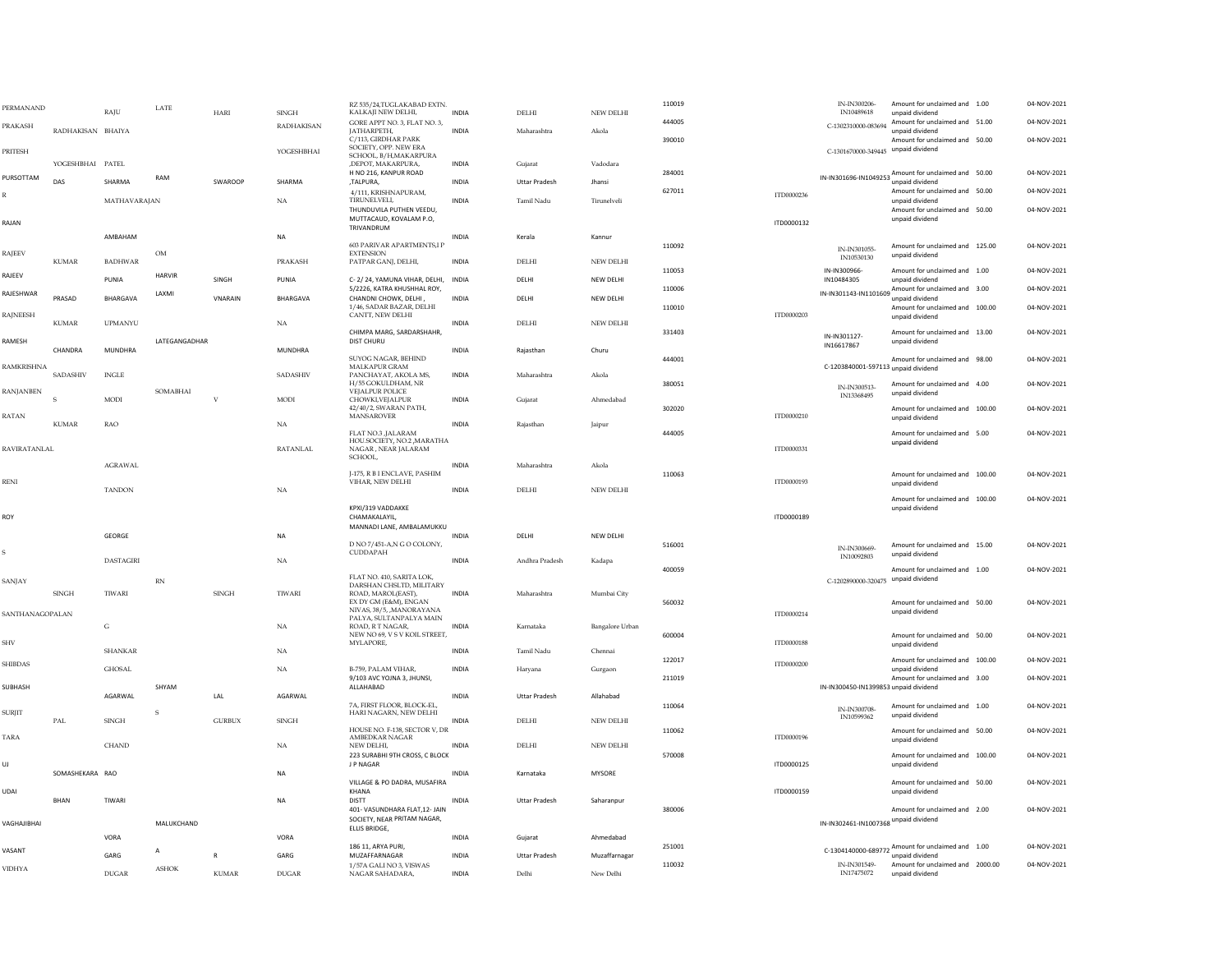| <b>VISHAL</b>  |                         |                   | <b>SURA</b>     |                |               | HOTEL JAIPUR<br>ASHOK.RESIDENTIAL COMPLEX                                                                      |              |                   |                        | 302016 | IN-IN300214-<br>IN12438990           | Amount for unclaimed and 113.00<br>unpaid dividend                      | 04-NOV-2021                      |
|----------------|-------------------------|-------------------|-----------------|----------------|---------------|----------------------------------------------------------------------------------------------------------------|--------------|-------------------|------------------------|--------|--------------------------------------|-------------------------------------------------------------------------|----------------------------------|
|                |                         | <b>MATHUR</b>     |                 | PRAKASH        | <b>MATHUR</b> | JAI SINGH CIRCLE, BANI PARK,                                                                                   | <b>INDIA</b> | Rajasthan         | Jaipur                 |        |                                      |                                                                         |                                  |
| VISHWESHWAR    | $\mathsf{R}$            | BHAT              | RAMACHANDRA     | MAHADEV        | BHAT          | MADGUNI, HALKAR, KUMTA,                                                                                        | <b>INDIA</b> | Rajasthan         | Jaipur                 | 302016 |                                      | IN-IN301774-IN1060349 Amount for unclaimed and 18.00<br>unpaid dividend | 04-NOV-2021                      |
|                |                         | KAVITA            | <b>GIRDHARI</b> | <b>IAI</b>     | SHARMA        | 31, Ratnapuri Colony, Sodala,                                                                                  | <b>INDIA</b> | Rajasthan         | Jaipur                 | 302006 |                                      | IN-IN302236-IN1194005 Amount for unclaimed and 10.00<br>unpaid dividend | 04-NOV-2021                      |
|                |                         | ABHILASH          | SATPAL          |                | <b>SINGH</b>  | H.NO. 439. WARD NO. 5.                                                                                         | <b>INDIA</b> | Harvana           | Hissar                 | 126102 |                                      | C-1203840001-531693 Amount for unclaimed and 150.00<br>unpaid dividend  | 04-NOV-2021                      |
| PUNAM          | CHANDRA                 | AGARWALLA         | OMPRAKADH       |                | AGARWALLA     | S/O OM PRAKASH AGARWAL, R K<br>JEWELLERS                                                                       | INDIA        | ORISSA            | CUTTACK                | 753002 | IN-IN301774<br>IN13252266            | Amount for unclaimed and 100.00<br>unpaid dividend                      | 04-NOV-2021                      |
|                |                         |                   |                 |                |               | NAYA SARAK,<br>ROHOKALE MALA, NEAR VARULA                                                                      |              |                   |                        |        |                                      | Amount for unclaimed and<br>unpaid dividend                             | 04-NOV-2021                      |
| ANIL           | DNYANDEO                | ROHOKALE          | <b>NA</b>       |                | <b>NA</b>     | MARUTI MANDIR, NALEGAON.<br>AHMEDNGAR Maharashtra                                                              | <b>INDIA</b> | Maharashtra       | AHMEDNAGAR             | 414001 | C-1302190000-135528                  |                                                                         | 50                               |
| ANITA          | RANI                    | <b>NA</b>         | <b>BRII</b>     | <b>BHUSHAN</b> | <b>NA</b>     | 7645 GRAIN MARKET ROAD<br>BATHINDA                                                                             | <b>INDIA</b> | PUNJAB            | <b>BHATINDA</b>        | 151001 |                                      | Amount for unclaimed and                                                | 04-NOV-2021<br>50                |
|                |                         |                   |                 |                |               | 176/4892 PANT NAGAR<br><b>GHATKOPAR (E) MUMBAI</b>                                                             |              |                   |                        |        | IN-IN301330-IN204339 unpaid dividend | Amount for unclaimed and<br>unpaid dividend                             | 04-NOV-2021                      |
| ARVINDABEN     | <b>BHOGILAL</b>         | <b>NA</b>         | <b>NA</b>       |                | NA            | <b>MUMBA</b><br>ROOM NO A/16 YOGI NAGAR, NR                                                                    | <b>INDIA</b> | Maharashtra       | Mumbai City            | 400075 | IN-IN300888-IN131733                 | Amount for unclaimed and                                                | 25<br>04-NOV-2021                |
| DHANSUKHBHAI V |                         | <b>NA</b>         | <b>VIRII</b>    | <b>BHAI</b>    | <b>GPATFI</b> | BADHIR VIDYALAYA OP DABHAN<br>NADIAD                                                                           | <b>INDIA</b> | GUIARAT           | <b>NADIAD</b>          | 387320 | IN-IN300394-IN126838                 | unpaid dividend                                                         | $\mathbf{R}$                     |
| <b>DINESH</b>  | <b>KUMAR</b>            | <b>NA</b>         | <b>BHARON</b>   | PRASAD         | RATHI         | 30 TRIVENI GANJ HAPUR<br>GHAZIABAD                                                                             | <b>INDIA</b> | UTTAR PRADESH     | <b>HAPUR</b>           | 245101 | IN-IN300118-IN107049 unpaid dividend | Amount for unclaimed and                                                | 04-NOV-2021<br>-5                |
| DIPTI          | PRAFUL                  | <b>NA</b>         | NA              |                | <b>NA</b>     | NEW RADHA KISAN PLOT NEAR<br>AGRASEN BHAVAN AKOLA                                                              | INDIA        | MAHARASHTRA       | AKOLA                  | 444001 | IN-IN301774-IN174978 unpaid dividend | Amount for unclaimed and                                                | 04-NOV-2021<br>$13\,$            |
| KAILASH        | CHANDRA                 | <b>NA</b>         | RAMJIWAN        |                | <b>NA</b>     | 110/3 B D EASTATE TIMARPUR<br>NEW DELHI                                                                        | <b>INDIA</b> | DELHI             | NEW DELHI              | 110054 | IN-IN301774-IN166955 unpaid dividend | Amount for unclaimed and                                                | 04-NOV-2021<br>125               |
|                |                         |                   |                 |                |               | 15, BRAHMANAND SOCIETY, B/H.                                                                                   |              |                   |                        |        |                                      | Amount for unclaimed and<br>unpaid dividend                             | 04-NOV-2021                      |
| MADHUBEN       | MAHENDRABHAI NA         |                   | MAHESHBHAI      | SHAH           | <b>NA</b>     | <b>ASHISH NAGAR</b><br>MEGHANINAGAR, AHMEDABAD. INDIA                                                          |              | GUJARAT           | AHMEDABAD              | 380016 | IN-IN300343-IN101054                 |                                                                         | 25                               |
|                |                         |                   |                 |                |               | B-15/1 BLOCK B STREET NO 20<br>JITAR NAGAR PARWANA ROAD                                                        |              |                   |                        |        |                                      | Amount for unclaimed and<br>unpaid dividend                             | 04-NOV-2021                      |
| MUKESH         | MISHRA                  | <b>NA</b>         | RAJ             | KUMAR          | MISHRA        | DELHI<br>S/O M SANGAIAH H NO 1243 L B<br><b>EXLION KOTTUR KUDLIGLTO</b>                                        | <b>INDIA</b> | <b>DFIHI</b>      | NEW DELHI              | 110051 | IN-IN300214-IN121334                 | Amount for unclaimed and<br>unnaid dividend                             | 50<br>04-NOV-2021                |
| N              | M                       | <b>NA</b>         | <b>NA</b>       |                | <b>NA</b>     | HOSPET KARNATAKA                                                                                               | <b>INDIA</b> | Karnataka         | Hassan                 | 583134 | IN-IN300214-IN162242                 | Amount for unclaimed and                                                | 04-NOV-2021                      |
| NEENA          | RAJESH                  | SUREKA            | RAJESH          | S              | SUREKA        | RAJANI NIVAS ALSI PLOT AKOLA<br>H NO 8 3 168/E/2/26 SREE RAMA                                                  | INDIA        | Maharashtra       | Akola                  | 444001 | IN-IN301744-IN165255 unpaid dividend | Amount for unclaimed and                                                | 04-NOV-2021                      |
| NERAVATI       | SUMALATHA               | <b>NA</b>         | PRAHLADA        | <b>GUPTA</b>   | SHIMHADRI     | NAGAR YOUSUF GUDA ROAD<br>HYDERABAD                                                                            | <b>INDIA</b> | Telangana         | Hyderabad              | 500040 | IN-IN301696-IN114379                 | unpaid dividend                                                         | 65                               |
| PADAM          | <b>KUMAR</b>            | <b>NA</b>         | <b>NA</b>       |                | <b>NA</b>     | B 289 GALI NO 7 AMRIT VIHAR,<br><b>BURARI DELHI</b>                                                            | <b>INDIA</b> | Delhi             | New Delhi              | 110084 | IN-IN300708-IN106188 unpaid dividend | Amount for unclaimed and                                                | 04-NOV-2021<br>$\mathbf{1}$      |
| PARASHARAM     | BHAVAKU                 | MARIHALKAR        | <b>NA</b>       |                | <b>NA</b>     | H NO. 217 MAYYANNA GALLI<br>KADOLI BELGAUM KARNATAKA<br>FLAT NO 2, APURVA COMPLEX,<br>JAMKHED ROAD, NR DAMANIA | INDIA        | Karnataka         | <b>Bangalore Urban</b> | 591143 | C-1204760000-177257 unpaid dividend  | Amount for unclaimed and<br>Amount for unclaimed and<br>unpaid dividend | 04-NOV-2021<br>04-NOV-2021       |
| PAWAN          | SUHNURAM                | SHARMA            | <b>NA</b>       |                | NA            | BUNGLOW, DAREWADI,<br>AHMEDNAGAR Maharashtra<br>C/302 MEGH MAYUR MALHAR<br>APT B/H SNEH SANKUL ANAND           | INDIA        | Maharashtra       | Ahmednagar             | 414002 | C-1302190000-135513                  | Amount for unclaimed and<br>unpaid dividend                             | 10<br>04-NOV-2021                |
|                | PRAKASHKUMAR GUPTESHWAR | PRASADSHRIVAS1 NA |                 |                | <b>NA</b>     | MAHAL RD ADAJAN ROAD SURAT<br>GUJARAT                                                                          | <b>INDIA</b> | Gujarat           | Surat                  | 395009 | C-1203320001-IN3278                  | Amount for unclaimed and                                                | 54<br>04-NOV-2021                |
| PRITI          | PATEL                   | NA                | TEJAS           | PATEL          | NA            | 6, AMITEJ RAJSTHAMBH SOCIETY<br>OPP. POLO GROUND BARODA                                                        | INDIA        | Gujarat           | Vadodara               | 390001 | IN-IN301991-IN102021                 | unpaid dividend                                                         | 25                               |
|                |                         |                   |                 |                |               | NEELIKON FOOD DYES CHEM. LTD                                                                                   |              |                   |                        |        |                                      | Amount for unclaimed and<br>unpaid dividend                             | 04-NOV-2021                      |
| RAKESH         | RAMPRATAP               | SINGH             | <b>NA</b>       |                | <b>NA</b>     | UNIT -2 PLOT NO -17 M.I.D.C DH<br>ROHA RAIGAD MAHARASHTRA<br>SHIVOM 24 KRISHNARPAN<br>COLONY AMRAVATI          | <b>INDIA</b> | Maharashtra       | Bhandara               | 402116 | C-1201320000-984035                  | Amount for unclaimed and<br>unpaid dividend                             | 50<br>04-NOV-2021                |
| RAMESHWAR      | SHANKARI ALII           | <b>LADDHA</b>     | <b>NA</b>       |                | <b>NA</b>     | MAHARASHTRA<br>OPP-RAKESH TRADER, KND ROAD.                                                                    | <b>INDIA</b> | Maharashtra       | Amravati               | 444605 | C-1203320007-074758                  | Amount for unclaimed and                                                | 50<br>04-NOV-2021                |
| RIZWANA        | RIYAZUDDIN              | SHAIKH            | NA              |                | NA            | BHUSAWAL, BHUSAWAL<br>MAHARASHTRA                                                                              | INDIA        | Maharashtra       | Bhandara               | 425201 | C-1202000000-388063                  | unpaid dividend                                                         | 50                               |
| ROSHAN         | GHASIRAM                | AGRAWAL           | GHASIRAM        | AGRAWAL        | <b>NA</b>     | KIRTI NAGAR NEAR TAMNE<br>HOSPITAL AKOLA                                                                       | <b>INDIA</b> | Maharashtra       | Akola                  | 444001 | IN-IN300214-IN173737 unpaid dividend | Amount for unclaimed and                                                | 04-NOV-2021<br>$\overline{1}$    |
| s              | DURAIRAJAN              | NA                | <b>NA</b>       |                | NA            | 434/5 MAIN BAZAAR VELLORE                                                                                      | INDIA        | <b>Tamil Nadu</b> | Vellore                | 632004 | IN-IN300214-IN138445 unpaid dividend | Amount for unclaimed and<br>Amount for unclaimed and                    | 04-NOV-2021<br>13<br>04-NOV-2021 |
| SANTOSH        | BADRINARAYAN RATHI      |                   | NA              |                | <b>NA</b>     | RAMLATA BUSNESS CENTRE,<br>MURTIZAPUR ROAD, AKOLA. M.S. INDIA                                                  |              | Maharashtra       | AKOLA                  | 444004 | C-1302310000-074871                  | unpaid dividend                                                         | 25                               |
| SHIV           | KUMAR                   | <b>NA</b>         | <b>NA</b>       |                | <b>NA</b>     | 133 ADITYA AWAS, NEW GOPAL<br>BINAR, BARAN ROAD, KOTA,<br>RAJASTHAN                                            | <b>INDIA</b> | Rajasthan         | <b>KOTA</b>            | 324001 | IN-IN302269-IN114496                 | Amount for unclaimed and<br>unpaid dividend                             | 04-NOV-2021                      |
|                |                         |                   |                 |                |               | FLAT NO 7 KAMALA RESIDENCY                                                                                     |              |                   |                        |        |                                      | Amount for unclaimed and<br>unnaid dividend                             | 04-NOV-2021                      |
| <b>TUSHAR</b>  | CHANDRAKANT KAPALE      |                   | <b>NA</b>       |                | <b>NA</b>     | <b>BARDE GALLI NAVIPETH</b><br>AHMEDNAGAR MAHARASHTRA INDIA                                                    |              | Maharashtra       | AHMEDNAGAR             | 414001 | C-1302190000-089778                  | Amount for unclaimed and                                                | 800<br>04-NOV-2021               |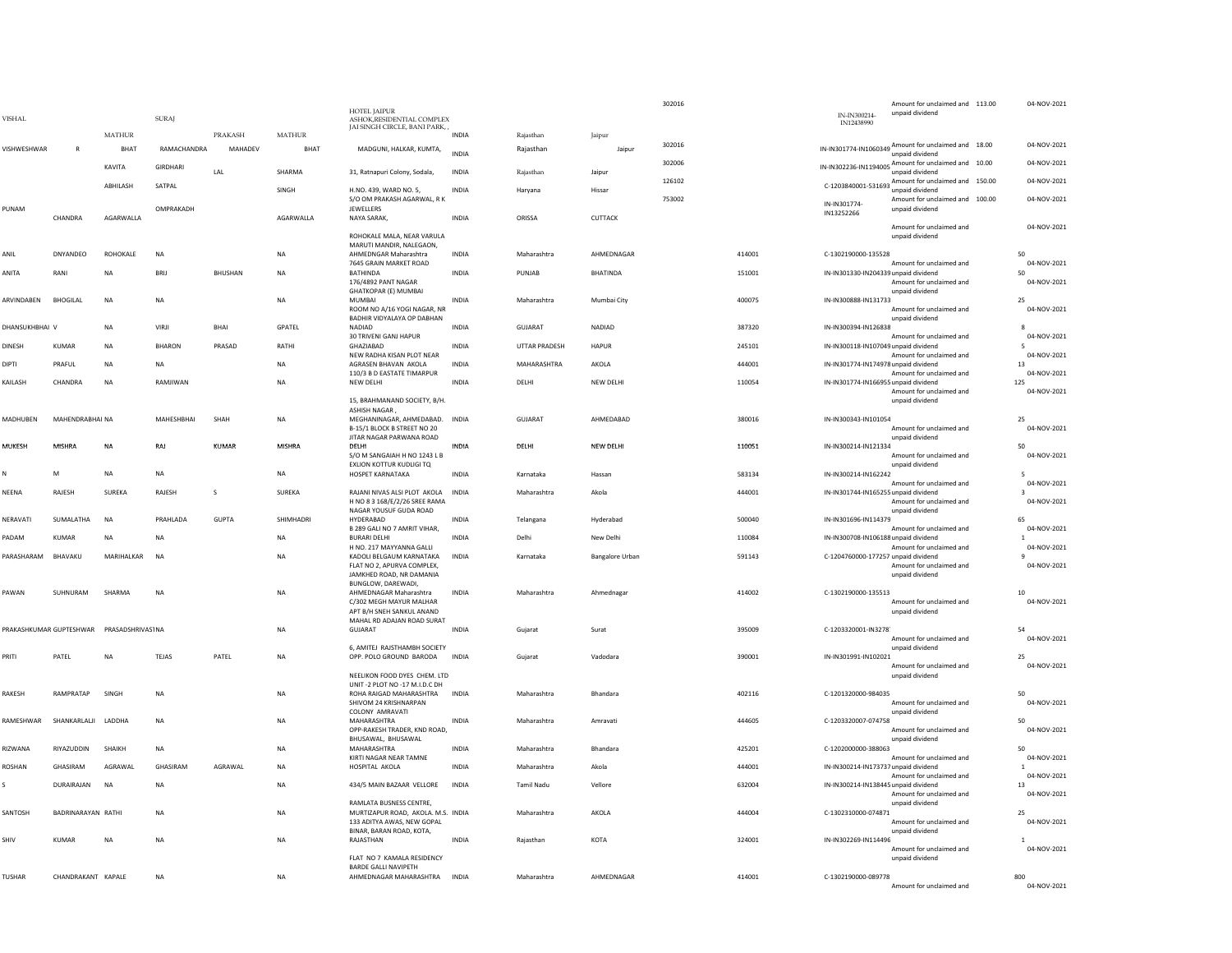|                  |                              |                           |                           |                           |            | NO 96 SINDHI COLONY, NEAR<br>MEDICAL COLLEGE, JODHPUR<br>SHASTRI NAGAR, JODHPUR                         |              |                |                    |        |                           | Amount for unclaimed and<br>unpaid dividend                                        | 04-NOV-2021                   |
|------------------|------------------------------|---------------------------|---------------------------|---------------------------|------------|---------------------------------------------------------------------------------------------------------|--------------|----------------|--------------------|--------|---------------------------|------------------------------------------------------------------------------------|-------------------------------|
| KARAN            | MAPARA                       | <b>NA</b>                 | <b>NA</b>                 | <b>NA</b>                 | <b>NA</b>  | RAJASTHAN, 342003<br>A/203, MANGAL DEEP APT,<br>OPP.RAJIV NAGAR,<br>JIVRAJPARK, VEJALPUR,               | <b>INDIA</b> | Rajasthan      | <b>IODHPUR</b>     |        | 342003                    | C-1203600001-847491<br>Amount for unclaimed and<br>unpaid dividend                 | 13<br>04-NOV-2021             |
| <b>BRIJESH</b>   | ROHITKUMAR SHAH              |                           | <b>NA</b>                 | <b>NA</b>                 | <b>NA</b>  | AHMEDABAD, 380051<br>NO 1036/7 SARVAJANIKA HOSTEL,<br>ROAD 2ND MAIN 2ND CROSS,<br>VIDYARANYA PURAM NEAR | <b>INDIA</b> | GUJARAT        | AHMEDABAD          |        | 380051                    | IN-IN300343-IN108682<br>Amount for unclaimed and<br>unpaid dividend                | 50<br>04-NOV-2021             |
| RAGHAVENDRA B    |                              | К                         | <b>NA</b>                 | <b>NA</b>                 | <b>NA</b>  | ANDHANI, MYSORE KARNATAKA<br>570008                                                                     | <b>INDIA</b> | Karnataka      | <b>MYSORE</b>      |        | 570008                    | C-1203600001-719211                                                                | 15                            |
|                  | DIPAWALIBEN MUKESHKUMAR SHAH |                           | NA                        |                           |            | 3-156 TRAVADIPADI PETLAD<br>PETLAD GUJARAT                                                              | INDIA        | GUJARAT        | ANAND              |        | 388450                    | Amount for unclaimed and<br>C-1201750000-115735 unpaid dividend                    | 04-NOV-2021<br>1              |
|                  |                              |                           |                           |                           |            | CHOKSHI NI POLE KHAMBHAT                                                                                |              |                |                    |        |                           | Amount for unclaimed and                                                           | 04-NOV-2021                   |
| <b>JAMBUBHAI</b> | VADILAL                      | CHOKSHI                   | NA                        |                           | $\sf NA$   | GUJARAT<br>WARD NO. 16 NEAR LATA<br>BHAWAN HANUMANGARH TOWN<br>HANUMANGARH TOWN                         | INDIA        | GUJARAT        | ANAND              |        | 388620                    | C-1201130000-050991 unpaid dividend<br>Amount for unclaimed and<br>unpaid dividend | 50<br>04-NOV-2021             |
| LAL              | CHAND                        | VERMA                     | NA                        |                           | <b>NA</b>  | RAJASTHAN                                                                                               | <b>INDIA</b> | Rajasthan      | HANUMANGARH        |        | 335513                    | C-1201210100-465525                                                                | -5                            |
| X                | X                            | X                         | $\mathsf{x}$              | $\boldsymbol{\mathsf{x}}$ | $\sf NA$   | $\pmb{\chi}$                                                                                            | INDIA        | DELHI          | NEW DELHI          | 110092 | X                         | Amount for unclaimed and<br>unpaid dividend                                        | 04-NOV-2021<br>50             |
| X                | X                            | X                         | $\pmb{\times}$            | $\boldsymbol{\mathsf{X}}$ | NA         | $\boldsymbol{\mathsf{x}}$                                                                               | INDIA        | DELHI          | NEW DELHI          | 110092 | X                         | Amount for unclaimed and<br>unpaid dividend                                        | 04-NOV-2021<br>2              |
| x                | X                            | X                         | $\mathsf{x}$              | $\boldsymbol{\mathsf{x}}$ | NA         | $\boldsymbol{\mathsf{x}}$                                                                               | INDIA        | DELHI          | NEW DELHI          | 110092 | X                         | Amount for unclaimed and<br>unpaid dividend                                        | 04-NOV-2021<br>$\mathbf{1}$   |
| X                | $\boldsymbol{\mathsf{x}}$    | X                         | $\boldsymbol{\mathsf{x}}$ | $\pmb{\times}$            | <b>NA</b>  | $\boldsymbol{\mathsf{x}}$                                                                               | <b>INDIA</b> | DELHI          | <b>NEW DELHI</b>   | 110092 | X                         | Amount for unclaimed and                                                           | 04-NOV-2021                   |
| X                | X                            | X                         | $\mathsf{x}$              | $\boldsymbol{\mathsf{x}}$ | <b>NA</b>  | $\mathbf{x}$                                                                                            | <b>INDIA</b> | DELHI          | NFW DFI HI         | 110092 | $\mathsf{x}$              | unpaid dividend<br>Amount for unclaimed and                                        | 2<br>04-NOV-2021              |
| $\mathbf{x}$     | X                            | X                         | $\mathsf{x}$              | $\boldsymbol{\mathsf{x}}$ | <b>NA</b>  | $\mathbf{x}$                                                                                            | <b>INDIA</b> | DELHI          | NFW DFI HI         | 110092 | $\boldsymbol{\mathsf{x}}$ | unpaid dividend<br>Amount for unclaimed and                                        | 625<br>04-NOV-2021            |
|                  |                              |                           |                           |                           |            |                                                                                                         |              |                |                    |        |                           | unpaid dividend                                                                    |                               |
| x                | $\boldsymbol{\mathsf{x}}$    | $\boldsymbol{\mathsf{x}}$ | $\mathsf{x}$              | $\pmb{\times}$            | NA         | $\boldsymbol{\mathsf{x}}$                                                                               | INDIA        | DELHI          | NEW DELHI          | 110092 | X                         | Amount for unclaimed and<br>unpaid dividend                                        | 04-NOV-2021<br>$\mathbf{1}$   |
| $\mathbf{x}$     | $\boldsymbol{\mathsf{x}}$    | X                         | $\boldsymbol{\mathsf{x}}$ | $\pmb{\times}$            | NA         | $\boldsymbol{\mathsf{x}}$                                                                               | INDIA        | DELHI          | NEW DELHI          | 110092 | $\boldsymbol{\mathsf{x}}$ | Amount for unclaimed and<br>unpaid dividend                                        | 04-NOV-2021<br>18             |
| x                | X                            | X                         | $\boldsymbol{\mathsf{X}}$ | X                         | NA         | $\boldsymbol{\mathsf{x}}$                                                                               | INDIA        | DELHI          | NEW DELHI          | 110092 | $\boldsymbol{\mathsf{x}}$ | Amount for unclaimed and                                                           | 04-NOV-2021                   |
| x                | $\boldsymbol{\mathsf{x}}$    | X                         | $\mathsf{x}$              | $\boldsymbol{\mathsf{x}}$ | <b>NA</b>  | $\boldsymbol{\mathsf{x}}$                                                                               | <b>INDIA</b> | DELHI          | NEW DELHI          | 110092 | $\boldsymbol{\mathsf{x}}$ | unpaid dividend<br>Amount for unclaimed and                                        | 50<br>04-NOV-2021             |
| X                | $\boldsymbol{\mathsf{x}}$    | $\boldsymbol{\mathsf{x}}$ | $\boldsymbol{\mathsf{x}}$ | $\mathsf{x}$              | <b>NA</b>  | $\boldsymbol{\mathsf{x}}$                                                                               | <b>INDIA</b> | DELHI          | <b>NEW DELHI</b>   | 110092 | $\boldsymbol{\mathsf{x}}$ | unpaid dividend<br>Amount for unclaimed and                                        | 278<br>04-NOV-2021            |
| x                | X                            | X                         | $\mathsf{x}$              | $\boldsymbol{\mathsf{x}}$ | <b>NA</b>  | $\mathbf{x}$                                                                                            | <b>INDIA</b> | DELHI          | NFW DFI HI         | 110092 | $\boldsymbol{\mathsf{x}}$ | unpaid dividend<br>Amount for unclaimed and                                        | 12<br>04-NOV-2021             |
|                  |                              |                           |                           |                           |            |                                                                                                         |              |                |                    |        |                           | unpaid dividend                                                                    | 15                            |
| x                | $\boldsymbol{\mathsf{x}}$    | $\boldsymbol{\mathsf{x}}$ | $\mathsf{x}$              | $\mathsf{x}$              | <b>NA</b>  | $\boldsymbol{\mathsf{x}}$                                                                               | <b>INDIA</b> | DELHI          | NEW DELHI          | 110092 | $\boldsymbol{\mathsf{x}}$ | Amount for unclaimed and<br>unpaid dividend                                        | 04-NOV-2021<br>25             |
| X                | $\boldsymbol{\mathsf{x}}$    | $\boldsymbol{\mathsf{x}}$ | $\boldsymbol{\mathsf{x}}$ | $\boldsymbol{\mathsf{x}}$ | <b>NA</b>  | $\times$                                                                                                | <b>INDIA</b> | DELHI          | NEW DELHI          | 110092 | $\boldsymbol{\mathsf{x}}$ | Amount for unclaimed and<br>unpaid dividend                                        | 04-NOV-2021<br>$\overline{1}$ |
|                  |                              |                           |                           |                           |            | THUNDUVILA PUTHEN VEEDU                                                                                 |              |                |                    |        |                           | Amount for unclaimed and                                                           | 03-NOV-2022                   |
| RAJAN            |                              | AMBAHAM                   | NA                        | <b>NA</b>                 | NA         | MUTTACAUD, KOVALAM P.O<br>TRIVANDRUM                                                                    | <b>INDIA</b> | Kerala         | Thiruvananthapuram | 695527 | ITD0000132                | unpaid dividend                                                                    | 200                           |
|                  |                              |                           |                           |                           |            | SYAMALA SADANAM<br>KOVALAM P O                                                                          |              | Kerala         | Thiruvananthapuram |        |                           | Amount for unclaimed and<br>unpaid dividend                                        | 03-NOV-2022                   |
| V                |                              | GOPI                      | <b>NA</b>                 | <b>NA</b>                 | NA         | TRIVANDRUM, KERALA                                                                                      | <b>INDIA</b> |                |                    | 695527 | ITD0000143                |                                                                                    | 400                           |
|                  |                              |                           |                           |                           |            | C/O SHRI ASHOK KR SINGH,<br>PANVAN HANS                                                                 |              |                |                    |        |                           | Amount for unclaimed and<br>unpaid dividend                                        | 03-NOV-2022                   |
|                  |                              |                           |                           |                           |            | HELICOPERS LTD, NORTHERN<br>REGION                                                                      |              | Delhi          | New Delhi          |        |                           |                                                                                    |                               |
| SHOBH            | NATH                         | SINGH                     | <b>NA</b>                 | <b>NA</b>                 | NA         | SAFDARJUNG AIRPORT, NEW<br>DELHI                                                                        | <b>INDIA</b> |                |                    | 110003 | ITD0000163                |                                                                                    | 400                           |
|                  |                              |                           |                           |                           |            |                                                                                                         |              |                |                    |        |                           | Amount for unclaimed and                                                           | 03-NOV-2022                   |
|                  |                              |                           |                           |                           |            | KPXI/319 VADDAKKE<br>CHAMAKALAYIL                                                                       |              | Kerala         | Thiruvananthapuram |        |                           | unpaid dividend                                                                    |                               |
| ROY              |                              | GEORGE                    | NA                        | <b>NA</b>                 | NA         | MANNADI LANE, AMBALAMUKKU<br>TRIVANDRUM                                                                 | INDIA        |                |                    | 695005 | ITD0000189                |                                                                                    | 400                           |
|                  |                              |                           |                           |                           |            | KONDAPI VILLAGE<br>PRAKASAM DISTRICT                                                                    |              | Andhra Pradesh | Prakasam           |        |                           | Amount for unclaimed and<br>unpaid dividend                                        | 03-NOV-2022                   |
| G                |                              | <b>KRISHNAMURTHYNA</b>    |                           | <b>NA</b>                 | <b>NA</b>  | ANDHRA PRADESH                                                                                          | <b>INDIA</b> |                |                    | 523270 | ITD0000237                |                                                                                    | 200                           |
|                  |                              |                           |                           |                           |            | B-371, SUDERSHAN PARK<br>NEAR DR POPLI                                                                  |              | Delhi          | New Delhi          |        |                           | Amount for unclaimed and<br>unpaid dividend                                        | 03-NOV-2022                   |
| SHASHI           |                              | <b>BATRA</b>              | <b>NA</b>                 | <b>NA</b>                 | <b>NA</b>  | NEW DELHI<br>C 4/14B,                                                                                   | <b>INDIA</b> |                |                    | 110015 | ITD0000192                | Amount for unclaimed and                                                           | 200<br>03-NOV-2022            |
|                  |                              |                           |                           |                           |            | Keshav Puram                                                                                            |              | Delhi          | New Delhi          |        |                           | unpaid dividend                                                                    |                               |
| MAN              | MOHAN                        | <b>JINDAL</b>             | ROSHAN                    |                           | LAL        | New Delhi                                                                                               | INDIA        |                |                    | 110035 |                           | IN-IN302349-IN100105<br>Amount for unclaimed and                                   | 400<br>03-NOV-2022            |
|                  |                              |                           |                           |                           |            | A-10, SRI AGRSEN APARTMENTS<br>PLOT NO.10                                                               |              | Delhi          | New Delhi          |        |                           | unpaid dividend                                                                    |                               |
| SNEHLATA         |                              | <b>GUPTA</b>              | NA                        | <b>NA</b>                 | NA         | SECTOR 7, DWARKA<br>NEW DELHI                                                                           | INDIA        |                |                    | 110045 | ITD0000194                |                                                                                    | 200                           |
|                  |                              |                           |                           |                           |            | R-Z-290 M                                                                                               |              |                |                    |        |                           | Amount for unclaimed and                                                           | 03-NOV-2022                   |
|                  |                              |                           |                           |                           |            | <b>RAJ NAGAR</b><br>PART II                                                                             |              | Delhi          | New Delhi          |        |                           | unpaid dividend                                                                    |                               |
| NIRMALA          |                              | DEVI                      | <b>NA</b>                 | <b>NA</b>                 | <b>NA</b>  | PALAM COLONY, NEW DELHI<br>WZ-182, VIRENDER NAGAR                                                       | <b>INDIA</b> |                |                    | 110045 | ITD0000253                | Amount for unclaimed and                                                           | 200<br>03-NOV-2022            |
| 00000000         | <b>VIIMAAD</b>               | ALLI I BA/ALLA            | ALA                       | <b>AIA</b>                | <b>ALA</b> | POST OFFICE JANAKPURI<br>MEM/ NEI LII                                                                   | INIDIA       | Delhi          | New Delhi          | 110050 | <b>ITDADO1ER</b>          | unpaid dividend                                                                    | 200                           |
|                  |                              |                           |                           |                           |            |                                                                                                         |              |                |                    |        |                           |                                                                                    |                               |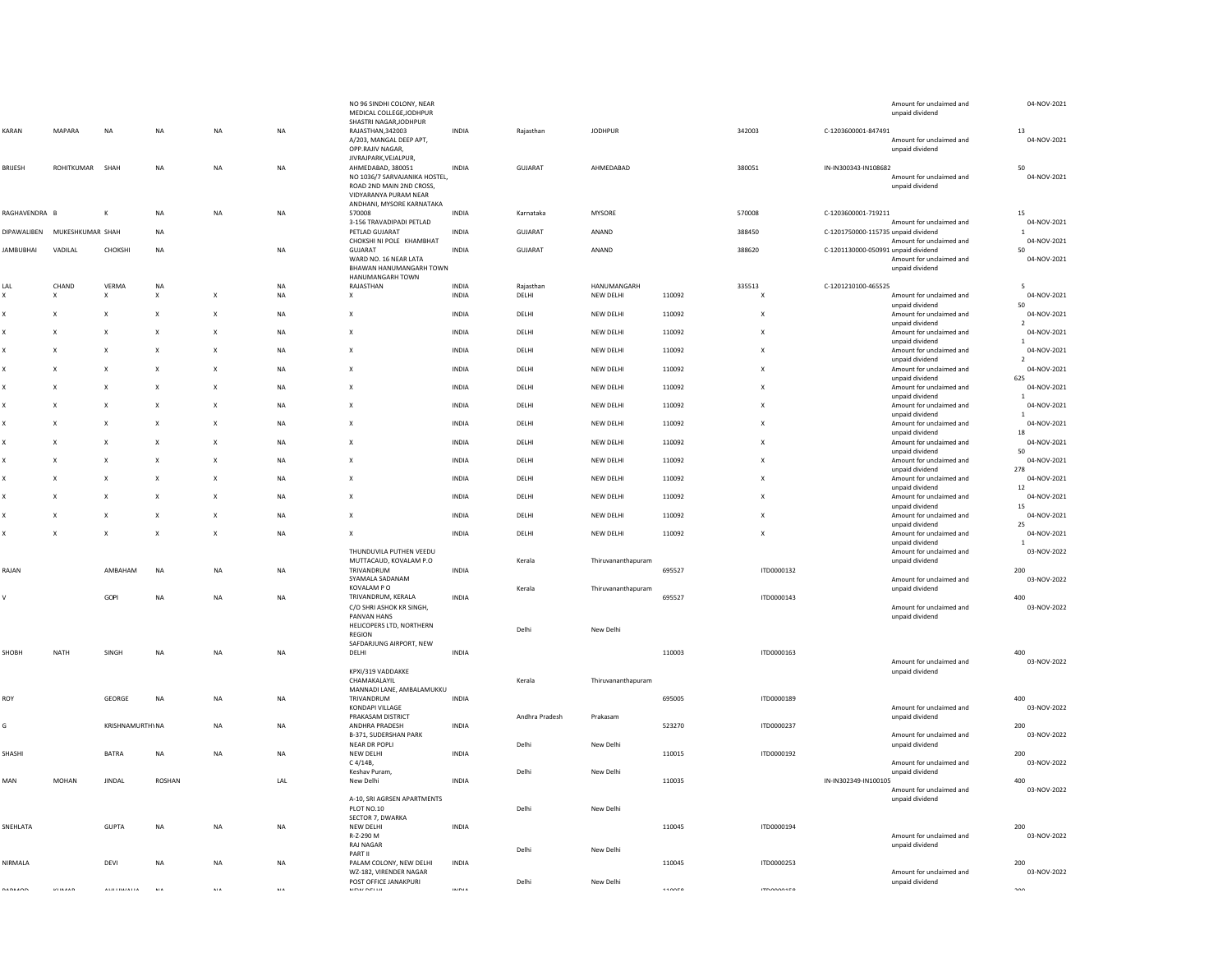|               |                       |               |                  |               |               | $C-4C-14-120$<br>JANAKPURI                        |              | Delhi                | New Delhi      |        |            | Amount for unclaimed and<br>unpaid dividend | 03-NOV-2022        |
|---------------|-----------------------|---------------|------------------|---------------|---------------|---------------------------------------------------|--------------|----------------------|----------------|--------|------------|---------------------------------------------|--------------------|
| ANVINDER      | KAUR                  | ARORA         | <b>NA</b>        | <b>NA</b>     | <b>NA</b>     | NEW DELHI<br>HOUSE NO. F-138<br>SECTOR V          | <b>INDIA</b> |                      |                | 110058 | ITD0000254 | Amount for unclaimed and<br>unpaid dividend | 400<br>03-NOV-2022 |
|               |                       |               |                  |               |               | DR AMBEDKAR NAGAR                                 |              | Delhi                | New Delhi      |        |            |                                             |                    |
| TARA          |                       | CHAND         | NA               | NA            | <b>NA</b>     | NEW DELHI<br>J-175, R B I ENCLAVE                 | <b>INDIA</b> |                      |                | 110062 | ITD0000196 | Amount for unclaimed and                    | 200<br>03-NOV-2022 |
|               |                       |               |                  |               |               | PASHIM VIHAR                                      |              | Delhi                | New Delhi      |        |            | unpaid dividend                             |                    |
| RENI          |                       | TANDON        | <b>NA</b>        | <b>NA</b>     | <b>NA</b>     | NEW DELHI                                         | <b>INDIA</b> |                      |                | 110063 | ITD0000193 |                                             | 400                |
|               |                       |               |                  |               |               | 7A, FIRST FLOOR<br><b>BLOCK-EL</b>                |              |                      |                |        |            | Amount for unclaimed and<br>unpaid dividend | 03-NOV-2022        |
|               |                       |               |                  |               |               | <b>HARI NAGARN</b>                                |              | Delhi                | New Delhi      |        |            |                                             |                    |
| SURJIT        | PAL                   | SINGH         |                  | <b>GURBUX</b> | SINGH         | NEW DELHI                                         | INDIA        |                      |                | 110064 |            | IN-IN300708-IN105993                        | $\overline{2}$     |
|               |                       |               |                  |               |               | 201, PARYATAN VIHAR<br>B-4, VASUNDHRA ENCLAVE     |              |                      |                |        |            | Amount for unclaimed and                    | 03-NOV-2022        |
| VIMAL         |                       | <b>GUPTA</b>  | <b>NA</b>        | <b>NA</b>     | <b>NA</b>     | DELHI                                             | <b>INDIA</b> | Delhi                | New Delhi      | 110096 | ITD0000208 | unpaid dividend                             | 400                |
|               |                       |               |                  |               |               | 9/103 AVC YOJNA 3                                 |              |                      |                |        |            | Amount for unclaimed and                    | 03-NOV-2022        |
|               |                       |               |                  |               |               | <b>JHUNSI</b><br>ALLAHABAD                        |              | Uttar Pradesh        | Allahabad      |        |            | unpaid dividend                             |                    |
| SUBHASH       |                       | AGARWAL       | SHYAM            | LAL           | AGARWAL       | UTTAR PRADESH                                     | INDIA        |                      |                | 211019 |            | IN-IN300450-IN139985                        | $10\,$             |
|               |                       |               |                  |               |               | VILLAGE & PO DADRA, MUSAFIRA                      |              |                      |                |        |            | Amount for unclaimed and                    | 03-NOV-2022        |
|               |                       |               |                  |               |               | KHANA<br><b>DISTT SILTAN PUR</b>                  |              | <b>Uttar Pradesh</b> | Sultanpur      |        |            | unpaid dividend                             |                    |
| UDAI          | BHAN                  | TIWARI        | NA               | NA            | $\sf NA$      | U.P                                               | INDIA        |                      |                | 227813 | ITD0000159 |                                             | 200                |
|               |                       |               |                  |               |               | H.NO.-186-11                                      |              |                      |                |        |            | Amount for unclaimed and                    | 03-NOV-2022        |
|               |                       |               |                  |               |               | ARYA PURI<br>MUZAFFAR NAGAR                       |              | <b>Uttar Pradesh</b> | Muzaffarnagar  |        |            | unpaid dividend                             |                    |
| VASANT        |                       | GARG          | ATMA             | RAM           | GARG          | UTTAR PRADESH                                     | INDIA        |                      |                | 251001 |            | IN-IN302365-IN107218                        | 62                 |
|               |                       |               |                  |               |               | H.NO-186/11,                                      |              |                      |                |        |            | Amount for unclaimed and                    | 03-NOV-2022        |
|               |                       |               |                  |               |               | ARYA PURI,<br>MUZAFFAR NAGAR,                     |              | <b>Uttar Pradesh</b> | Muzaffarnagar  |        |            | unpaid dividend                             |                    |
| MADHU         |                       | GARG          | VASANT           |               | GARG          | <b>UTTAR PRADESH</b>                              | <b>INDIA</b> |                      |                | 251001 |            | IN-IN302365-IN107223                        | 18                 |
|               |                       |               |                  |               |               | H NO 216<br><b>KANPUR ROAD</b>                    |              |                      |                |        |            | Amount for unclaimed and                    | 03-NOV-2022        |
|               |                       |               |                  |               |               | TALPURA                                           |              | <b>Uttar Pradesh</b> | Jhansi         |        |            | unpaid dividend                             |                    |
| PURSOTTAM     | DAS                   | SHARMA        | RAM              | SWAROOP       | SHARMA        | <b>IHANSI</b>                                     | INDIA        |                      |                | 284001 |            | IN-IN301696-IN104925                        | 200                |
|               |                       |               |                  |               |               | 2/34, NEW VIDHADHAR NAGAR<br><b>JAIPUR</b>        |              |                      |                |        |            | Amount for unclaimed and                    | 03-NOV-2022        |
| GIRIRAJ       | KISHORE               | SHARMA        | <b>NA</b>        | <b>NA</b>     | <b>NA</b>     | RAJASTHAN                                         | <b>INDIA</b> | Rajasthan            | Jaipur         | 302012 | ITD0000209 | unpaid dividend                             | 400                |
|               |                       |               |                  |               |               | LAXMI VILAS PALACE HOTEL                          |              |                      |                |        |            | Amount for unclaimed and                    | 03-NOV-2022        |
|               |                       |               |                  |               |               | SWAROOP SAGAR ROAD<br><b>UDAIPUR</b>              |              | Rajasthan            | Udaipur        |        |            | unpaid dividend                             |                    |
| MEHTA         |                       | SWAROOP       | NA               | NA            | NA            | RAJASTHAN                                         | <b>INDIA</b> |                      |                | 313001 | ITD0000199 |                                             | 200                |
|               |                       |               |                  |               |               |                                                   |              |                      |                |        |            | Amount for unclaimed and                    | 03-NOV-2022        |
|               |                       |               |                  |               |               | 544, LILA CHOWK, PURANI ABADI,<br>SRIGANGA NAGAR, |              | Rajasthan            | Sri Ganganagar |        |            | unpaid dividend                             |                    |
| ANIL          | <b>KUMAR</b>          | <b>GUPTA</b>  | NA               | <b>NA</b>     | NA            | RAJASTHAN                                         | INDIA        |                      |                | 335001 | ITD0000108 |                                             | 200                |
|               |                       |               |                  |               |               | H/55 GOKULDHAM                                    |              |                      |                |        |            | Amount for unclaimed and                    | 03-NOV-2022        |
|               |                       |               |                  |               |               | NR VEJALPUR POLICE CHOWKI<br>VEJALPUR AHMEDABAD   |              | Gujarat              | Ahmedabad      |        |            | unpaid dividend                             |                    |
| RANJANBEN     | <sub>S</sub>          | <b>MODI</b>   | SOMABHAI         | $\vee$        | MODI          | GUJARAT                                           | <b>INDIA</b> |                      |                | 380051 |            | IN-IN300513-IN133684                        | 16                 |
|               |                       |               |                  |               |               | SONI POLE NO 4<br>WADI                            |              |                      |                |        |            | Amount for unclaimed and                    | 03-NOV-2022        |
|               |                       |               |                  |               |               | VADODARA                                          |              | Gujarat              | Vadodara       |        |            | unpaid dividend                             |                    |
| <b>BHARAT</b> |                       | VYAS          | <b>BHATUKLAL</b> |               | VYAS          | GUJARA                                            | <b>INDIA</b> |                      |                | 390017 |            | IN-IN300513-IN143117                        |                    |
|               |                       |               |                  |               |               | NYALKARAN BHAVAN'<br>NANDANVAN SOCIETY            |              |                      |                |        |            | Amount for unclaimed and<br>unpaid dividend | 03-NOV-2022        |
|               |                       |               |                  |               |               | ERU ROAD VIJALPORE                                |              | Gujarat              | Navsari        |        |            |                                             |                    |
| <b>TANK</b>   | GORDHANBHAI KANJIBHAI |               | KANJIBHAI        | M             | <b>TANK</b>   | <b>DIST NAVSARI</b>                               | <b>INDIA</b> |                      |                | 396450 |            | IN-IN300888-IN140613                        | 50                 |
|               |                       |               |                  |               |               | 1118, STOCK EXCHANGE TOWER                        |              |                      |                |        |            | Amount for unclaimed and<br>unpaid dividend | 03-NOV-2022        |
|               |                       |               |                  |               |               | DALAL STREET                                      |              | Maharashtra          | Mumbai City    |        |            |                                             |                    |
| DEEPAK        | s                     | KOTHARI       | <b>NA</b>        | <b>NA</b>     | <b>NA</b>     | MUMBAI                                            | <b>INDIA</b> |                      |                | 400001 | ITD0000242 |                                             | 200                |
|               |                       |               |                  |               |               | 17 VASUNDHARA COLONY<br>NEAR NANDANWAN COLONY,    |              |                      |                |        |            | Amount for unclaimed and<br>unpaid dividend | 03-NOV-2022        |
|               |                       |               |                  |               |               | <b>CANTONMENT AR</b>                              |              | Maharashtra          | Aurangabad     |        |            |                                             |                    |
| ARUN          | <b>UPASRAO</b>        | SHROTE        | NA               | <b>NA</b>     | NA            | BHAVSINGHPURA ROAD,<br>AURANGABAD                 | <b>INDIA</b> |                      |                | 431002 | ITD0000160 |                                             | 200                |
|               |                       |               |                  |               |               |                                                   |              |                      |                |        |            | Amount for unclaimed and                    | 03-NOV-2022        |
|               |                       |               |                  |               |               | S P ASSOCIATES C/O JANKI                          |              |                      |                |        |            | unpaid dividend                             |                    |
|               |                       |               |                  |               |               | MARKETING OPP MANEK TALKIES<br><b>TILAK ROAD</b>  |              | Maharashtra          | Akola          |        |            |                                             |                    |
| SUDHA         | PRAKASH               | BHAIYA        | PRAKASH          |               | BHAIYA        | AKOLA MAHARASHTRA                                 | INDIA        |                      |                | 444001 |            | C-1203320000-275930                         | 200                |
|               |                       |               |                  |               |               | <b>RK TAILOR</b>                                  |              |                      |                |        |            | Amount for unclaimed and                    | 03-NOV-2022        |
|               |                       |               |                  |               |               | SARAF BAZAR                                       |              | Maharashtra          | Akola          |        |            | unpaid dividend                             |                    |
| <b>GIRISH</b> | RAMNIKBHAI            | MAKAWANA      | RAMNIKBHAI       |               | MAKAWANA      | AKOLA                                             | INDIA        |                      |                | 444001 |            | IN-IN301774-IN157243                        | $\overline{2}$     |
|               |                       |               |                  |               |               | GORE APPT. NO. 3<br><b>JATHARPETH</b>             |              |                      |                |        |            | Amount for unclaimed and                    | 03-NOV-2022        |
|               |                       |               |                  |               |               |                                                   |              | Maharashtra          | Akola          |        |            | unpaid dividend                             |                    |
| PRAKASH       | RADHAKISAN            | <b>BHAIYA</b> | <b>NA</b>        | <b>NA</b>     | <b>NA</b>     | AKOLA MS                                          | <b>INDIA</b> |                      |                | 444005 |            | C-1302310000-083700                         | 712                |
|               |                       |               |                  |               |               | 12/155<br>КОТНАРЕТА                               |              |                      |                |        |            | Amount for unclaimed and<br>unpaid dividend | 03-NOV-2022        |
|               |                       |               |                  |               |               | VETAPALEM MANDAL CHIRALA                          |              | Andhra Pradesh       | Prakasam       |        |            |                                             |                    |
| SANKA         |                       | RADHARANI     | SANKA            |               | VENKATARAMANA | PRAKASAM                                          | <b>INDIA</b> |                      |                | 523157 |            | IN-IN301696-IN122242                        | 200                |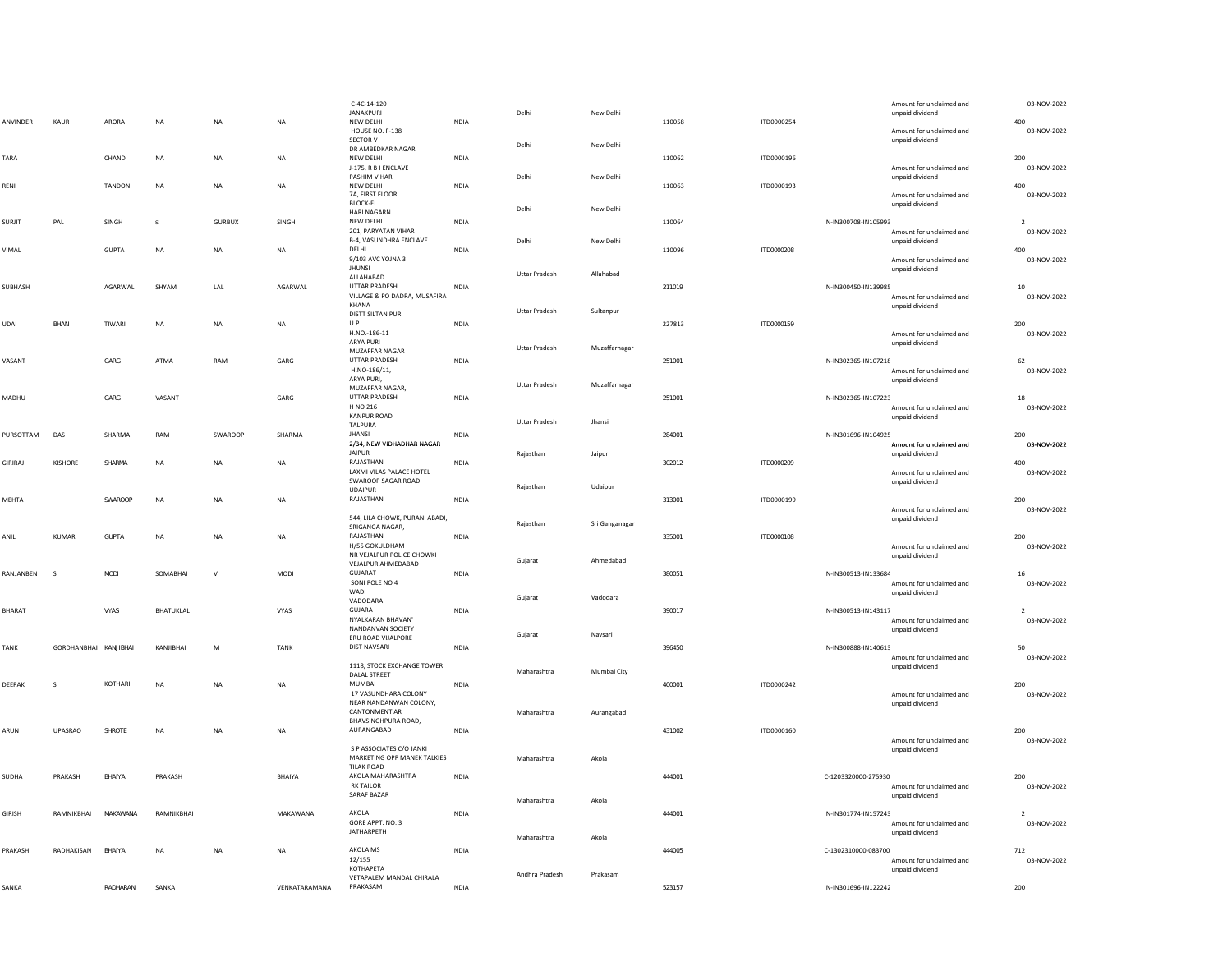|              |                |                 |              |              |                          | <b>HOUSE NO.2125</b><br>16TH B MAIN 1ST A CROSS<br><b>HALL II</b> |              | Karnataka            | Bangalore Urban        |        |                   | Amount for unclaimed and<br>unpaid dividend                                                  | 03-NOV-2022                      |
|--------------|----------------|-----------------|--------------|--------------|--------------------------|-------------------------------------------------------------------|--------------|----------------------|------------------------|--------|-------------------|----------------------------------------------------------------------------------------------|----------------------------------|
| ABHA         |                | SHARMA          | <b>NA</b>    | NA           | <b>NA</b>                | INDRA NAGAR, BANGALORE<br>96/1 RUDRAPPA GARDEN                    | <b>INDIA</b> |                      |                        | 560008 | ITD0000215        | Amount for unclaimed and                                                                     | 400<br>03-NOV-2022               |
|              |                |                 |              |              |                          | <b>VIVEKA NAGAR POST</b><br>BANGALORE                             |              | Karnataka            | Bangalore Urban        |        |                   | unpaid dividend                                                                              |                                  |
|              | P              | BERNARD         | <b>NA</b>    | <b>NA</b>    | <b>NA</b>                | KARNATRAKA<br>2459/1, ERRAKATTE STREET<br>LASHKHAR MOHALLA        | <b>INDIA</b> | Karnataka            |                        | 560047 | ITD0000222        | Amount for unclaimed and<br>unpaid dividend                                                  | 200<br>03-NOV-2022               |
| RAHMATH      | ULLA           | SHARIFF         | NA           | NA           | $_{\sf NA}$              | MYSORE<br>KARNATAKA                                               | INDIA        |                      | <b>Bangalore Urban</b> | 570001 | ITD0000123        |                                                                                              | 400                              |
|              |                |                 |              |              |                          | 223 SURABHI 9TH CROSS<br>C BLOCK J P NAGAR<br>MYSORE              |              | Karnataka            | Mysore                 |        |                   | Amount for unclaimed and<br>unpaid dividend                                                  | 03-NOV-2022                      |
| UJ           | OMASHEKARA     | RAO             | NA           | NA           | $\sf NA$                 | KARNATAKA                                                         | INDIA        |                      |                        | 570008 | ITD0000125        | Amount for unclaimed and                                                                     | 400<br>03-NOV-2022               |
|              |                |                 |              |              |                          | MAATHRU KRUPA,1138, MOKSHA<br>MARGA,                              |              | Karnataka            | Mysore                 |        |                   | unpaid dividend                                                                              |                                  |
|              |                |                 |              |              |                          | 2ND STAGE, SIDDARTHA LAYOUT                                       |              |                      |                        |        |                   |                                                                                              |                                  |
|              | SREEPATHI      | RAO             | <b>NA</b>    | <b>NA</b>    | <b>NA</b>                | MYSORE<br>ASSTT MANAGER(A/CS) HOTEL<br>HASSAN ASH                 | <b>INDIA</b> |                      |                        | 570011 | ITD0000122        | Amount for unclaimed and<br>unpaid dividend                                                  | 400<br>03-NOV-2022               |
|              |                |                 |              |              |                          | <b>B M ROAD, HASSAN</b>                                           |              | Karnataka            | Hassan                 |        |                   |                                                                                              |                                  |
| MAHESH       | CHANDRA        | <b>DASHORA</b>  | <b>NA</b>    | <b>NA</b>    | NA                       | KARNATAKA<br>MADGUNI<br>HALKAR                                    | INDIA        |                      |                        | 573201 | ITD0000181        | Amount for unclaimed and<br>unpaid dividend                                                  | 400<br>03-NOV-2022               |
|              |                |                 |              |              |                          |                                                                   |              | Karnataka            | Uttara Kannada         |        |                   |                                                                                              |                                  |
| VISHWESHWAR  | $\overline{R}$ | BHAT            | RAMACHANDRA  | MAHADEV      | BHAT                     | KUMTA<br>NEW NO 69, V S V KOIL STREET                             | INDIA        |                      |                        |        | 581343            | IN-IN301774-IN106034                                                                         | $70\,$<br>03-NOV-2022            |
|              |                |                 |              |              |                          | MYLAPORE,                                                         |              | <b>Tamil Nadu</b>    | Chennai                |        |                   | Amount for unclaimed and<br>unpaid dividend                                                  |                                  |
| <b>SH</b>    | $\vee$         | SHANKAR         | <b>NA</b>    | <b>NA</b>    | <b>NA</b>                | CHENNAI<br><b>ENVISION INFORMATION</b><br>SYSTEMS 13 7            | <b>INDIA</b> |                      |                        | 600004 | <b>ITD0000188</b> | Amount for unclaimed and<br>unpaid dividend                                                  | 200<br>03-NOV-2022               |
|              |                |                 |              |              |                          | VASAN STREET T NAGAR                                              |              | <b>Tamil Nadu</b>    | Chennai                |        |                   |                                                                                              |                                  |
| CHANDRAMOHAN |                | P               | POONRAJAN    |              | К                        | CHENNAI TAMILNADU                                                 | INDIA        |                      |                        | 600017 |                   | IN-IN300214-IN128482                                                                         | 20                               |
|              |                |                 |              |              |                          | 48, METTU STREET<br>KURUCHIKUPPAM                                 |              | Pondicherry          | <b>NA</b>              |        |                   | Amount for unclaimed and<br>unpaid dividend                                                  | 03-NOV-2022                      |
| SUBHASH      |                | LALL            | <b>NA</b>    | <b>NA</b>    | <b>NA</b>                | <b>PONDICHERRY</b>                                                | <b>INDIA</b> |                      |                        | 605012 | ITD0000252        |                                                                                              | 400                              |
|              |                |                 |              |              |                          | 53 KALAIMAGAL IIND STREET<br><b>NEHRU NAGAR</b><br>BYE PASS ROAD  |              | <b>Tamil Nadu</b>    | Madurai                |        |                   | Amount for unclaimed and<br>unpaid dividend                                                  | 03-NOV-2022                      |
|              |                | PAVITHRA        | D            |              | DHANABALAKRISHNAN MADURA |                                                                   | <b>INDIA</b> |                      |                        | 625010 |                   | IN-IN301080-IN228089                                                                         |                                  |
|              |                |                 |              |              |                          | 4/111, KRISHNAPURAM<br>TIRUNELVELI                                |              | <b>Tamil Nadu</b>    | Tirunelveli            |        |                   | Amount for unclaimed and                                                                     | 03-NOV-2022                      |
|              |                | MATHAVARAJAN NA |              | <b>NA</b>    | <b>NA</b>                | <b>TAMIL NADU</b><br>PLOT NO 345 IST MAIN ROAD                    | INDIA        |                      |                        | 627011 | ITD0000236        | unpaid dividend<br>Amount for unclaimed and                                                  | 200<br>03-NOV-2022               |
|              |                |                 |              |              |                          | KARPAGAVINAYAGAR NAGAR<br>SEKKALAI KOTTAI                         |              | <b>Tamil Nadu</b>    | Sivaganga              |        |                   | unpaid dividend                                                                              |                                  |
|              |                | THENAMMAI       | N            |              | NACHIAPPAN               | KARAIKUDI<br>OLD NO 37 NEW NO 97<br>NORTH SILAMBANY STREET        | <b>INDIA</b> |                      |                        | 630002 |                   | IN-IN301080-IN224847<br>Amount for unclaimed and<br>unpaid dividend                          | 200<br>03-NOV-2022               |
|              |                |                 |              |              |                          | DEVAKOTTAI                                                        |              | <b>Tamil Nadu</b>    | Sivaganga              |        |                   |                                                                                              |                                  |
|              |                | PALANIAPPAN     | THINNAPPAN   |              |                          | SIVAGANGAI<br>H. NO. 17                                           | INDIA        |                      |                        | 630302 |                   | IN-IN301604-IN115199<br>Amount for unclaimed and                                             | 180<br>03-NOV-2022               |
|              |                |                 |              |              |                          | VILL - ROHARBANDH<br>PO - MOTINAGAR                               |              | Jharkhand            | Dhanbad                |        |                   | unpaid dividend                                                                              |                                  |
| ANKITA       | ATUL           | THACKER         | MAGAN        | LAL          | THACKER                  | DHANBAD<br>NEAR VRIDHASHRAM, KUPWAD                               | INDIA        |                      |                        | 828120 |                   | IN-IN302201-IN109751<br>Amount for unclaimed and                                             | 60<br>03-NOV-2022                |
| SHEETAL      | MAHAVEER       | DHAVATE         | MAHAVEER     |              |                          | ROAD, SANGLI                                                      | INDIA        | Maharashtra          | Sangli                 | 416416 |                   | C-1202000000-158070 unpaid dividend                                                          | 2616                             |
|              | ${\sf R}$      | CHHABRA         | KHUSHI       | RAM          | CHHABRA                  | SECTOR-31, FARIDABAD<br>COMPOUND                                  | <b>INDIA</b> | Haryana              | Faridabad              | 121003 |                   | Amount for unclaimed and<br>IN-IN302092-IN100392 unpaid dividend<br>Amount for unclaimed and | 03-NOV-2022<br>80<br>03-NOV-2022 |
| MANZOORALI   |                | KASIMALI        | KASIM        |              | $\mathsf{ALL}$           | COLONEL, GANJ, KANPUR                                             | INDIA        | <b>Uttar Pradesh</b> | Kanpur Nagar           | 208001 |                   | IN-IN300239-IN106445 unpaid dividend                                                         | 600                              |
| <b>SUPTI</b> |                | SHOME           | <b>BIMAI</b> | KUMAR        | SHOME                    | J K COLONY, JAJMAU KANPUR                                         | INDIA        | <b>Uttar Pradesh</b> | Kanpur Nagar           | 208010 |                   | Amount for unclaimed and<br>C-1201090002-755811 unpaid dividend                              | 03-NOV-2022<br>100               |
| SHIVAM       |                | AGARWAL         | VIRENDRA     | <b>KUMAR</b> | AGARWAL                  | <b>BEHARIPUR KAROLAN</b>                                          | <b>INDIA</b> | <b>Uttar Pradesh</b> | Bareilly               | 243001 |                   | Amount for unclaimed and<br>C-1206120000-368266 unpaid dividend                              | 03-NOV-2022<br>200               |
| VIRENDRA     | <b>KUMAR</b>   | AGARWAL         | RAM          | SWAROOP      | AGARWAL                  | BEHARIPUR, KAROLAN, BAREILLY                                      | INDIA        | <b>Uttar Pradesh</b> | Bareilly               | 243001 |                   | Amount for unclaimed and<br>C-1206140000-092493 unpaid dividend                              | 03-NOV-2022<br>200               |
| ANKITA       |                | AGARWAL         | VIRENDRA     | <b>KUMAR</b> | AGARWAL                  | KAROLAN, BAREILLY                                                 | <b>INDIA</b> | <b>Uttar Pradesh</b> | Bareilly               | 243003 |                   | Amount for unclaimed and<br>C-1206120000-300437 unpaid dividend                              | 03-NOV-2022<br>50                |
| <b>VIVEK</b> |                | AGARWAL         | MUNESH       | <b>KUMAR</b> | AGARWAL                  | AVANTIKA NAGAR GAJRAULA,<br><b>DIST J P NAGAR</b>                 | INDIA        | <b>Uttar Pradesh</b> | Jyotiba Phule Nagar    | 244235 |                   | Amount for unclaimed and<br>IN-IN303116-IN103279 unpaid dividend                             | 03-NOV-2022<br>200               |
| HARVINDER    | SINGH          | ARORA           | $\mathsf{C}$ | s            | ARORA                    | JAMUN MOHALLA, LALKURTI,<br>MEERUT CANTT                          | INDIA        | <b>Uttar Pradesh</b> | Meerut                 | 250001 |                   | Amount for unclaimed and<br>IN-IN300724-IN100974 unpaid dividend                             | 03-NOV-2022<br>400               |
| VEERENDRA    |                | CHOUDHARY       | HANUMANRAM   |              | CHOUDHARY                | KUDI BHAGTASNI HOUSING,<br>BOARD, JODHPUR RAJ.                    | <b>INDIA</b> | Rajasthan            | Jodhpur                | 342003 |                   | Amount for unclaimed and<br>C-1201210100-250050 unpaid dividend                              | 03-NOV-2022<br>90                |
| ASHOK        | KUMAR          | KIRI            | <b>RIJHU</b> | MAI          | KIRI                     | RAI COLONY ROAD, BARMER<br>TOWN WARD NO-2/2, BARMER               | INDIA        | Rajasthan            | Barmer                 | 344001 |                   | Amount for unclaimed and<br>IN-IN303116-IN106077 unpaid dividend                             | 03-NOV-2022<br>200               |
| SOHIL        | ANILBHAI       | PAMBHAR         |              | MEGHAGIBHAI  | PAMBHAR                  | KOTHARIYA ROAD, RAJKOT<br><b>GUJARAT</b>                          | INDIA        | Gujarat              | Rajkot                 | 360001 |                   | Amount for unclaimed and<br>C-1207020000-211472 unpaid dividend                              | 03-NOV-2022<br>200               |
| VASANTBEN    | MAHESHBHAI     | MEHTA           | MAHESHBHAI   | <b>NA</b>    | <b>NA</b>                | OPP. PRATAP VILLAS PALACE,<br>JAMNAGAR GUJARAT                    | <b>INDIA</b> | Gujarat              | Jamnagar               | 361008 |                   | Amount for unclaimed and<br>C-1201090000-562594 unpaid dividend                              | 03-NOV-2022<br>100               |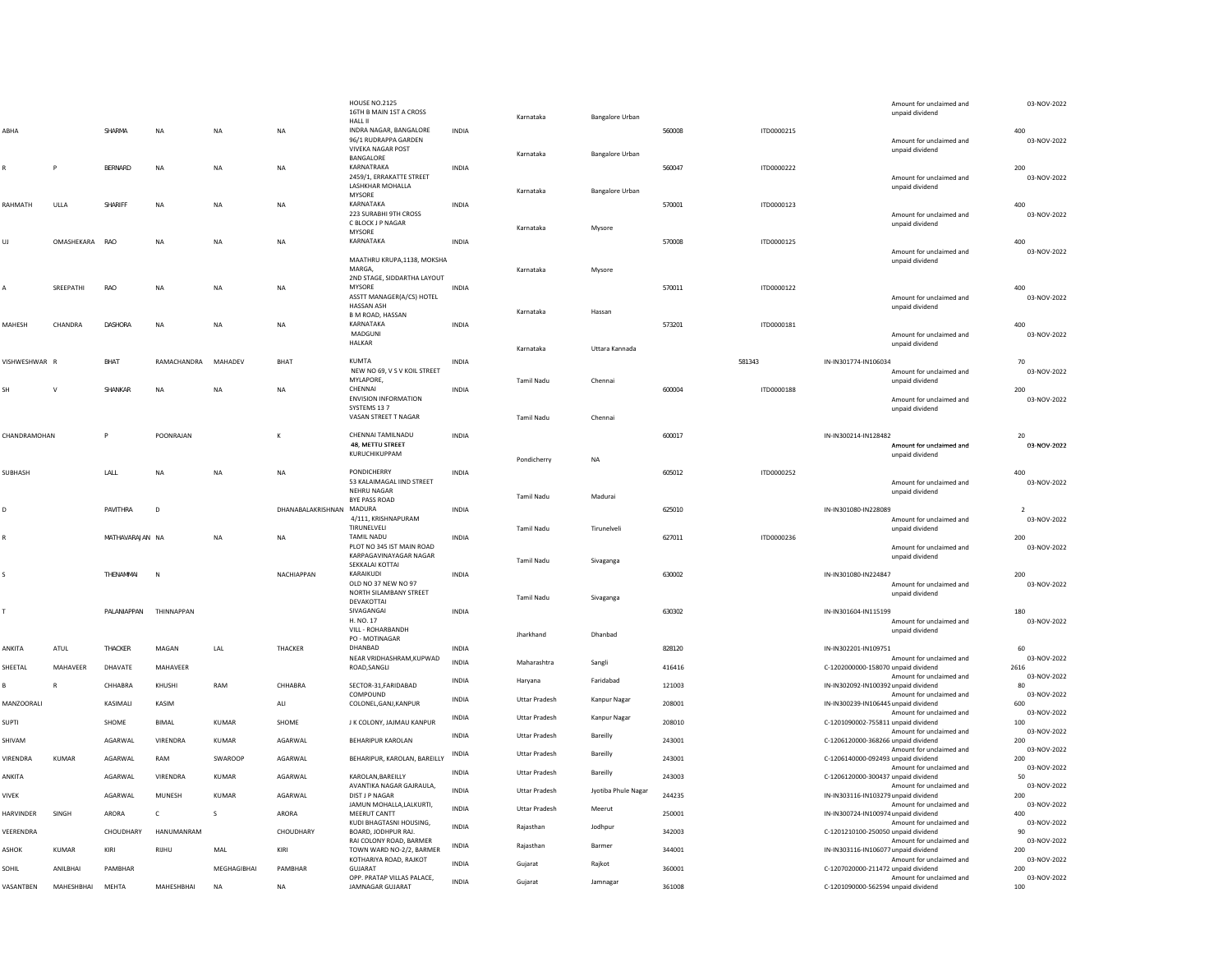|                      |                                 |                |                       |             |              |                                                             |              |                      |                     |        |        | Amount for unclaimed and                                         | 03-NOV-2022           |
|----------------------|---------------------------------|----------------|-----------------------|-------------|--------------|-------------------------------------------------------------|--------------|----------------------|---------------------|--------|--------|------------------------------------------------------------------|-----------------------|
|                      | SIDHDHARTHKUN PRAVINCHANDRASHAH |                | PRAVINCHANDRA M       |             | SHAH         | DEESA, DEESA GUJARAT                                        | <b>INDIA</b> | Gujarat              | <b>Banas Kantha</b> | 385535 |        | C-1202200000-030494 unpaid dividend                              | 70                    |
| RAJENDRASINH G       |                                 | PARMAR         | <b>GIRDHARSINH</b>    | M           | PARMAR       | SUBHANPURA.BARODA                                           | <b>INDIA</b> | Gujarat              | Vadodara            | 390023 |        | Amount for unclaimed and<br>IN-IN301991-IN102776 unpaid dividend | 03-NOV-2022<br>500    |
|                      |                                 |                |                       |             |              |                                                             | <b>INDIA</b> | Gujarat              | Navsari             |        |        | Amount for unclaimed and                                         | 03-NOV-2022           |
| SHASHIKANT           | MANEK                           | DHUMAL         | MANEK                 |             | DHUMAL       | VIJALPORE, NAVSARI.<br>SAMROLI STREET, AT PO                | <b>INDIA</b> |                      |                     | 396445 |        | IN-IN302582-IN101113 unpaid dividend<br>Amount for unclaimed and | 100<br>03-NOV-2022    |
|                      | CHANDRIKABEN CHAMPAKBHAI MISTRY |                | CHAMPAKBHAI           | DAHYABHAI   | MISTRY       | CHIKHLI, DIST-NAVSARI<br>45 GARODIA NAGAR, GHATKOPAR        |              | Gujarat              | Navsari             | 396521 |        | IN-IN301127-IN155959 unpaid dividend<br>Amount for unclaimed and | 100<br>03-NOV-2022    |
| <b>RAVINA</b>        | PRAVINKUMAR GOKULGANDHI         |                | PRAVINKUMAR           |             | GOKULGANDHI  | EAST. MUMBAI                                                | INDIA        | Maharashtra          | Mumbai City         | 400077 |        | IN-IN303116-10479875unpaid dividend                              | 200                   |
| PURUSHOTTAM BANSHRAJ |                                 | YADAV          | BANSHRAJ              | <b>NA</b>   | <b>NA</b>    | P N ROAD, BHANDUP<br>(W), MUMBAI                            | <b>INDIA</b> | Maharashtra          | Mumbai City         | 400078 |        | Amount for unclaimed and<br>C-1203320001-520133 unpaid dividend  | 03-NOV-2022<br>40     |
|                      |                                 |                |                       |             |              | OPPOSITE AZAD TWAKIES,                                      | <b>INDIA</b> | Maharashtra          | Kolhapur            |        |        | Amount for unclaimed and                                         | 03-NOV-2022           |
| NANDKISHOR           | PRABHAKAR                       | <b>JOSHI</b>   | PRABHAKAR             | <b>NA</b>   | <b>NA</b>    | ICHALKARANJI<br>BEHIND MALKAPUR GRAM                        |              |                      |                     | 416115 |        | C-1202000000-345673 unpaid dividend<br>Amount for unclaimed and  | я<br>03-NOV-2022      |
| RAMKRISHNA           | SADASHIV                        | INGLE          | SADASHIV              | <b>NA</b>   | <b>NA</b>    | PANCHAYAT, AKOLA MS                                         | <b>INDIA</b> | Maharashtra          | Akola               | 444001 |        | C-1302310000-083943 unpaid dividend                              | 398<br>03-NOV-2022    |
|                      |                                 | RAMANAGARWA NA |                       | <b>NA</b>   | <b>NA</b>    | DAL BAZAR, LASHKAR, GWALIOR                                 | INDIA        | Madhya Pradesh       | Gwalior             | 474001 |        | Amount for unclaimed and<br>C-1201770100-746466 unpaid dividend  | 50                    |
| SRINIVASU            |                                 | FRRA           | <b>KRISHNA</b>        |             | FRRA         | TADITHOTA, INDIRA NAGAR,<br>RAJAHMUNDRY                     | <b>INDIA</b> | Andhra Pradesh       | East Godavari       | 533103 |        | Amount for unclaimed and<br>IN-IN302863-IN102364 unpaid dividend | 03-NOV-2022<br>$20\,$ |
|                      |                                 |                |                       |             |              |                                                             |              |                      |                     |        |        | Amount for unclaimed and                                         | 03-NOV-2022           |
| SANKARANARAYANAN     |                                 | $\mathbf{B}$   | <b>BALAGURUNATHAN</b> |             |              | CHIDAMBARANAR STREET, THENI INDIA<br>ALLINAGARAM, THENLDIST |              | <b>Tamil Nadu</b>    | Theni               | 625531 |        | unpaid dividend<br>IN-IN301774-IN103436                          | 50                    |
| <b>SENTHILKUMAR</b>  |                                 | SFFNIVASAN     | SFFNIVASAN            |             |              | KUMAR STREET, VADAKARAI                                     | INDIA        | <b>Tamil Nadu</b>    | Theni               | 625601 |        | Amount for unclaimed and                                         | 03-NOV-2022           |
|                      |                                 |                |                       |             |              | THENI DT, PERIYAKULAM                                       | <b>INDIA</b> | West Bengal          | Bardhaman           |        |        | IN-IN301774-IN113312 unpaid dividend<br>Amount for unclaimed and | 104<br>03-NOV-2022    |
| AMIYA                | KUMAR                           | MAITY          | BIMAL                 | KUMAR       | MAITY        | DURGAPUR, DIST- BURDWAN<br>MAYA                             |              |                      |                     | 713205 |        | IN-IN300773-10153568unpaid dividend<br>Amount for unclaimed and  | 30<br>03-NOV-2022     |
| <b>HARI</b>          | PADA                            | DAS            | DEBENDRA              | CHANDRA     | DAS          | BAZAR, DURGAPUR, BURDWAN                                    | INDIA        | <b>West Bengal</b>   | Bardhaman           | 713207 |        | IN-IN302105-IN102278 unpaid dividend                             | 50                    |
|                      |                                 |                |                       |             |              | P 109, MAURYA ENCLAVE, PITAM                                | <b>INDIA</b> | Delhi                | New Delhi           |        | 110034 | Amount for unclaimed and<br>unpaid dividend                      | 03-NOV-2022           |
| YASH                 | PAI                             | CHOPRA         | ANANT                 | RAM         | CHOPRA       | PURA, NEW DELHI 110034                                      |              |                      |                     |        |        | C-1205920000-000281                                              | 2.00                  |
|                      |                                 |                |                       |             |              | H.NO. 439, WARD NO. 5, HAKIKAT                              | INDIA        | Haryana              | Jind                |        | 126102 | Amount for unclaimed and<br>unpaid dividend                      | 03-NOV-2022           |
| ARHII ASH            |                                 |                | SATPAL                |             | <b>SINGH</b> | NAGAR, JIND HARYANA, 126102                                 |              |                      |                     |        |        | C-1203840001-531693                                              | 600.00                |
| RANI                 | DEVI                            | AGARWAI        | GHAN                  | SHYAMDASS   | AGARWAI      | 221, BARA BAZAR, SHIKOHABAD U.                              | INDIA        | <b>Uttar Pradesh</b> | Firozabad           |        | 205135 | Amount for unclaimed and<br>C-1201640000-059464 unpaid dividend  | 03-NOV-2022<br>740.00 |
| ALPANA               |                                 | GARG           | <b>ATMA</b>           | RAM         | GARG         | 186/11 ARYA PURI,<br>MUZAFFARNAGAR U.P. 251001              | <b>INDIA</b> | <b>Uttar Pradesh</b> | Muzaffarnagar       |        | 251001 | Amount for unclaimed and<br>C-1201060400-027677 unpaid dividend  | 03-NOV-2022<br>2.00   |
|                      |                                 |                |                       |             |              | 186/11, ARYA PURI,                                          | <b>INDIA</b> | <b>Uttar Pradesh</b> | Muzaffarnagar       |        | 251001 | Amount for unclaimed and                                         | 03-NOV-2022           |
| <b>REM</b>           |                                 | BALA           | <b>ATMA</b>           |             | RAM          | MUZAFFARNAGAR, 251001<br>186/11, ARYA PURI,                 |              |                      |                     |        |        | C-1304140000-689772 unpaid dividend<br>Amount for unclaimed and  | 2.00<br>03-NOV-2022   |
| /ASANT               |                                 | GARG           | Α                     | $\mathsf R$ | GARG         | MUZAFFARNAGAR, 251001                                       | <b>INDIA</b> | <b>Uttar Pradesh</b> | Muzaffarnagar       |        | 251001 | C-1304140000-689772 unpaid dividend                              | 2.00<br>03-NOV-2022   |
|                      |                                 |                |                       |             |              | A-8, DHANANJAY APARTMENT,                                   |              |                      |                     |        |        | Amount for unclaimed and<br>unpaid dividend                      |                       |
|                      |                                 |                |                       |             |              | NEAR BANK OF , MAHARASHTRA,<br>AKURDI, PUNE, PUNE           | <b>INDIA</b> | Maharashtra          | Pune                |        | 411035 |                                                                  |                       |
|                      |                                 |                |                       |             |              | MAHARASHTRA, 411035                                         |              |                      |                     |        |        |                                                                  |                       |
| MONALI               | VIRENDRA                        | MUNOT          | VIRENDRA              | VINOD       | MUNOT        | 1335, LAKSHTEERT VASAHAT,                                   |              |                      |                     |        |        | C-1202350000-266208<br>Amount for unclaimed and                  | 2.00<br>03-NOV-2022   |
| <b>SANGITA</b>       | SACHIN                          | JADHAV         | SACHIN                |             |              | PHULEWADI.KOLHAPUR<br>,AHARASHTRA,416010                    | <b>INDIA</b> | Maharashtra          | Kolhapu             |        | 416010 | unpaid dividend<br>C-1202000000-093518                           | 300.00                |
|                      |                                 |                |                       |             |              |                                                             |              |                      |                     |        |        | Amount for unclaimed and                                         | 03-NOV-2022           |
|                      |                                 |                |                       |             |              | C/O ASSOCIATED LUBRICANT,<br>NEAR AKOT STAND, TILAK ROAD    | <b>INDIA</b> | Maharashtra          | Akola               |        | 444001 | unpaid dividend                                                  |                       |
| NITESHKUMAR          | LAXMINARAYAN BHUTADA            |                | LAXMINARAYAN          |             |              | AKOLA Maharashtra.444001                                    |              |                      |                     |        |        | C-1303580000-034475                                              | 10.00                 |
|                      |                                 |                |                       |             |              | PREM KALAS, MAYUR COLONY,<br>MALKAPUR ROAD, AKOLA MS        | <b>INDIA</b> | Maharashtra          | Akola               |        | 444004 | Amount for unclaimed and<br>unpaid dividend                      | 03-NOV-2022           |
| SURENDRA             | KAILASHCHAND TIWARI             |                | <b>NA</b>             | NA          | <b>NA</b>    | 444004                                                      |              |                      |                     |        |        | C-1302310000-091971                                              | 450.00                |
|                      |                                 |                |                       |             |              | GORE APPT NO. 3, FLAT NO.                                   | <b>INDIA</b> | Maharashtra          | Akola               |        | 444005 | Amount for unclaimed and<br>unpaid dividend                      | 03-NOV-2022           |
| <b>RAKASH</b>        | RADHAKISAN                      | <b>BHAIYA</b>  | RADHAKISAN            |             |              | 3, JATHARPETH, AKOLA MS, 444005                             |              |                      |                     |        |        | C-1302310000-083694<br>Amount for unclaimed and                  | 202.00<br>03-NOV-2022 |
|                      |                                 |                |                       |             |              | 7-7-87/1, ASHOK NAGAR, JAGTAL,                              | <b>INDIA</b> | Andhra Pradesh       | Kurnool             |        | 505327 | unpaid dividend                                                  |                       |
| <b>RAKASH</b>        | <b>KUMAR</b>                    | INDRAM         | LAXMAN                | RAO         | INDRAM       | JAGTAL ANDHRA PRADESH<br>505327                             |              |                      |                     |        |        | C-1202770000-109771                                              | 590.00                |
|                      |                                 |                |                       |             |              | MITHAKHALI PASCHIMPARA, PO-<br>CANNING TOWN, SOUTH 24       |              |                      |                     |        |        | Amount for unclaimed and<br>unpaid dividend                      | 03-NOV-2022           |
|                      |                                 |                |                       |             |              | PARGANAS, 24 PARGANAS WEST                                  | INDIA        | West Bengal          | South 24 Parganas   |        | 743329 |                                                                  |                       |
| SUBHANKAR            |                                 | NASKAR         | SUKUMAR               |             | NASKAR       | BENGAL, 743329<br>G 3/1, MALVIYA NAGAR, NEW                 |              |                      |                     |        |        | C-1201910300-540305<br>Amount for unclaimed and                  | 200.00<br>03-NOV-2022 |
| ASHA                 |                                 | CHACHRA        | P                     | C           | CHACHRA      | DELHI110017                                                 | <b>INDIA</b> | Delhi                | New Delhi           |        | 110017 | C-1201130000-388452 unpaid dividend                              | 2.00                  |
|                      |                                 |                |                       |             |              | A-2, KONARK ESTATE,<br>OPP. POONA CLUB, ABOVE LAL           |              |                      |                     |        |        | Amount for unclaimed and<br>unpaid dividend                      | 03-NOV-2022           |
| <b>TRUPTI</b>        | LAJPATRAI                       | ARYA           | NA                    | <b>NA</b>   | <b>NA</b>    | PATH LAB,<br>BUNDGARDEN ROAD,                               | INDIA        | Maharashtra          | Pune                |        | 411002 |                                                                  |                       |
|                      |                                 |                |                       |             |              | PUNE                                                        |              |                      |                     |        |        | IN-IN300974-IN116372                                             | 20.00                 |
| <b>SAROJINI</b>      |                                 | SAJWAN         | <b>NA</b>             | <b>NA</b>   | <b>NA</b>    | D - 2 SHASTRI NAGAR<br>STREET NO - 1                        | <b>INDIA</b> | Uttarakhand          | Dehradun            |        | 248001 | Amount for unclaimed and<br>unpaid dividend                      | 03-NOV-2022           |
|                      |                                 |                |                       |             |              | DEHRADUN(U.K)                                               |              |                      |                     |        |        | IN-IN301653-IN102148                                             | 100.00                |
| <b>OMY</b>           | $\mathsf{C}$                    | <b>IOHN</b>    | <b>NA</b>             | <b>NA</b>   | <b>NA</b>    | 550(377)<br>CHIRIYANKANDATYH HOUSE                          | <b>INDIA</b> | Kerala               |                     |        | 680642 | Amount for unclaimed and<br>unpaid dividend                      | 03-NOV-2022           |
|                      |                                 |                |                       |             |              | PUTHENPEEDIKA                                               |              |                      |                     |        |        |                                                                  |                       |
|                      |                                 |                |                       |             |              | THRISSUR                                                    |              |                      |                     |        |        | IN-IN301637-IN414695                                             | 40.00                 |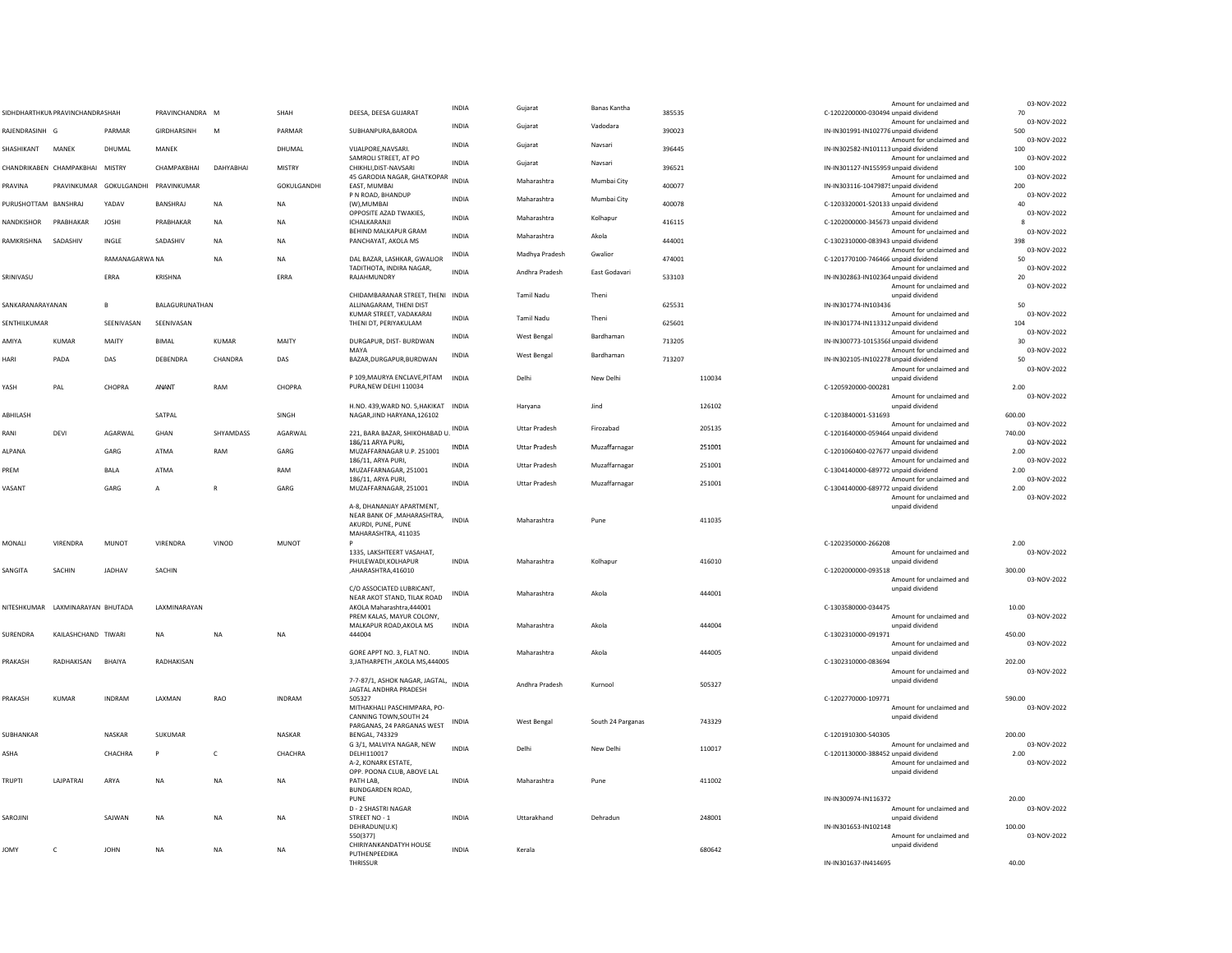| SANDHYA                 |                        | JAIN           | <b>NA</b>  | <b>NA</b>   | $_{\sf NA}$ | $J-1/11$<br><b>BUDH VIHAR</b>                                                                 | <b>INDIA</b> | Delhi              | West Delhi         |        | 110041 |                           |                                     | Amount for unclaimed and<br>unpaid dividend                           | 03-NOV-2022                        |
|-------------------------|------------------------|----------------|------------|-------------|-------------|-----------------------------------------------------------------------------------------------|--------------|--------------------|--------------------|--------|--------|---------------------------|-------------------------------------|-----------------------------------------------------------------------|------------------------------------|
|                         |                        |                |            |             |             | PHASE-1<br>DELHI                                                                              |              |                    |                    |        |        |                           | IN-IN303108-IN100068                |                                                                       | 800.00                             |
| COSTANCIO               | ANTHONY                | FERNANDES      | <b>NA</b>  | NA          | $\sf NA$    | 24. KALEWADI<br>RAHEVASHI SANGH<br>MUMBAI MAHARASHTRA                                         | INDIA        | Maharashtra        | Mumbai City        |        | 400033 |                           | C-1203440000-035252                 | Amount for unclaimed and<br>unpaid dividend                           | 03-NOV-2022<br>4.00<br>03-NOV-2022 |
| IYOTI                   |                        | GAUR           | <b>NA</b>  | NA          | NA          | D- 879, PHASE-2<br>OPP LOKESH CINEMA<br>NANGLOI NO-2<br>NEW DELHI                             | <b>INDIA</b> | Delhi              | West Delhi         |        | 110041 |                           | IN-IN300589-IN101534                | Amount for unclaimed and<br>unpaid dividend                           | 2.00                               |
| VAGHAJIBHAI             |                        | VORA           | <b>NA</b>  | NA          | $_{\sf NA}$ | 401- VASUNDHARA FLAT,<br>12- JAIN SOCIETY, NEAR PRITAM<br>NAGAR.                              | <b>INDIA</b> | Gujarat            | Ahmedabad          |        | 380006 |                           |                                     | Amount for unclaimed and<br>unpaid dividend                           | 03-NOV-2022                        |
|                         |                        |                |            |             |             | ELLIS BRIDGE,<br>AHMEDABAD<br>H NO:49,                                                        |              |                    |                    |        |        |                           | IN-IN302461-IN100736                | Amount for unclaimed and                                              | 8.00<br>03-NOV-2022                |
| DHARAMRAJ               |                        | SAHU           | <b>NA</b>  | NA          | NA          | FINE AVENUE PHASE -I<br>NAYAPURA KOLAR ROAD<br>BHOPAL M.P.                                    | INDIA        | Madhya Pradesh     | Bhopal             |        | 462042 |                           | C-1205950000-011780                 | unpaid dividend                                                       | 20.00                              |
| NEETU                   |                        | SONI           | NA         | NA          | NA          | $B-4/D$<br><b>SHIV MARG</b><br><b>BANI PARK</b><br>JAIPUR RAJASTHAN                           | INDIA        | Rajasthan          | Jaipur             |        | 302006 |                           | C-1203140000-035151                 | Amount for unclaimed and<br>unpaid dividend                           | 03-NOV-2022<br>500.00              |
| RACHNA                  |                        | SETHI          | <b>NA</b>  | <b>NA</b>   | <b>NA</b>   | 5/60<br>NIRMAL PURI BLOCK 5<br><b>LAJPAT NAGAR-IV</b>                                         | <b>INDIA</b> | Delhi              | South Delhi        |        | 110024 |                           |                                     | Amount for unclaimed and<br>unpaid dividend                           | 03-NOV-2022                        |
|                         |                        |                |            |             |             | NEW DELHI<br>H NO-08, THIRD FLOOR<br>ANMOL VATIKA, CHAUKHANDI                                 |              |                    |                    |        |        |                           | C-1206930000-004278                 | Amount for unclaimed and<br>unpaid dividend                           | 440.00<br>03-NOV-2022              |
| ALOOP                   |                        | RAJPUT         | NA         | NA          | $\sf NA$    | ROAD<br><b>TILAK NAGAR</b><br>NEW DELHI                                                       | INDIA        | Delhi              | West Delhi         |        | 110018 |                           | C-1201880000-003416                 | Amount for unclaimed and                                              | 8.00                               |
| VEMPARALA<br>- S        |                        | SANTOSH        | <b>NA</b>  | <b>NA</b>   | $\sf NA$    | C O LANCO INFRATECH LTD<br>VILL KURUNTI PO KHARGAPRASAD INDIA<br>VIA MERAMANDALI<br>DHENKANAL |              | ORISSA             | Dhenkanal          |        | 759121 |                           | IN-IN300484-IN153071                | unpaid dividend                                                       | 03-NOV-2022<br>216.00              |
| SURJIT                  | PAL                    | SINGH          | <b>NA</b>  | NA          | NA          | 7 A FF<br><b>BLOCK EL</b><br><b>HARI NAGAR</b>                                                | INDIA        | Delhi              | West Delhi         |        | 110064 |                           |                                     | Amount for unclaimed and<br>unpaid dividend                           | 03-NOV-2022                        |
| NARAIN                  | GOPALDAS               | KHEMANI        | NA         | NA          | $_{\sf NA}$ | NEW DELHI<br>NANIK NIWAS SOCIETY,<br>FLAT NO.8, DT. SECTION,<br>ULHASNAGAR,                   | <b>INDIA</b> | Maharashtra        | Thane              |        | 421004 |                           | IN-IN300644-IN100736                | Amount for unclaimed and<br>unpaid dividend                           | 2.00<br>03-NOV-2022                |
|                         |                        |                |            |             |             | THANE MAHARASHTRA<br>7 A FF<br><b>BLOCK EL</b>                                                |              |                    |                    |        |        |                           | C-1202810000-064401                 | Amount for unclaimed and<br>unpaid dividend                           | 2.00<br>03-NOV-2022                |
| SURJIT                  | PAL                    | SINGH          | <b>NA</b>  | <b>NA</b>   | NA          | <b>HARI NAGAR</b><br>DELHI<br>TANTIGERIA                                                      | <b>INDIA</b> | Delhi              | West Delhi         |        | 110064 |                           | IN-IN300644-IN100995                | Amount for unclaimed and                                              | 2.00<br>03-NOV-2022                |
| M                       | PRAKASH                | BAJORIA        | NA         | NA          | $\sf NA$    | P O MIDNAPORE<br>MIDNAPORE<br><b>WEST BENGAL</b>                                              | INDIA        | West Bengal        |                    |        | 721101 |                           | IN-IN300214-IN143046                | unpaid dividend                                                       | 6.00                               |
| MITESH                  | GULABCHAND             | <b>GUDKA</b>   | NA         | $_{\sf NA}$ | $\sf NA$    | B/502, GREEN ASH<br>VASANT GARDEN<br>MULUND MAHARASTRA                                        | INDIA        | Maharashtra        | Mumbai City        |        | 400080 |                           | C-1205910000-067240                 | Amount for unclaimed and<br>unpaid dividend                           | 03-NOV-2022<br>12.00               |
| NAVINCHANDRA RUSHIKUMAR |                        | <b>TRIVEDI</b> | <b>NA</b>  | <b>NA</b>   | <b>NA</b>   | 353/6 CHANKYAPURI,<br>GHATLODIA,<br>AHMEDABAD,<br>AHMEDABAD GUJARAT                           | <b>INDIA</b> | Guiarat            | Ahmedabad          |        | 380061 |                           | C-1204310000-126075                 | Amount for unclaimed and<br>unpaid dividend                           | 03-NOV-2022<br>200.00              |
| ARUP                    | KUMAR                  | <b>BARUA</b>   | NA         | NA          | $\sf NA$    | HARSH APARTMENT<br>311 SARAT CHATTERJEE ROAD<br><b>GROUND FLOOR</b>                           | <b>INDIA</b> | <b>West Bengal</b> | Howrah             |        | 711102 |                           |                                     | Amount for unclaimed and<br>unpaid dividend                           | 03-NOV-2022                        |
|                         | ACHAMTHAVIRT           |                |            |             |             | HOWRAH<br>C-215, 2ND FLOOR<br>2ND TOWER                                                       |              |                    |                    |        |        |                           | IN-IN301250-IN288251                | Amount for unclaimed and<br>unpaid dividend                           | 200.00<br>03-NOV-2022              |
| ARUNACHALAM             | HAN                    | PILLAI         | <b>NA</b>  | <b>NA</b>   | <b>NA</b>   | INTERNATIONAL INFOTECH PARK<br>VASHI MAHARASHTRA                                              | <b>INDIA</b> | Maharashtra        | Thane              |        | 400705 |                           | C-1201060000-593689                 |                                                                       | 8.00                               |
| ₹                       | S                      | RAJPUT         | <b>NA</b>  | NA          | NA          | H NO-08, THIRD FLOOR<br>ANMOL VATIKA CHAUKHANDI<br>ROAD<br><b>TILAK NAGAR</b>                 | INDIA        | Delhi              | West Delhi         |        | 110018 |                           |                                     | Amount for unclaimed and<br>unpaid dividend                           | 03-NOV-2022                        |
| RACHANA                 |                        | SANGHVI        | <b>NA</b>  | <b>NA</b>   | <b>NA</b>   | NEW DELHI<br>31 A B PARSHWANATH NAGAR<br><b>KESHARBAGH ROAD</b>                               | <b>INDIA</b> | Madhya Pradesh     | Indore             |        | 452001 |                           | C-1201880000-002621                 | Amount for unclaimed and<br>unpaid dividend                           | 12.00<br>03-NOV-2022               |
| PURUSHOTTAM             |                        | CHANDWANI      | <b>NA</b>  | <b>NA</b>   | NA          | INDORE MATHA PRADESH<br>40 RAJ MAHAL COLONY                                                   | <b>INDIA</b> | Madhya Pradesh     | Indore             |        | 452001 |                           | C-1203790000-093464                 | Amount for unclaimed and                                              | 800.00<br>03-NOV-2022              |
|                         | VIVEKANAND GANGARAMANI |                | NA         | NA          | NA          | INDORE MADHYA PRADESH<br>$\mathbf{x}$                                                         | INDIA        | DELHI              | NEW DELHI          | 110092 |        | $\boldsymbol{\mathsf{x}}$ | C-1203320002-070737 unpaid dividend | Amount for unclaimed and                                              | 100.00<br>03-NOV-2022              |
| RAJAN                   |                        | ABRAHAM        | KA         |             | Abraham     | Thunduvilla Puthen Veedu<br>Muttacaud, Kovalam<br>SYAMALA SADANAM                             | <b>INDIA</b> | Kerala             | Thiruvananthapuram |        |        | ITD0000132                |                                     | unpaid dividend<br>Amount for unclaimed and 150.00<br>unpaid dividend | 300.00<br>05-NOV-2023              |
|                         |                        | CODI           | <b>NIA</b> | <b>NIA</b>  | <b>NIA</b>  | KOVALAM P O<br>TRIVANDRUM KERALA                                                              | INDIA        | Kerala             | Thiruvananthapuram | 695527 |        | <b>ENTODOOTI</b>          |                                     | Amount for unclaimed and<br>unpaid dividend                           | 05-NOV-2023<br>200                 |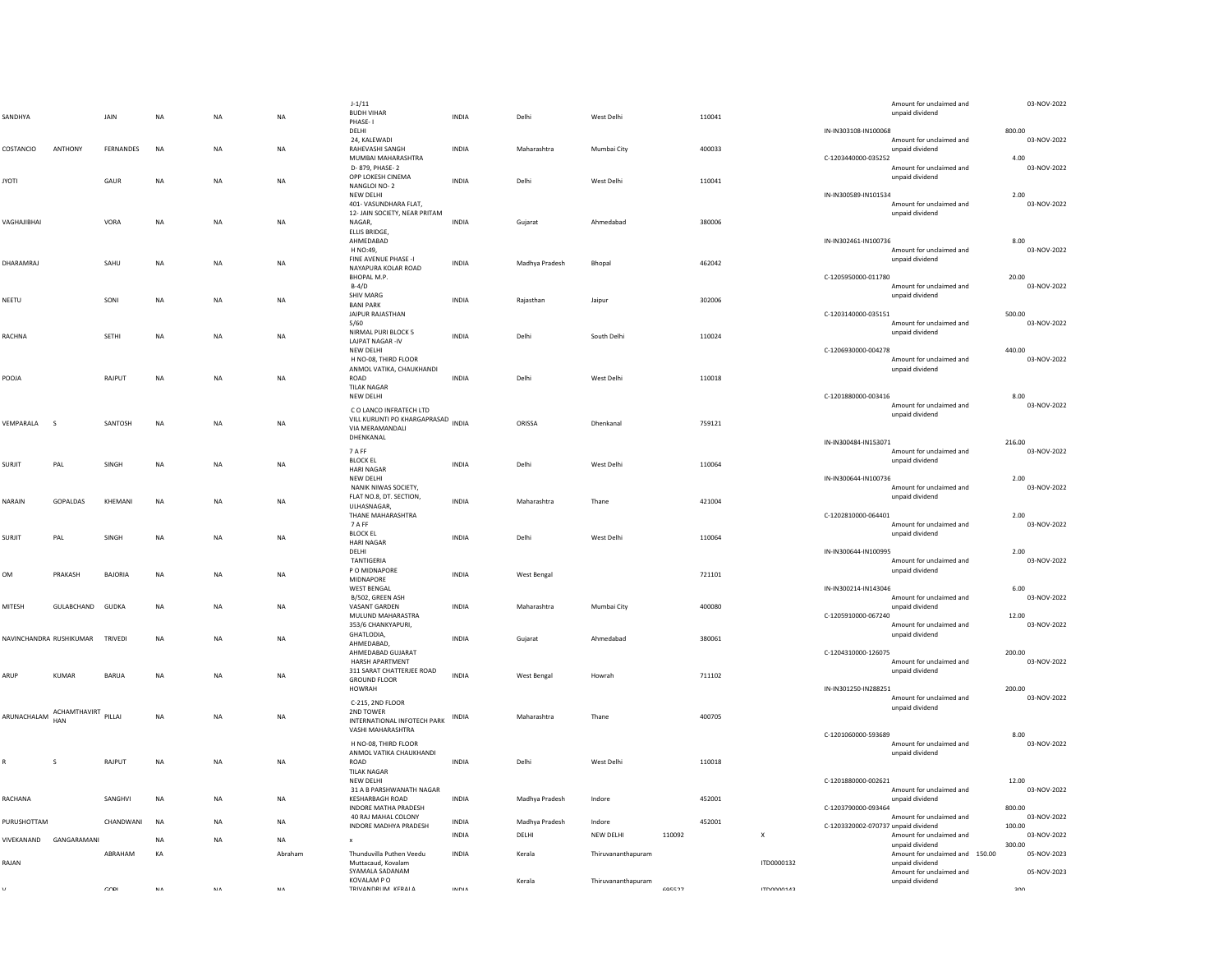|               |             |                 |                  |               |             | C/O SHRI ASHOK KR SINGH,<br>PANVAN HANS<br>HELICOPERS LTD, NORTHERN<br><b>REGION</b> |              | Delhi                | New Delhi              |        |            |                      | Amount for unclaimed and<br>unpaid dividend | 05-NOV-2023                   |
|---------------|-------------|-----------------|------------------|---------------|-------------|--------------------------------------------------------------------------------------|--------------|----------------------|------------------------|--------|------------|----------------------|---------------------------------------------|-------------------------------|
| SHOBH         | <b>NATH</b> | <b>SINGH</b>    | NA               | <b>NA</b>     | <b>NA</b>   | SAFDARJUNG AIRPORT, NEW<br>DELHI                                                     | INDIA        |                      |                        | 110003 | ITD0000163 |                      |                                             | 300                           |
|               |             |                 |                  |               |             | KPXI/319 VADDAKKE<br>CHAMAKALAYIL<br>MANNADI LANE, AMBALAMUKKU                       |              | Kerala               | Thiruvananthapuram     |        |            |                      | Amount for unclaimed and<br>unpaid dividend | 05-NOV-2023                   |
| ROY           |             | GEORGE          | NA               | NA            | NA          | TRIVANDRUM<br>KONDAPI VILLAGE                                                        | INDIA        |                      |                        | 695005 | ITD0000189 |                      | Amount for unclaimed and                    | 300<br>05-NOV-2023            |
| G             |             | KRISHNAMURTH\NA |                  | <b>NA</b>     | <b>NA</b>   | PRAKASAM DISTRICT<br>ANDHRA PRADESH<br>B-371, SUDERSHAN PARK                         | INDIA        | Andhra Pradesh       | Prakasam               | 523270 | ITD0000237 |                      | unpaid dividend<br>Amount for unclaimed and | 150<br>05-NOV-2023            |
| SHASHI        |             | BATRA           | <b>NA</b>        | <b>NA</b>     | NA          | NEAR DR POPLI<br>NEW DELHI                                                           | <b>INDIA</b> | Delhi                | New Delhi              | 110015 | ITD0000192 |                      | unpaid dividend                             | 150<br>05-NOV-2023            |
| MAN           | MOHAN       | <b>JINDAL</b>   | ROSHAN           |               | LAL         | C 4/14B,<br>Keshav Puram.<br>New Delhi                                               | <b>INDIA</b> | Delhi                | New Delhi              | 110035 |            | IN-IN302349-IN100105 | Amount for unclaimed and<br>unpaid dividend | 300                           |
|               |             |                 |                  |               |             | A-10, SRI AGRSEN APARTMENTS<br>PLOT NO.10                                            |              | Delhi                | New Delhi              |        |            |                      | Amount for unclaimed and<br>unpaid dividend | 05-NOV-2023                   |
| SNEHLATA      |             | <b>GUPTA</b>    | NA               | <b>NA</b>     | <b>NA</b>   | SECTOR 7, DWARKA<br>NEW DELHI<br>R-Z-290 M<br>RAJ NAGAR                              | INDIA        |                      |                        | 110045 | ITD0000194 |                      | Amount for unclaimed and<br>unpaid dividend | 150<br>05-NOV-2023            |
| NIRMALA       |             | DEVI            | NA               | NA            | $_{\sf NA}$ | PART II<br>PALAM COLONY, NEW DELHI<br>WZ-182, VIRENDER NAGAR                         | INDIA        | Delhi                | New Delhi              | 110045 | ITD0000253 |                      | Amount for unclaimed and                    | 150<br>05-NOV-2023            |
| PARMOD        | KUMAR       | AHLUWALIA       | <b>NA</b>        | <b>NA</b>     | <b>NA</b>   | POST OFFICE JANAKPURI<br>NEW DELHI                                                   | <b>INDIA</b> | Delhi                | New Delhi              | 110058 | ITD0000158 |                      | unpaid dividend                             | 150                           |
|               |             |                 |                  |               |             | HOUSE NO. F-138<br>SECTOR V<br>DR AMBEDKAR NAGAR                                     |              | Delhi                | New Delhi              |        |            |                      | Amount for unclaimed and<br>unpaid dividend | 05-NOV-2023                   |
| TARA          |             | CHAND           | NA               | <b>NA</b>     | <b>NA</b>   | NEW DELHI<br>7A, FIRST FLOOR<br><b>BLOCK-EL</b>                                      | <b>INDIA</b> | Delhi                | New Delhi              | 110062 | ITD0000196 |                      | Amount for unclaimed and<br>unpaid dividend | 150<br>05-NOV-2023            |
| <b>SURJIT</b> | PAL         | SINGH           | $\mathsf{s}$     | <b>GURBUX</b> | SINGH       | <b>HARI NAGARN</b><br>NEW DELHI<br>VILLAGE & PO DADRA, MUSAFIRA                      | INDIA        |                      |                        | 110064 |            | IN-IN300708-IN105993 | Amount for unclaimed and                    | $\overline{2}$<br>05-NOV-2023 |
|               |             |                 |                  |               |             | KHANA<br>DISTT SILTAN PUR                                                            |              | <b>Uttar Pradesh</b> | Sultanpur              |        |            |                      | unpaid dividend                             |                               |
| UDAI          | BHAN        | TIWARI          | <b>NA</b>        | <b>NA</b>     | <b>NA</b>   | U.P<br>H.NO.-186-11<br>ARYA PURI                                                     | INDIA        |                      |                        | 227813 | ITD0000159 |                      | Amount for unclaimed and<br>unpaid dividend | 150<br>05-NOV-2023            |
| VASANT        |             | GARG            | ATMA             | RAM           | GARG        | MUZAFFAR NAGAR<br>UTTAR PRADESH<br>H.NO-186/11,                                      | INDIA        | <b>Uttar Pradesh</b> | Muzaffarnagar          | 251001 |            | IN-IN302365-IN107218 | Amount for unclaimed and                    | 47<br>05-NOV-2023             |
| MADHU         |             | GARG            | VASANT           |               | GARG        | ARYA PURI,<br>MUZAFFAR NAGAR,<br>UTTAR PRADESH                                       | INDIA        | <b>Uttar Pradesh</b> | Muzaffarnagar          | 251001 |            | IN-IN302365-IN107223 | unpaid dividend                             | 11                            |
|               |             |                 |                  |               |             | LAXMI VILAS PALACE HOTEL<br>SWAROOP SAGAR ROAD<br><b>UDAIPUR</b>                     |              | Rajasthan            | Udaipur                |        |            |                      | Amount for unclaimed and<br>unpaid dividend | 05-NOV-2023                   |
| MEHTA         |             | SWAROOP         | NA               | NA            | $_{\sf NA}$ | RAJASTHAN<br>544, LILA CHOWK, PURANI ABADI,                                          | INDIA        |                      |                        | 313001 | ITD0000199 |                      | Amount for unclaimed and<br>unpaid dividend | 150<br>05-NOV-2023            |
| ANIL          | KUMAR       | GUPTA           | NA               | <b>NA</b>     | NA          | SRIGANGA NAGAR,<br>RAJASTHAN<br>H/55 GOKULDHAM                                       | <b>INDIA</b> | Rajasthan            | Sri Ganganagar         | 335001 | ITD0000108 |                      | Amount for unclaimed and                    | 150<br>05-NOV-2023            |
|               |             |                 |                  |               |             | NR VEJALPUR POLICE CHOWKI<br>VEJALPUR AHMEDABAD                                      |              | Gujarat              | Ahmedabad              |        |            |                      | unpaid dividend                             |                               |
| RANJANBEN     | -S          | MODI            | SOMABHAI         | $\vee$        | MODI        | GUJARAT<br>SONI POLE NO 4<br>WADI                                                    | <b>INDIA</b> | Gujarat              | Vadodara               | 380051 |            | IN-IN300513-IN133684 | Amount for unclaimed and<br>unpaid dividend | 12<br>05-NOV-2023             |
| BHARAT        |             | VYAS            | <b>BHATUKLAL</b> |               | VYAS        | VADODARA<br>GUJARA<br>NYAI KARAN BHAVAN'<br>NANDANVAN SOCIETY                        | INDIA        | Gujarat              | Navsari                | 390017 |            | IN-IN300513-IN143117 | Amount for unclaimed and<br>unpaid dividend | $\overline{2}$<br>05-NOV-2023 |
| TANK          | GORDHANBHAI | KANJIBHAI       | KANJIBHAI        | M             | TANK        | ERU ROAD VIJALPORE<br><b>DIST NAVSARI</b>                                            | <b>INDIA</b> |                      |                        | 396450 |            | IN-IN300888-IN140613 | Amount for unclaimed and                    | 38<br>05-NOV-2023             |
| DEEPAK        | s           | KOTHARI         | NA               | NA            | $_{\sf NA}$ | 1118, STOCK EXCHANGE TOWER<br>DALAL STREET<br><b>MUMBAI</b>                          | INDIA        | Maharashtra          | Mumbai City            | 400001 | ITD0000242 |                      | unpaid dividend                             | 150                           |
|               |             |                 |                  |               |             | 17 VASUNDHARA COLONY<br>NEAR NANDANWAN COLONY,<br><b>CANTONMENT AR</b>               |              | Maharashtra          | Aurangabad             |        |            |                      | Amount for unclaimed and<br>unpaid dividend | 05-NOV-2023                   |
| ARUN          | UPASRAO     | SHROTE          | <b>NA</b>        | <b>NA</b>     | <b>NA</b>   | BHAVSINGHPURA ROAD,<br>AURANGABAD<br><b>HOUSE NO.2125</b><br>16TH B MAIN 1ST A CROSS | <b>INDIA</b> |                      |                        | 431002 | ITD0000160 |                      | Amount for unclaimed and<br>unpaid dividend | 150<br>05-NOV-2023            |
| ABHA          |             | SHARMA          | <b>NA</b>        | <b>NA</b>     | <b>NA</b>   | <b>HALL II</b><br>INDRA NAGAR, BANGALORE                                             | <b>INDIA</b> | Karnataka            | <b>Bangalore Urban</b> | 560008 | ITD0000215 |                      |                                             | 300                           |
|               |             |                 |                  |               |             |                                                                                      |              |                      |                        |        |            |                      |                                             |                               |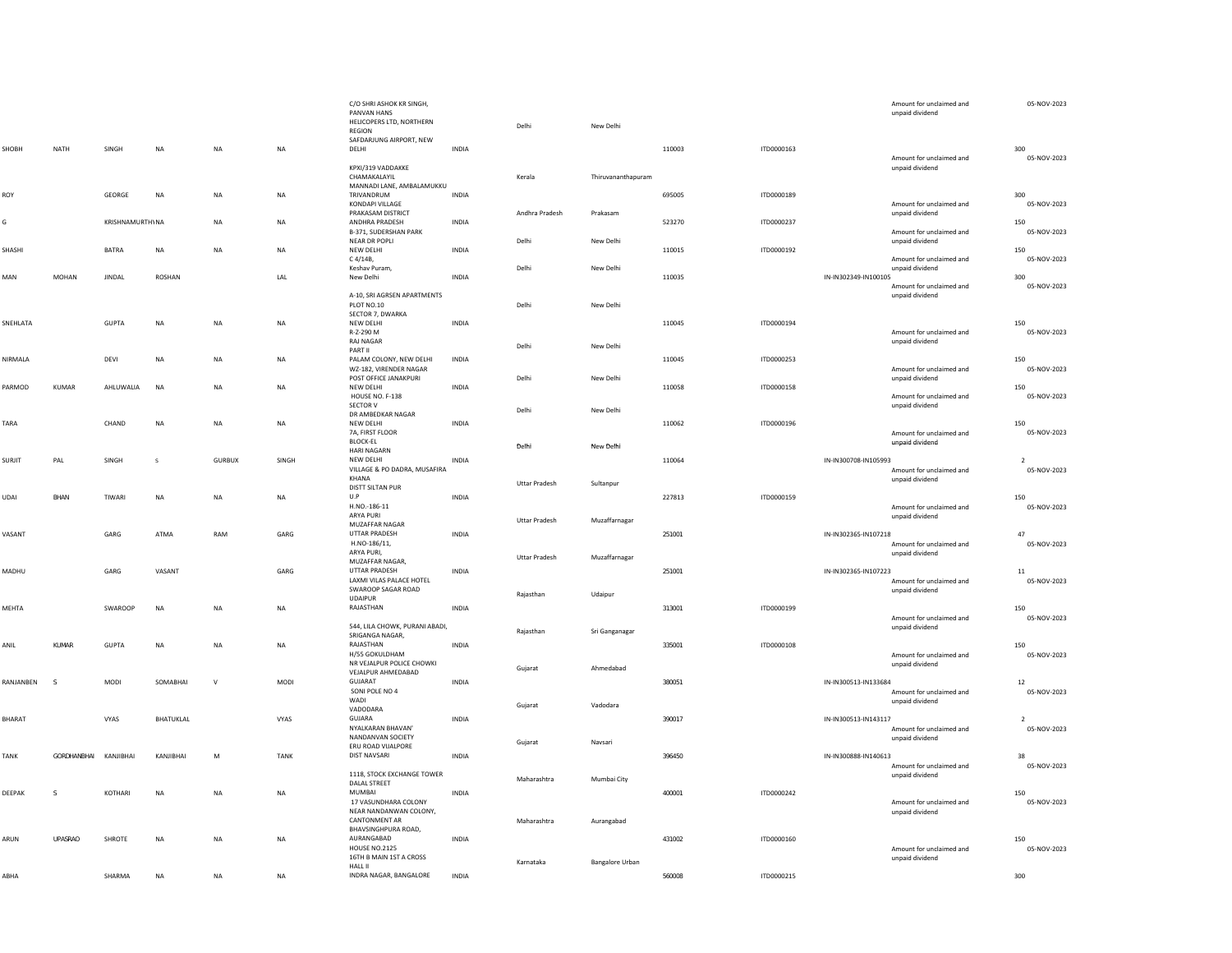| $\mathsf{R}$  | P          | <b>BERNARD</b>  | $_{\sf NA}$  | $_{\sf NA}$ | $_{\sf NA}$              | 96/1 RUDRAPPA GARDEN<br><b>VIVEKA NAGAR POST</b><br>BANGALORE<br>KARNATRAKA<br>2459/1, ERRAKATTE STREET<br>LASHKHAR MOHALLA | <b>INDIA</b> | Karnataka                | <b>Bangalore Urban</b>                           | 560047           |        | ITD0000222 |                                      | Amount for unclaimed and<br>unpaid dividend<br>Amount for unclaimed and<br>unpaid dividend | 05-NOV-2023<br>150<br>05-NOV-2023       |
|---------------|------------|-----------------|--------------|-------------|--------------------------|-----------------------------------------------------------------------------------------------------------------------------|--------------|--------------------------|--------------------------------------------------|------------------|--------|------------|--------------------------------------|--------------------------------------------------------------------------------------------|-----------------------------------------|
| RAHMATH       | ULLA       | SHARIFF         | <b>NA</b>    | <b>NA</b>   | NA                       | MYSORE<br>KARNATAKA<br><b>RK TAILOR</b><br>SARAF BAZAR                                                                      | INDIA        | Karnataka<br>Maharashtra | <b>Bangalore Urban</b><br>Akola                  | 570001           |        | ITD0000123 |                                      | Amount for unclaimed and<br>unpaid dividend                                                | 300<br>05-NOV-2023                      |
| GIRISH        | RAMNIKBHAI | MAKAWANA        | RAMNIKBHAI   |             | MAKAWANA                 | AKOLA<br>ASSTT MANAGER(A/CS) HOTEL<br>HASSAN ASH                                                                            | INDIA        | Karnataka                | Hassan                                           | 444001           |        |            | IN-IN301774-IN157243                 | Amount for unclaimed and<br>unpaid dividend                                                | $\overline{\phantom{a}}$<br>05-NOV-2023 |
| MAHESH        | CHANDRA    | <b>DASHORA</b>  | <b>NA</b>    | <b>NA</b>   | <b>NA</b>                | B M ROAD, HASSAN<br>KARNATAKA<br>MADGUNI<br><b>HALKAR</b>                                                                   | <b>INDIA</b> | Karnataka                | Uttara Kannada                                   | 573201           |        | ITD0000181 |                                      | Amount for unclaimed and<br>unpaid dividend                                                | 300<br>05-NOV-2023                      |
| VISHWESHWAR R |            | <b>BHAT</b>     | RAMACHANDRA  | MAHADEV     | <b>BHAT</b>              | KUMTA                                                                                                                       | <b>INDIA</b> |                          |                                                  |                  | 581343 |            | IN-IN301774-IN106034                 |                                                                                            | 53                                      |
|               |            |                 |              |             |                          | NEW NO 69, V S V KOIL STREET<br>MYLAPORE,                                                                                   |              | Tamil Nadu               | Chennai                                          |                  |        |            |                                      | Amount for unclaimed and<br>unpaid dividend                                                | 05-NOV-2023                             |
| ŚН.           | <b>M</b>   | SHANKAR         | <b>NA</b>    | <b>NA</b>   | <b>NA</b>                | CHENNAI<br><b>ENVISION INFORMATION</b><br>SYSTEMS 13 7<br>VASAN STREET T NAGAR                                              | <b>INDIA</b> | Tamil Nadu               | Chennai                                          | 600004           |        | ITD0000188 |                                      | Amount for unclaimed and<br>unpaid dividend                                                | 150<br>05-NOV-2023                      |
|               |            | $\mathsf{P}$    |              |             | К                        | CHENNAI TAMILNADU                                                                                                           |              |                          |                                                  | 600017           |        |            | IN-IN300214-IN128482                 |                                                                                            |                                         |
| CHANDRAMOHAN  |            |                 | POONRAJAN    |             |                          | 48. METTU STREET<br>KURUCHIKUPPAM                                                                                           | INDIA        | Pondicherry              | <b>NA</b>                                        |                  |        |            |                                      | Amount for unclaimed and<br>unpaid dividend                                                | 15<br>05-NOV-2023                       |
| SUBHASH<br>D  |            | LALL            | <b>NA</b>    | <b>NA</b>   | <b>NA</b>                | PONDICHERRY<br>53 KALAIMAGAL IIND STREET<br>NEHRU NAGAR                                                                     | <b>INDIA</b> | <b>Tamil Nadu</b>        | Madurai                                          | 605012           |        | ITD0000252 |                                      | Amount for unclaimed and<br>unpaid dividend                                                | 300<br>05-NOV-2023                      |
|               |            | PAVITHRA        | $\Omega$     |             | DHANABALAKRISHNAN MADURA | BYE PASS ROAD                                                                                                               | <b>INDIA</b> |                          |                                                  | 625010           |        |            | IN-IN301080-IN228089                 |                                                                                            | $\overline{2}$                          |
| R             |            | MATHAVARAJAN NA |              | <b>NA</b>   | NA                       | 4/111, KRISHNAPURAM<br>TIRUNELVELI<br><b>TAMIL NADU</b>                                                                     | INDIA        | Tamil Nadu               | Tirunelveli                                      | 627011           |        | ITD0000236 |                                      | Amount for unclaimed and<br>unpaid dividend                                                | 05-NOV-2023<br>150                      |
| ANKITA        |            |                 |              |             |                          | H. NO. 17<br>VILL - ROHARBANDH<br>PO - MOTINAGAR                                                                            |              | Jharkhand                | Dhanbad                                          |                  |        |            |                                      | Amount for unclaimed and<br>unpaid dividend                                                | 05-NOV-2023                             |
|               | ATUL       | THACKER         | MAGAN        | LAL         | THACKER                  | DHANBAD                                                                                                                     | <b>INDIA</b> |                          |                                                  | 828120           |        |            | IN-IN302201-IN109751                 |                                                                                            | 45                                      |
| SRINIVASU     |            | FRRA            | KRISHNA      |             | FRRA                     | TADITHOTA, INDIRA NAGAR,<br>RAJAHMUNDRY                                                                                     | <b>INDIA</b> | Andhra Pradesh           | East Godavari                                    | 533103           |        |            | IN-IN302863-IN102364 unpaid dividend | Amount for unclaimed and<br>Amount for unclaimed and                                       | 05-NOV-2023<br>15<br>05-NOV-2023        |
| ABHILASH      |            |                 | SATPAL       |             | SINGH                    | H.NO. 439 WARD NO. 5 HAKIKAT<br>NAGAR, JIND HARYANA, 126102                                                                 | <b>INDIA</b> | Haryana                  | Jind                                             |                  | 126102 |            | C-1203840001-531693                  | unpaid dividend<br>Amount for unclaimed and                                                | 450.00<br>05-NOV-2023                   |
| MONALI        |            |                 |              |             |                          | A-8, DHANANJAY APARTMENT,<br>NEAR BANK OF , MAHARASHTRA,<br>AKURDI, PUNE, PUNE                                              |              | Maharashtra              | Pune                                             |                  | 411035 |            |                                      | unnaid dividend                                                                            |                                         |
|               | VIRENDRA   | <b>MUNOT</b>    | VIRENDRA     | VINOD       | <b>MUNOT</b>             | MAHARASHTRA, 411035                                                                                                         | <b>INDIA</b> |                          |                                                  |                  |        |            | C-1202350000-266208                  |                                                                                            | 2.00                                    |
| V.            | AJITH      | <b>KUMAR</b>    | S            |             | Vasudevan                | Samatha - Vellar, Kovalam PO<br>Trivandrum                                                                                  | <b>INDIA</b> | Kerala                   | Thiruvananthapuram                               |                  |        | ITD0000141 |                                      | Amount for unclaimed and 150.00<br>unpaid dividend                                         | 05-NOV-2023                             |
| RAISA         | SIVA       | KUMAR           | $\mathbf{L}$ | Siva        | Kumar                    | Hotel Ashok (ATT), Kumarakrupa<br>High Grounds,<br>241/1/3 (Anji Building)                                                  | <b>INDIA</b> | Karnataka                | <b>Bangalore Urban</b><br><b>Bangalore Urban</b> | 560001<br>560005 |        | ITD0000221 |                                      | Amount for unclaimed and 150.00<br>unpaid dividend<br>Amount for unclaimed and 300.00      | 05-NOV-2023<br>05-NOV-2023              |
| DN            |            | NANDAN          | $\mathsf{v}$ |             | <b>DORAISWAMY</b>        | Maunaguru Nutt Cross, Cox Town,<br>Thimmaiah Garden                                                                         | <b>INDIA</b> | Karnataka                |                                                  |                  |        | ITD0000217 |                                      | unpaid dividend                                                                            |                                         |
| G             |            |                 |              |             |                          | Engan Nivas, 38/5,                                                                                                          |              | Karnataka                | <b>Bangalore Urban</b>                           | 560032           |        |            |                                      | Amount for unclaimed and 150.00<br>unpaid dividend                                         | 05-NOV-2023                             |
|               |            | SANTHANAGOPA K  |              |             | GOVINDASWAMY             | Manorayanapalya, Sultanpalaya,<br>Main Road, RT Nagar                                                                       | INDIA        |                          |                                                  |                  |        | ITD0000214 |                                      |                                                                                            |                                         |
| ΓK            | SIVAN      | <b>ACHARY</b>   | K            |             | ACHARY                   | TC No. 48/1063, AASA, Vikas<br>Nagar, Ambalathara<br>C/O. T. C. MALIK & CO. 68/2,                                           | INDIA        | Kerala                   | Thiruvananthapuram                               |                  |        | ITD0000148 |                                      | Amount for unclaimed and 150.00<br>unpaid dividend<br>Amount for unclaimed and             | 05-NOV-2023<br>05-NOV-2023              |
| TARUN         |            |                 |              |             |                          | JANPATH<br>NEW DELHI.                                                                                                       |              | DELHI                    | DELHI                                            |                  | 110001 |            |                                      | unpaid dividend                                                                            | 300.00                                  |
|               | CHANDER    | MALIK           | <b>NA</b>    | <b>NA</b>   | NA                       | 2226, MASJID KHAZOOR                                                                                                        | INDIA        |                          |                                                  |                  |        |            | IN-IN300159-IN100480                 | Amount for unclaimed and                                                                   | 05-NOV-2023                             |
| ULIAN         |            |                 |              |             |                          | DHARMPURA<br>DELHI                                                                                                          |              | DELHI                    | DELHI                                            |                  | 110006 |            |                                      | unpaid dividend                                                                            | 3.00                                    |
|               | BHARGAVA   |                 | NA           | <b>NA</b>   | NA                       |                                                                                                                             | INDIA        |                          |                                                  |                  |        | ITD0000281 |                                      |                                                                                            |                                         |
| NEERAJ        |            |                 |              |             |                          | 2225-26 MASJID KHAZOOR<br>DHARAMPURA<br>DELHI                                                                               |              | DELHI                    | DELHI                                            |                  | 110006 |            |                                      | Amount for unclaimed and<br>unpaid dividend                                                | 05-NOV-2023<br>2.00                     |
|               | BHARGAVA   |                 | <b>NA</b>    | <b>NA</b>   | NA                       | 2225-26 MASJID KHAZOOR                                                                                                      | INDIA        |                          |                                                  |                  |        | ITD0000282 |                                      | Amount for unclaimed and                                                                   | 05-NOV-2023                             |
| SAKSHI        |            |                 |              |             |                          | DHARAMPURA<br>DELHI                                                                                                         |              | DELHI                    | DELHI                                            |                  | 110006 |            |                                      | unpaid dividend                                                                            | 2.00                                    |
|               | BHARGAVA   |                 | <b>NA</b>    | <b>NA</b>   | NA                       |                                                                                                                             | <b>INDIA</b> |                          |                                                  |                  |        | ITD0000284 |                                      |                                                                                            |                                         |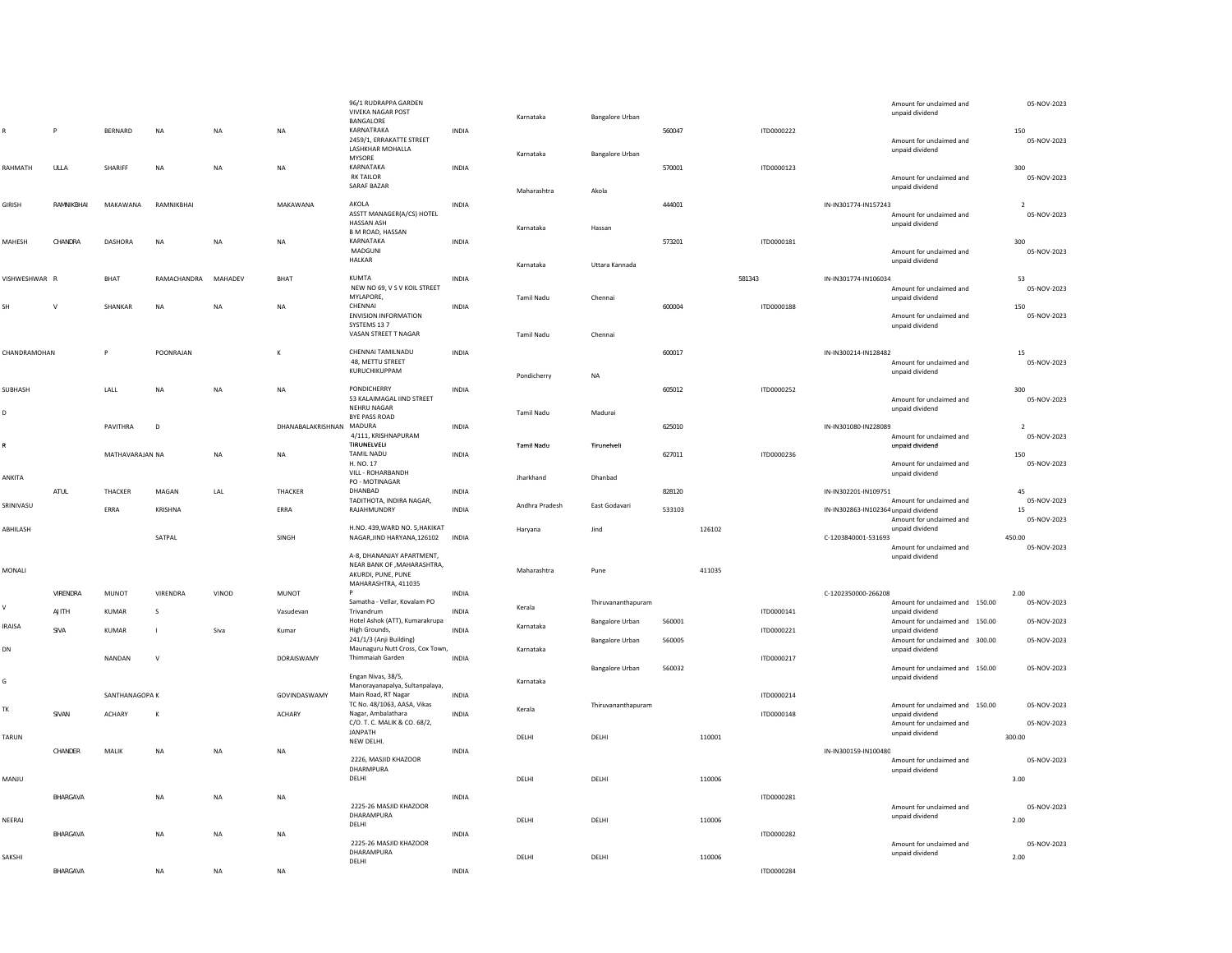| DEVOTEDLEASIN          |                  |                |           |           |           |                                                                        |              |                      |                |        |            | Amount for unclaimed and                                           | 05-NOV-2023                   |
|------------------------|------------------|----------------|-----------|-----------|-----------|------------------------------------------------------------------------|--------------|----------------------|----------------|--------|------------|--------------------------------------------------------------------|-------------------------------|
| GANDFINANCELI<br>MITED |                  |                | <b>NA</b> | <b>NA</b> | NA        | C-63, 2nd FLOOR, PANCHSHEEL<br>ENCLAVE, NEW DELHI                      | <b>INDIA</b> | <b>DELHI</b>         | DELHI          | 110017 |            | unpaid dividend<br>IN-IN302316-IN100630                            | 300.00                        |
|                        |                  |                |           |           |           | $G_3/1,$                                                               |              |                      |                |        |            | Amount for unclaimed and                                           | 05-NOV-2023                   |
| ASHA                   |                  |                |           |           |           | MALVIYA NAGAR.                                                         |              | DELHI                | South Delhi    | 110017 |            | unpaid dividend                                                    |                               |
|                        | CHACHRA          |                | NA        | <b>NA</b> | NA        | NEW DELHI                                                              | INDIA        |                      |                |        |            | C-1201130000-388452                                                | $\overline{2}$                |
| RAVI                   |                  |                |           |           |           | HOUSE NO.B-44, SANSAD VIHAR<br>COLONY, NORTH PRITAM PURA,              |              | DELHI                | North West     | 110034 |            | Amount for unclaimed and<br>unpaid dividend                        | 05-NOV-2023                   |
|                        | SHANKAR          | BAJPAI         | <b>NA</b> | <b>NA</b> | <b>NA</b> | NEW DELHI                                                              | <b>INDIA</b> |                      |                |        | ITD0000207 |                                                                    | 300                           |
|                        |                  |                |           |           |           | <b>BATRA TAILORS,</b>                                                  |              |                      |                |        |            | Amount for unclaimed and                                           | 05-NOV-2023                   |
| HARISH                 |                  |                |           |           |           | CHAMELI MARKET.                                                        |              | Haryana              | Rohtak         | 124001 |            | unpaid dividend                                                    |                               |
|                        | KUMAR            | <b>BATRA</b>   | <b>NA</b> | <b>NA</b> | NA        | ROHTAK HARYANA<br>STREET NO - 1                                        | INDIA        |                      |                |        |            | C-1201910101-052741                                                |                               |
|                        |                  |                |           |           |           | H NO 302 W NO 5                                                        |              |                      |                |        |            | Amount for unclaimed and<br>unpaid dividend                        | 05-NOV-2023                   |
| RAMGOPAL               |                  |                |           |           |           | NANDI COLONY                                                           |              | Punjab               |                | 141401 |            |                                                                    |                               |
|                        | <b>GUPTA</b>     |                | <b>NA</b> | <b>NA</b> | NA        | KHANNA                                                                 | INDIA        |                      |                |        |            | IN-IN301774-IN103433                                               | 75                            |
|                        |                  |                |           |           |           | C4/103                                                                 |              |                      |                |        |            | Amount for unclaimed and                                           | 05-NOV-2023                   |
| AVTAR                  | SINGH            |                | <b>NA</b> | <b>NA</b> | <b>NA</b> | SECTOR 31<br>NOIDA                                                     | <b>INDIA</b> | Uttar Pradesh        |                | 201301 |            | unpaid dividend<br>IN-IN301330-IN188172                            | 1,254                         |
|                        |                  |                |           |           |           | MAIN ROAD                                                              |              |                      |                |        |            | Amount for unclaimed and                                           | 05-NOV-2023                   |
| ANOOP                  |                  |                |           |           |           | SIRSAGANJ                                                              |              | <b>Uttar Pradesh</b> |                | 205151 |            | unpaid dividend                                                    |                               |
|                        | KUMAR            | DONERIYA       | NA        | NA        | NA        | SHIKOHABAD                                                             | <b>INDIA</b> |                      |                |        |            | IN-IN301653-IN103464                                               | $\overline{2}$                |
|                        |                  |                |           |           |           | C/O ARIHANT ENTERPRISES                                                |              |                      |                |        |            | Amount for unclaimed and                                           | 05-NOV-2023                   |
| PRAVEEN                | <b>JAIN</b>      |                | <b>NA</b> | <b>NA</b> | NA        | 80/71 COOPER GANJ<br>KANPUR                                            | <b>INDIA</b> | Uttar Pradesh        | Kanpur Nagar   | 208001 |            | unpaid dividend<br>IN-IN301557-IN102690                            | 15                            |
|                        |                  |                |           |           |           | ROOP RANJAN STUDIO                                                     |              |                      |                |        |            | Amount for unclaimed and                                           | 05-NOV-2023                   |
| UlMA                   |                  |                |           |           |           | AUSHAN GANJ                                                            |              | <b>Uttar Pradesh</b> | Varanasi       | 221001 |            | unpaid dividend                                                    |                               |
|                        | AGRAWAL          |                | NA        | NA        | NA        | VARANASI                                                               | INDIA        |                      |                |        |            | IN-IN300888-IN141808                                               | 23                            |
|                        |                  |                |           |           |           | CHIMPA MARG<br>SARDARSHAHR                                             |              |                      |                |        |            | Amount for unclaimed and<br>unpaid dividend                        | 05-NOV-2023                   |
| RAMESH                 |                  |                |           |           |           | <b>DIST CHURU</b>                                                      |              | Rajasthan            | Churu          | 331403 |            |                                                                    |                               |
|                        | CHANDRA          | <b>MUNDHRA</b> | NA        | <b>NA</b> | NA        | RAJASTHAN                                                              | INDIA        |                      |                |        |            | IN-IN301127-IN166178                                               | 38                            |
| ALPANA                 |                  |                |           |           |           | 186/11 ARYA PURI                                                       |              | Uttar Pradesh        | Muzaffarnagar  | 251001 |            | Amount for unclaimed and                                           | 05-NOV-2023                   |
|                        | GARG             |                | NA        | NA        | NA        | MUZAFFARNAGAR U.P                                                      | <b>INDIA</b> |                      |                |        |            | C-1201060400-027677 unpaid dividend                                | $\overline{2}$                |
| PREM                   | BALA             |                | NA        | NA        | NA        | 186/11 ARYA PURI<br>MUZAFFARNAGAR U.P                                  | INDIA        | Uttar Pradesh        | Muzaffarnagar  | 251001 |            | Amount for unclaimed and<br>C-1201060400-027702 unpaid dividend    | 05-NOV-2023<br>2              |
|                        |                  |                |           |           |           | 186/11 ARYA PURI                                                       |              |                      |                |        |            | Amount for unclaimed and                                           | 05-NOV-2023                   |
| <b>VASANT</b>          | GARG             |                | NA        | NA        | NA        | MUZAFFARNAGAR U.P                                                      | INDIA        | <b>Uttar Pradesh</b> | Muzaffarnagar  | 251001 |            | C-1201060400-027721 unpaid dividend                                | $\mathbf{R}$                  |
| VASANT                 |                  |                |           |           |           | 186/11 ARYA PURI                                                       |              | <b>Uttar Pradesh</b> | Muzaffarnagar  | 251001 |            | Amount for unclaimed and                                           | 05-NOV-2023                   |
|                        | GARG             |                | NA        | <b>NA</b> | NA        | MUZAFFARNAGAR U.P<br>186/11 ARYA PURI                                  | INDIA        |                      |                |        |            | C-1304140000-689772 unpaid dividend                                | 9                             |
| MADHU                  | GARG             |                | NA        | NA        | NA        | MUZAFFARNAGAR U.P                                                      | <b>INDIA</b> | <b>Uttar Pradesh</b> | Muzaffarnagar  | 251001 |            | Amount for unclaimed and<br>IN-IN301557-IN207957 unpaid dividend   | 05-NOV-2023<br>$\overline{2}$ |
|                        |                  |                |           |           |           | 93                                                                     |              |                      |                |        |            | Amount for unclaimed and                                           | 05-NOV-2023                   |
| SANDEEP                |                  |                |           |           |           | KHATRI TOLA                                                            |              | Uttar Pradesh        | Azamgarh       | 276001 |            | unpaid dividend                                                    |                               |
|                        | AGRAWAL          |                | <b>NA</b> | <b>NA</b> | NA        | AZAMGARH UP                                                            | <b>INDIA</b> |                      |                |        |            | C-1206140000-070488                                                | 120                           |
|                        |                  |                |           |           |           | 42/40/2<br><b>SWARAN PATH</b>                                          |              |                      |                |        |            | Amount for unclaimed and<br>unnaid dividend                        | 05-NOV-2023                   |
| RATAN                  |                  |                |           |           |           | MANSAROVER                                                             |              | Rajasthan            | Jaipur         | 302020 |            |                                                                    |                               |
|                        | KUMAR            | RAO            | <b>NA</b> | <b>NA</b> | NA        | JAIPUR, RAJASTHAN                                                      | <b>INDIA</b> |                      |                |        | ITD0000210 |                                                                    | 300                           |
|                        |                  |                |           |           |           |                                                                        |              |                      |                |        |            | Amount for unclaimed and                                           | 05-NOV-2023                   |
| PRAVEEN                |                  |                |           |           |           | 544, LILA CHOWK, PURANI ABADI,<br>SRIGANGA NAGAR,                      |              | Rajasthan            | Sri Ganganagar | 335001 |            | unpaid dividend                                                    |                               |
|                        | KUMAR            | <b>GUPTA</b>   | <b>NA</b> | <b>NA</b> | NA        | RAJASTHAN                                                              | <b>INDIA</b> |                      |                |        | ITD0000109 |                                                                    | 150                           |
|                        |                  |                |           |           |           | 25, RATANADA EXTN.                                                     | INDIA        |                      |                |        |            | Amount for unclaimed and                                           | 05-NOV-2023                   |
| ANIL                   |                  |                |           |           |           | NEAR SABZI MANDI,                                                      |              | Rajasthan            | Jodhpur        | 342001 |            | unpaid dividend                                                    |                               |
|                        |                  |                |           |           |           | RATANADA,                                                              |              |                      |                |        |            | C-1201210100-225676                                                | 29                            |
|                        | KUMAR            | GUPTA          | NA        | NA        | NA        | JODHPUR RAJ<br>STREET NO-1,                                            | <b>INDIA</b> |                      |                |        |            | Amount for unclaimed and                                           | 05-NOV-2023                   |
|                        |                  |                |           |           |           | OLD LAXMIPURA,                                                         |              |                      |                |        |            | unpaid dividend                                                    |                               |
| SURESHKUMAR            |                  |                |           |           |           | PALANPUR                                                               |              | Gujarat              |                | 385001 |            |                                                                    |                               |
|                        | DALCHHARAM PATEL |                | NA        | NA        | NA        | PALANPUR GUJARAT                                                       |              |                      |                |        |            | C-1204780000-056734                                                | 38                            |
|                        |                  |                |           |           |           | C/O. DR. S.S. PATEL.<br>SHANTI, NEAR VIDYUT NAGAR,                     | <b>INDIA</b> |                      |                |        |            | Amount for unclaimed and<br>unpaid dividend                        | 05-NOV-2023                   |
| PATEL                  |                  |                |           |           |           | PETLAD ROAD,                                                           |              | Gujarat              | Narmada        | 387001 |            |                                                                    |                               |
|                        | PRAVIN           | -S             | <b>NA</b> | <b>NA</b> | NA        | NADIAD, GUJARAT                                                        |              |                      |                |        |            | IN-IN300343-IN100139                                               | 30                            |
|                        |                  |                |           |           |           | VRINDAVAN APPTT 1 ST FLR                                               | INDIA        |                      |                |        |            | Amount for unclaimed and                                           | 05-NOV-2023                   |
| RUTWA                  |                  |                |           |           |           | BLOCK NO 4<br>RAMWADI                                                  |              | Gujarat              | Valsad         | 396001 |            | unpaid dividend                                                    |                               |
|                        | YAGNESH          | DESAI          | <b>NA</b> | <b>NA</b> | <b>NA</b> | VALSAD                                                                 |              |                      |                |        |            | IN-IN301774-IN164513                                               | 11                            |
|                        |                  |                |           |           |           |                                                                        | INDIA        |                      |                |        |            | Amount for unclaimed and                                           | 05-NOV-2023                   |
|                        |                  |                |           |           |           | RAZAK CHHWAL NO - 7,                                                   |              |                      |                |        |            | unpaid dividend                                                    |                               |
| NARENDRA               |                  |                |           |           |           | ROOM NO - 04, KHERWADI ROAD,<br>BANDRA (EAST)                          |              | Maharashtra          | Bhandara       | 400051 |            |                                                                    |                               |
|                        | KHUSHAL          | SINGH          | NA        | NA        | NA        | MUMBAI MAHARASHTRA                                                     |              |                      |                |        |            | C-1202570000-095828                                                | 150.00                        |
|                        |                  |                |           |           |           | F/6 NEAR MARUTI TEMPLE                                                 | INDIA        |                      |                |        |            | Amount for unclaimed and                                           | 05-NOV-2023                   |
| MEENA                  |                  |                |           |           |           | SUPREME AVENUE                                                         |              | Goa                  | South Goa      | 403601 |            | unpaid dividend                                                    |                               |
|                        |                  |                |           |           |           | DAVORLIM MARGAO SALCETE                                                |              |                      |                |        |            |                                                                    |                               |
|                        | <b>BIPIN</b>     | THAKKER        | <b>NA</b> | <b>NA</b> | NA        | MARGAO<br>1335, LAKSHTEERT VASAHAT                                     | INDIA        |                      |                |        |            | IN-IN301774-IN142131<br>Amount for unclaimed and                   | 2.00<br>05-NOV-2023           |
| SANGITA                |                  |                |           |           |           | PHULEWADI KOLHAPUR                                                     |              | Maharashtra          | Kolhapur       | 416010 |            | unpaid dividend                                                    |                               |
|                        | SACHIN           | JADHAV         | NA        | NA        | NA        | MAHARASHTRA                                                            |              |                      |                |        |            | C-1202000000-093518                                                | 225.00                        |
|                        |                  |                |           |           |           | <b>BHARTESH BANGLA</b>                                                 | INDIA        |                      |                |        |            | Amount for unclaimed and                                           | 05-NOV-2023                   |
| SANDEEP                |                  |                |           |           |           | OPP MARKET YARD                                                        |              | Maharashtra          | Sangli         | 416416 |            | unpaid dividend                                                    |                               |
|                        |                  |                | <b>NA</b> |           |           |                                                                        |              |                      |                |        |            |                                                                    |                               |
| SANJAY                 | BABASAHEB        | PATIL          |           | <b>NA</b> | NA        | SANGLI MAHARASHTRA<br>19/A SHIRSOLI RD<br>JEEVAN MOTI HSG SOC .JALGAON | <b>INDIA</b> | Maharashtra          |                | 425002 |            | C-1202000000-053052<br>Amount for unclaimed and<br>unpaid dividend | 2.00<br>05-NOV-2023           |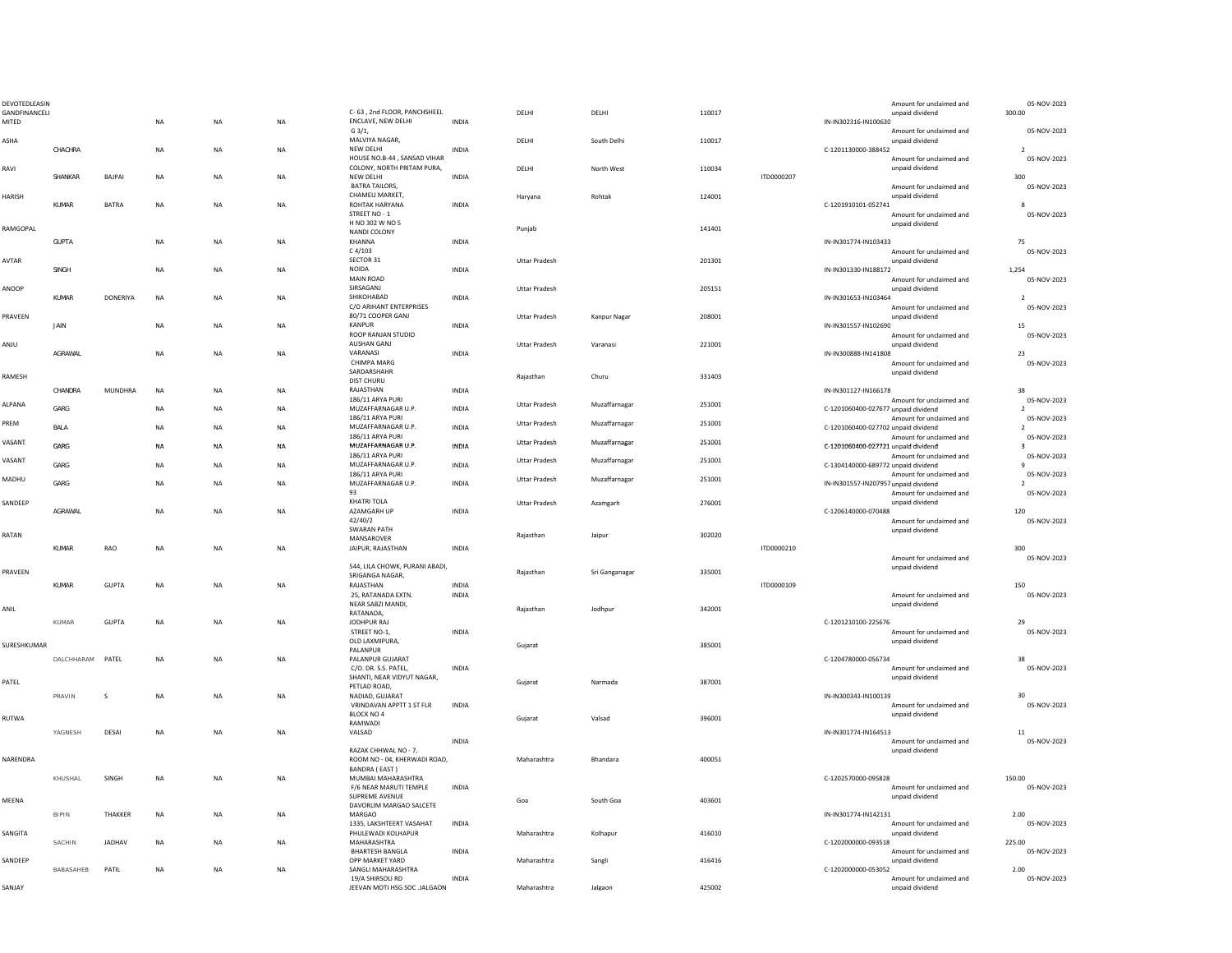| RATNA        |                     |               |           |             |           | SAMNER TAL. PACHORA<br>DIST. JALGAON             | INDIA        | Maharashtra    | Jalgaon                | 425115 |                                      | Amount for unclaimed and<br>unpaid dividend | 05-NOV-2023           |
|--------------|---------------------|---------------|-----------|-------------|-----------|--------------------------------------------------|--------------|----------------|------------------------|--------|--------------------------------------|---------------------------------------------|-----------------------|
|              | PANDURANG           | SHIRODE       | <b>NA</b> | NA          | <b>NA</b> | PACHORA/JALGAON<br>MAHARASHTRA                   |              |                |                        |        | C-1204920000-117531                  |                                             | 8.00                  |
|              |                     |               |           |             |           | MAYUR COLONY                                     | INDIA        |                |                        |        |                                      | Amount for unclaimed and                    | 05-NOV-2023           |
| KAILASHCHAND | RAMSWARUP           | TIWARI        | <b>NA</b> | <b>NA</b>   | <b>NA</b> | MALKAPUR ROAD<br>AKOLA MAHARASHTRA               |              | Maharashtra    | Akola                  | 444001 | C-1203840001-240821                  | unpaid dividend                             | 188.00                |
|              |                     |               |           |             |           | JANATA CLOTH STORES,                             | INDIA        |                |                        |        |                                      | Amount for unclaimed and                    | 05-NOV-2023           |
| PUSHPA       | HARICHAND           | SAMAT         | NA        | NA          | NA        | S.R. MILL CHAWL<br>AKOLA M.S.                    |              | Maharashtra    | Akola                  | 444001 | C-1302310000-006804                  | unnaid dividend                             | 30.00                 |
|              |                     |               |           |             |           | 5, MAYUR COLONY                                  | <b>INDIA</b> |                |                        |        |                                      | Amount for unclaimed and                    | 05-NOV-2023           |
| MINAL        | YOGESH              | TIWARI        | <b>NA</b> | <b>NA</b>   | <b>NA</b> | MALKAPUR ROAD<br>AKOLA MS                        |              | Maharashtra    | Akola                  | 444001 | C-1302310000-054878                  | unpaid dividend                             | 84.00                 |
|              |                     |               |           |             |           | PREM KALAS                                       | <b>INDIA</b> |                |                        |        |                                      | Amount for unclaimed and                    | 05-NOV-2023           |
| SURENDRA     |                     |               |           |             |           | MAYUR COLONY<br><b>MALKAPUR ROAD</b>             |              | Maharashtra    | Akola                  | 444004 |                                      | unpaid dividend                             |                       |
|              | KAILASHCHAND TIWARI |               | NA        | <b>NA</b>   | <b>NA</b> | AKOLA MS                                         |              |                |                        |        | C-1302310000-091971                  |                                             | 1,193.00              |
|              |                     |               |           |             |           | PLOT NO 44B<br>NEAR DR. WAGH S HOSPITAL          | <b>INDIA</b> |                |                        |        |                                      | Amount for unclaimed and<br>unpaid dividend | 05-NOV-2023           |
| SHEELA       | DEVIDAS             | MAHAJAN       |           |             | <b>NA</b> | RATHI NAGAR VMV ROAD                             |              | Maharashtra    | Amravati               | 444603 |                                      |                                             | 38.00                 |
|              |                     |               | NA        | <b>NA</b>   |           | AMRAVATI MS<br>79.Usha Gani.                     | <b>INDIA</b> |                |                        |        | IN-IN300888-IN137824                 | Amount for unclaimed and                    | 05-NOV-2023           |
| Sharad       | Kumar               | Agrawal       | <b>NA</b> | NA          | <b>NA</b> | Ali Manzil Chhawni Indore M.P.                   |              | Madhya Pradesh | Indore                 | 452001 | C-1204370000-012243                  | unpaid dividend                             | 600.00                |
|              |                     |               |           |             |           | $15 - 2 - 253$                                   | <b>INDIA</b> |                |                        |        |                                      | Amount for unclaimed and                    | 05-NOV-2023           |
| SHIV         | PRASAD              | <b>MODANI</b> |           |             |           | MAHARAJ GUNJ,                                    |              | Andhra Pradesh |                        | 500012 |                                      | unpaid dividend                             |                       |
|              |                     |               | <b>NA</b> | NA          | NA        | HYDERABAD. ANDHRA PRADESH                        |              |                |                        |        | C-1201350000-012296                  |                                             | 75.00                 |
| PRAKASH      | KUMAR               | INDRAM        |           |             |           | 7-7-87/1, ASHOK NAGAR, JAGTAL                    | INDIA        | Andhra Pradesh |                        | 505327 |                                      | Amount for unclaimed and<br>unpaid dividend | 05-NOV-2023           |
|              |                     |               | <b>NA</b> | <b>NA</b>   | <b>NA</b> | JAGTAL ANDHRA PRADESH                            |              |                |                        |        | C-1202770000-109771                  |                                             | 638.00                |
|              |                     |               |           |             |           | ROOM NO 26                                       | INDIA        |                |                        |        |                                      | Amount for unclaimed and<br>unpaid dividend | 05-NOV-2023           |
| SREE         | RAMANA              | SIRUGUPPA     |           |             |           | SIYFULLA COMPLEX<br>ANANTAPUR ANDHRA PRADESH     |              | Andhra Pradesh | Anantapur              | 515005 |                                      |                                             |                       |
|              |                     |               | <b>NA</b> | <b>NA</b>   | <b>NA</b> | 8-3-336 (19) MAIN BAZAAR                         | <b>INDIA</b> |                |                        |        | C-1203500000-703425                  | Amount for unclaimed and                    | 150.00<br>05-NOV-2023 |
| M            | $\mathsf{R}$        | SATYALAKSHMI  | <b>NA</b> | <b>NA</b>   | <b>NA</b> | <b>HINDUPUR</b>                                  |              | Andhra Pradesh | Anantapur              | 515201 | IN-IN302148-IN100187 unpaid dividend |                                             | 150.00                |
| Þ            | JAYATHI             |               |           |             |           | D NO 201 PANDARI PURAM<br>WARD 28 ONGOLE         | INDIA        | Andhra Pradesh |                        | 523001 |                                      | Amount for unclaimed and<br>unpaid dividend | 05-NOV-2023           |
|              |                     |               | <b>NA</b> | <b>NA</b>   | <b>NA</b> | ANDHRA PRADESH                                   |              |                |                        |        | IN-IN302269-IN137704                 |                                             | 30.00                 |
| SURJIT       | SINGH               | ALAG          |           |             |           | 353<br>SARASWATI BHANDAR COLONY                  | <b>INDIA</b> | DELHI          | New Delhi              | 110031 |                                      | Amount for unclaimed and<br>unpaid dividend | 05-NOV-2023           |
|              |                     |               | NA        | $_{\sf NA}$ | NA        | <b>GANDHI NAGAR</b><br>DELHI                     |              |                |                        |        | IN-IN300966-IN100779                 |                                             | 5.00                  |
|              |                     |               |           |             |           | 13. LILLY APARTMENT.                             | <b>INDIA</b> |                |                        |        |                                      | Amount for unclaimed and                    | 05-NOV-2023           |
| SATISH       | <b>KUMAR</b>        | BHALA         |           |             |           | MAHATMA NAGAR, TRAMBAK<br>ROAD,                  |              | Maharashtra    | Nashik                 | 422007 |                                      | unpaid dividend                             |                       |
|              |                     |               | NA        | NA          | <b>NA</b> | NASIK MAHARASHTRA                                |              |                |                        |        | C-1201090700-006243                  |                                             | 3.00                  |
|              |                     |               |           |             |           | 272/6532, SAMTA COLONY,<br>PANTNAGAR,            | <b>INDIA</b> |                |                        |        |                                      | Amount for unclaimed and<br>unpaid dividend | 05-NOV-2023           |
| NDRANIL      | SUDHAKAR            | KATWANKAR     |           |             |           | <b>GHATKOPAR (EAST)</b>                          |              | Maharashtra    | Mumbai City            | 400075 |                                      |                                             |                       |
|              |                     |               | <b>NA</b> | <b>NA</b>   | <b>NA</b> | MUMBAI MAHARASHTRA<br>BARLON KA CHOWK,           | INDIA        |                |                        |        | C-1201200000-023175                  | Amount for unclaimed and                    | 90.00<br>05-NOV-2023  |
| HEMAT        |                     | SIKAWAT       | <b>NA</b> | <b>NA</b>   | <b>NA</b> | JODHPUR RAJASTHAN                                |              | Rajasthan      | Jodhpur                | 342001 | C-1201210100-325073 unpaid dividend  |                                             | 150.00                |
| KRISHAN      | LAL                 | CHADHA        |           |             |           | 9/38A<br><b>MOTI NAGAR</b>                       | INDIA        | Delhi          | West Delhi             | 110015 |                                      | Amount for unclaimed and<br>unpaid dividend | 05-NOV-2023           |
|              |                     |               | $\sf NA$  | NA          | NA        | NEW DELHI                                        |              |                |                        |        | C-1201410000-010073                  |                                             | 3.00                  |
|              |                     |               |           |             |           | 353<br>SARASWATI BHANDAR COLONY                  | INDIA        |                |                        |        |                                      | Amount for unclaimed and<br>unpaid dividend | 05-NOV-2023           |
| AMANDEEP     |                     | SINGH         |           |             |           | <b>GANDHI NAGAR</b>                              |              | Delhi          | East Delhi             | 110031 |                                      |                                             |                       |
|              |                     |               | <b>NA</b> | <b>NA</b>   | <b>NA</b> | DELHI<br>9/38A                                   | INDIA        |                |                        |        | C-1202060000-297831                  | Amount for unclaimed and                    | 5.00<br>05-NOV-2023   |
| <b>TOYI</b>  |                     | CHADHA        | NA        | NA          | <b>NA</b> | <b>MOTI NAGAR</b><br>NEW DELHI                   |              | Delhi          | West Delhi             | 110015 | IN-IN300118-IN114048                 | unnaid dividend                             | 3.00                  |
|              |                     |               |           |             |           | 2226 MASJID KHAZOOR                              | <b>INDIA</b> |                |                        |        |                                      | Amount for unclaimed and                    | 05-NOV-2023           |
| ULIAN        |                     | BHARGAVA      | <b>NA</b> | <b>NA</b>   | NA        | DHARMPURA<br>DELHI                               |              | Delhi          | South West Delhi       | 110006 | IN-IN300360-IN222136                 | unpaid dividend                             | 2.00                  |
|              |                     |               |           |             |           | 2786, PEEPAL MAHADEV                             | INDIA        |                |                        |        |                                      | Amount for unclaimed and                    | 05-NOV-2023           |
| BHAVISHYA    |                     | SAREEN        | NA        | <b>NA</b>   | NA        | HAUZ QAZI<br><b>DELHI</b>                        |              | Delhi          | Central Delhi          | 110006 | IN-IN301209-IN102129                 | unpaid dividend                             | 2.00                  |
|              |                     |               |           |             |           | GRV AND PK OFFICE NO 205 2ND INDIA               |              |                |                        |        |                                      | Amount for unclaimed and                    | 05-NOV-2023           |
|              |                     |               |           |             |           | <b>FLOOR</b><br>NO 22/23 JALA SAMBHAVI           |              |                |                        |        |                                      | unpaid dividend                             |                       |
| G            | VIRCHAND            | <b>NAHAR</b>  |           |             |           | COMPLEX                                          |              | Karnataka      | <b>Bangalore Urban</b> | 560009 |                                      |                                             |                       |
|              |                     |               | <b>NA</b> | <b>NA</b>   | NA        | 1ST MAIN GANDHINAGAR<br>BANGALORE                |              |                |                        |        | IN-IN302148-IN100686                 |                                             | 525.00                |
| ATUL         |                     | MONGA         |           |             |           | $G - 12/3$<br>MALVIYA NAGAR                      | INDIA        | Delhi          | South Delhi            | 110017 |                                      | Amount for unclaimed and<br>unpaid dividend | 05-NOV-2023           |
|              |                     |               | $\sf NA$  | <b>NA</b>   | NA        | NEW DELHI                                        |              |                |                        |        | IN-IN302316-IN100981                 |                                             | 654.00                |
|              |                     |               |           |             |           | H NO-08, THIRD FLOOR<br>ANMOL VATIKA, CHAUKHANDI | INDIA        |                |                        |        |                                      | Amount for unclaimed and<br>unpaid dividend | 05-NOV-2023           |
| POOJA        |                     | RAJPUT        |           |             |           | ROAD                                             |              | DELHI          | West Delhi             | 110018 |                                      |                                             |                       |
|              |                     |               | NA        | <b>NA</b>   | <b>NA</b> | <b>TILAK NAGAR</b><br>NEW DELHI                  |              |                |                        |        | C-1201880000-003416                  |                                             | 6.00                  |
|              |                     |               |           |             |           |                                                  |              |                |                        |        |                                      |                                             |                       |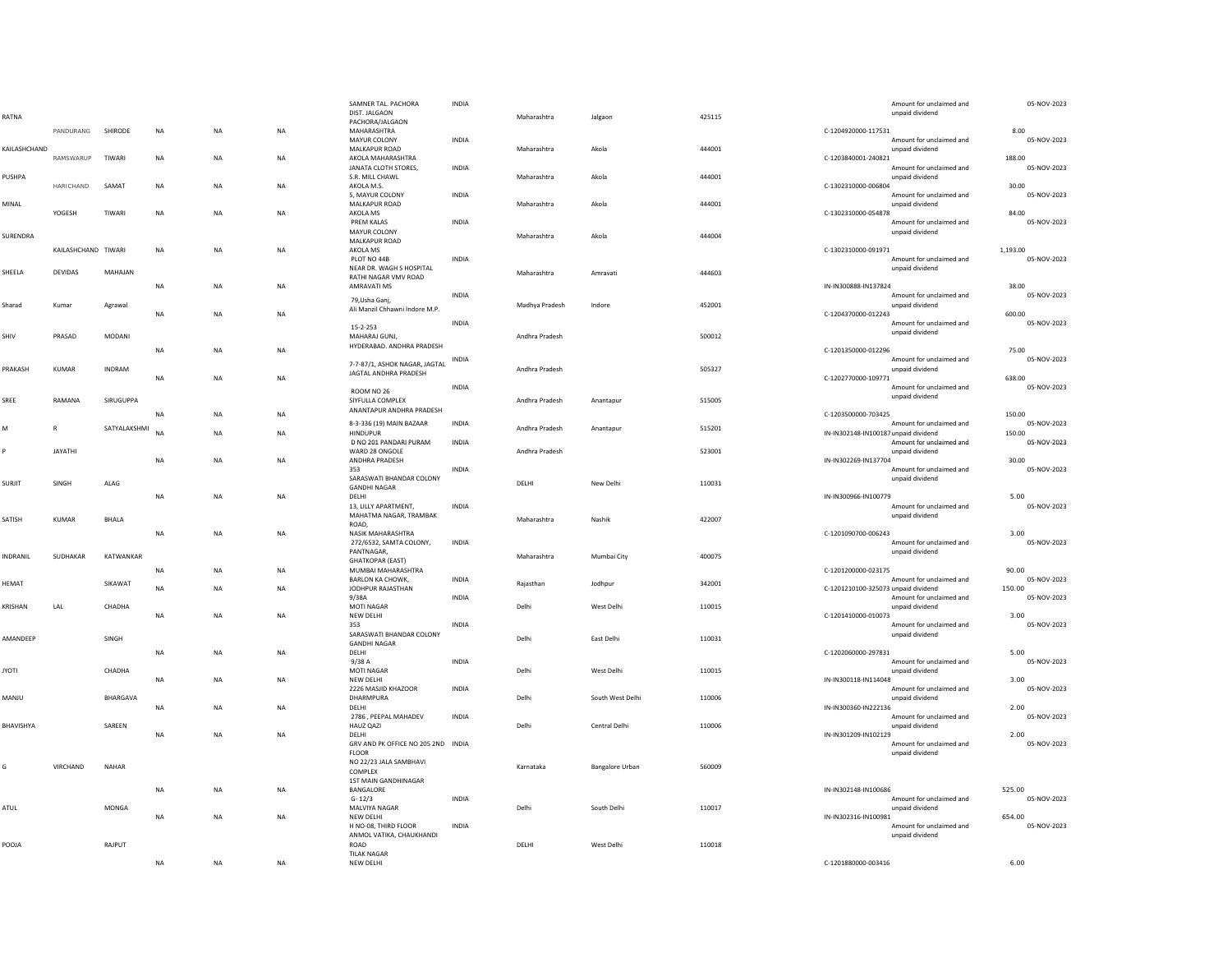| MEENABEN               | PUNAMBHAI                              | WAGHELA      | NA        | $\sf NA$  | $_{\sf NA}$ | C-37,11 CHHANI<br>TA VADODARA<br>OPP AKASH GANGA<br><b>BARODA GUJARAT</b>            | <b>INDIA</b> | Gujarat              | Gandhinagar            | 390002 | IN-IN303116-IN116054 | Amount for unclaimed and<br>unpaid dividend | 05-NOV-2023<br>23.00  |
|------------------------|----------------------------------------|--------------|-----------|-----------|-------------|--------------------------------------------------------------------------------------|--------------|----------------------|------------------------|--------|----------------------|---------------------------------------------|-----------------------|
|                        | ARUNACHALAM ACHAMTHAVIRT PILLAI<br>HAN |              |           |           |             | C-215, 2ND FLOOR<br>2ND TOWER<br>INTERNATIONAL INFOTECH PARK<br>VASHI MAHARASHTRA    | <b>INDIA</b> | Maharashtra          | Mumbai City            | 400705 |                      | Amount for unclaimed and<br>unpaid dividend | 05-NOV-2023           |
|                        |                                        |              | NA        | <b>NA</b> | $_{\sf NA}$ | C 47<br>FIRST FLOOR FATEH NAGAR                                                      | INDIA        |                      |                        | 110018 | C-1201060000-593689  | Amount for unclaimed and<br>unpaid dividend | 6.00<br>05-NOV-2023   |
| <b>JINDER</b>          | PALKAUR                                | DANDONA      | NA        | <b>NA</b> | $_{\sf NA}$ | <b>JAIL ROAD</b><br>NEW DELHI<br>B/405 LUCKY TOWER                                   | <b>INDIA</b> | DELHI                | West Delhi             |        | IN-IN300708-IN106228 | Amount for unclaimed and                    | 3.00<br>05-NOV-2023   |
| RASHMI                 | DEEPAK                                 | SUBA         | NA        | <b>NA</b> | NA          | M G ROAD NO 4<br><b>KANDIVALI WEST</b><br>MUMBAI<br><b>GLORIA AGASHI DHOBITALAO</b>  | INDIA        | Maharashtra          | Mumbai City            | 400067 | IN-IN300888-IN147037 | unpaid dividend<br>Amount for unclaimed and | 225.00<br>05-NOV-2023 |
| SWEEDAL                | CHAPEL                                 | DIAS         | NA        | <b>NA</b> | NA          | KOLHAPUR ROAD<br><b>VIA-VIRAR WEST</b><br>THANE                                      |              | Maharashtra          | Kolhapur               | 401301 | IN-IN301604-IN104493 | unpaid dividend                             | 15.00                 |
| NEERAJ                 |                                        | BHARGAVA     | NA        | <b>NA</b> | <b>NA</b>   | 5/2226 KATRA KHUSHHAL ROY<br><b>CHANDINI CHOWK</b><br>DELHI                          | <b>INDIA</b> | DELHI                | North Delhi            | 110006 | IN-IN301774-IN162096 | Amount for unclaimed and<br>unpaid dividend | 05-NOV-2023<br>2.00   |
| BUDDHAREDDY ANANTREDDY |                                        | KONDAMPALLY  |           |           |             | FLAT NO.1, 1ST FLR MIDTOWN<br>CHS<br>BHANDARALI, BEHIND VIJAYA<br><b>BANK</b>        | INDIA        | Maharashtra          | <b>Bhandara</b>        | 401207 |                      | Amount for unclaimed and<br>unpaid dividend | 05-NOV-2023           |
|                        |                                        |              | NA        | <b>NA</b> | NA          | PAPDY, VASAI WEST<br>THANE MAHARASHTRA<br>304- KHODIVAR COMPLEX                      | INDIA        |                      |                        |        | C-1202470000-152729  | Amount for unclaimed and                    | 38.00<br>05-NOV-2023  |
| ASHOKKUMAR SHANTARAM   |                                        | PAWAR        | NA        | <b>NA</b> | NA          | VED ROAD.<br>SURAT<br><b>SURAT GUJARAT</b>                                           |              | Gujarat              | Surat                  | 395004 | C-1202470000-278271  | unpaid dividend                             | 38.00                 |
| RAVINDRANATH S         |                                        | $\mathsf{R}$ |           |           |             | NO 335 1ST FLOOR 13TH CROSS INDIA<br>2ND MAIN MALLESWARAM<br>BANGALORE               |              | Karnataka            | <b>Bangalore Urban</b> | 560003 |                      | Amount for unclaimed and<br>unpaid dividend | 05-NOV-2023           |
|                        |                                        |              | NA        | <b>NA</b> | NA          | KARNATAKA<br>560003<br>9/38A                                                         | INDIA        |                      |                        |        | IN-IN303077-IN106202 | Amount for unclaimed and                    | 300.00<br>05-NOV-2023 |
| CHETAN                 |                                        | CHADHA       | NA        | <b>NA</b> | <b>NA</b>   | <b>MOTI NAGAR</b><br>NEW DELHI<br>LIC OF INDIA                                       | <b>INDIA</b> | DELHI                | West Delhi             | 110015 | IN-IN300118-IN108266 | unpaid dividend<br>Amount for unclaimed and | 3.00<br>05-NOV-2023   |
| VINEY                  | KUMAR                                  | SHARMA       | NA        | <b>NA</b> | NA          | DIVISIONAL OFFICE<br><b>HARIDWAR ROAD</b><br>DEHRADUN                                | <b>INDIA</b> | Uttarakhand          | Dehradun               | 248001 | IN-IN301774-IN167707 | unpaid dividend                             | 38.00                 |
| Ċ                      |                                        | RAMAIAH      | NA        | <b>NA</b> | NA          | 338 1ST PHASE<br>3RD MAIN WOC ROAD<br>MANJUNATHANAGAR<br>BANGALORE                   |              | Karnataka            | <b>Bangalore Urban</b> | 560010 | IN-IN302148-IN103844 | Amount for unclaimed and<br>unpaid dividend | 05-NOV-2023<br>150.00 |
| SANDHYA                |                                        | JAIN         |           |           |             | $J - 1/11$<br><b>BUDH VIHAR</b><br>PHASE-1                                           | <b>INDIA</b> | DELHI                | West Delhi             | 110041 |                      | Amount for unclaimed and<br>unpaid dividend | 05-NOV-2023           |
| GURWINDER              |                                        | SINGH        | NA        | <b>NA</b> | NA          | DELHI<br>H.NO.200<br>AJIT NAGAR                                                      | <b>INDIA</b> | Punjab               | Amritsar               | 143001 | IN-IN303108-IN100068 | Amount for unclaimed and<br>unpaid dividend | 450.00<br>05-NOV-2023 |
| GUNJAN                 | SANJAY                                 | DAGA         | <b>NA</b> | <b>NA</b> | <b>NA</b>   | AMRITSAR PUNJAB<br>AKSHAR TOWNSHIP,<br>NEAR PARVAT PATIA,                            | <b>INDIA</b> | Guiarat              | Surat                  | 395010 | C-1202890001-017978  | Amount for unclaimed and<br>unpaid dividend | 8.00<br>05-NOV-2023   |
|                        |                                        |              | <b>NA</b> | <b>NA</b> | <b>NA</b>   | NEAR INTERCITY TOWN HALL,<br>SURAT GUJARAT<br>$S - 98$<br><b>GREATER KAILASH - I</b> | <b>INDIA</b> |                      |                        |        | C-1204150000-252697  | Amount for unclaimed and<br>unpaid dividend | 390.00<br>05-NOV-2023 |
| ADARSH                 |                                        | ARORA        | NA        | <b>NA</b> | <b>NA</b>   | NEW DELHI<br>NEW DELHI<br>SHARMA SAHKAR                                              | <b>INDIA</b> | DELHI                | South Delhi            | 110048 | C-1204470000-153843  | Amount for unclaimed and                    | 2.00<br>05-NOV-2023   |
| SHASHANK               | YASHWANT                               | MOHADKAR     | NA        | NA        | NA          | OLD PANDIT COLONY<br>SHARANPUR RD NASHIK<br>NASHIK MAHARASHTRA                       |              | Maharashtra          | Nashik                 | 422002 | C-1204920000-057027  | unpaid dividend                             | 3.00                  |
| PURUSHOTTAM            |                                        | <b>GUPTA</b> |           |           |             | <b>PLOT NO. 142</b><br>BACK SIDE OF GEHLOT KA<br>BANGLOW                             | INDIA        | Rajasthan            | Ajmer                  | 302021 |                      | Amount for unclaimed and<br>unpaid dividend | 05-NOV-2023           |
|                        |                                        |              | <b>NA</b> | <b>NA</b> | <b>NA</b>   | BHARGU NAGAR . AJMER ROAD<br>JAIPUR RAJASTHAN                                        |              |                      |                        |        | C-1201770100-002360  |                                             | 300.00                |
| SUNITA                 |                                        | CHADHA       | NA        | <b>NA</b> | $_{\sf NA}$ | 9/38A<br>MOTI NAGAR<br>NEW DELHI                                                     | INDIA        | DELHI                | West Delhi             | 110015 | IN-IN300118-IN114047 | Amount for unclaimed and<br>unpaid dividend | 05-NOV-2023<br>3.00   |
| PARUL                  |                                        | DEEP         | <b>NA</b> | <b>NA</b> | <b>NA</b>   | D/14/51 BLOCK D POCKET 14<br><b>SECTOR 8</b><br>ROHINI<br>NEW DELHI                  | <b>INDIA</b> | DELHI                | North West             | 110085 |                      | Amount for unclaimed and<br>unpaid dividend | 05-NOV-2023<br>60.00  |
| DILIP                  |                                        | PANDEY       |           |           |             | 529 K /234,<br>PANT NAGAR COLONY,<br>SEC-A, KHURRAM NAGAR,                           | <b>INDIA</b> | <b>Uttar Pradesh</b> | Lucknow                | 226017 | IN-IN301313-IN210176 | Amount for unclaimed and<br>unpaid dividend | 05-NOV-2023           |
|                        |                                        |              | <b>NA</b> | <b>NA</b> | <b>NA</b>   | LUCKNOW U.P.                                                                         |              |                      |                        |        | C-1201090400-020801  |                                             | 750.00                |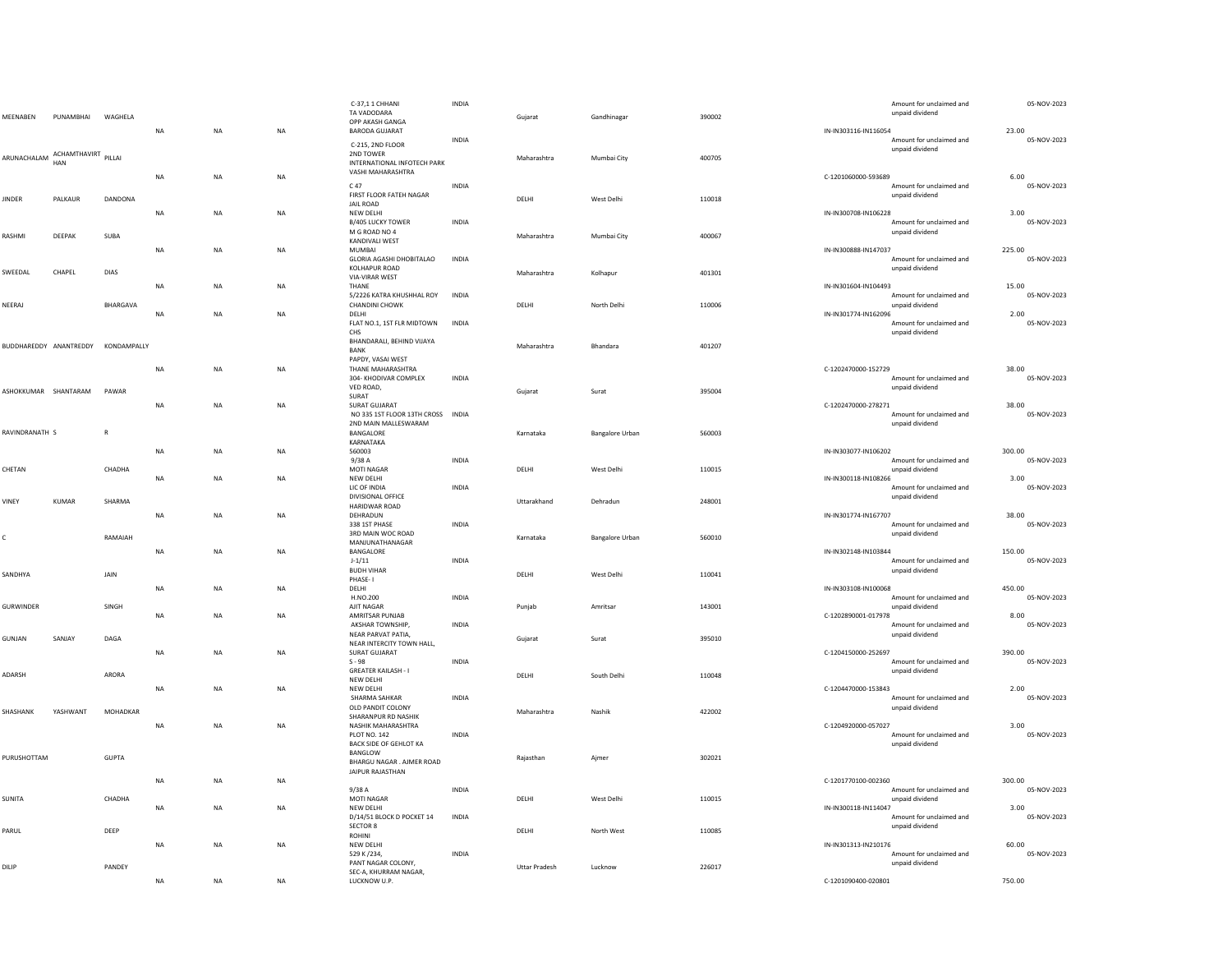|                |                     |              |             |            |            | H NO-08. THIRD FLOOR<br>ANMOL VATIKA CHAUKHANDI        | <b>INDIA</b> |                |             |        |                      | Amount for unclaimed and<br>unpaid dividend | 05-NOV-2023           |
|----------------|---------------------|--------------|-------------|------------|------------|--------------------------------------------------------|--------------|----------------|-------------|--------|----------------------|---------------------------------------------|-----------------------|
|                | s                   | RAJPUT       |             |            |            | ROAD                                                   |              | DELHI          | West Delhi  | 110018 |                      |                                             |                       |
|                |                     |              | NA          | <b>NA</b>  | NA         | <b>TILAK NAGAR</b><br>NEW DELHI                        |              |                |             |        | C-1201880000-002621  |                                             | 9.00                  |
|                |                     |              |             |            |            | 24, KALEWADI                                           | <b>INDIA</b> |                |             |        |                      | Amount for unclaimed and                    | 05-NOV-2023           |
| COSTANCIO      | ANTHONY             | FERNANDES    |             |            |            | RAHEVASHI SANGH                                        |              | Maharashtra    | Mumbai City | 400033 |                      | unpaid dividend                             |                       |
|                |                     |              | <b>NA</b>   | <b>NA</b>  | <b>NA</b>  | MUMBAI MAHARASHTRA<br>14 NISHANT PRIDE GANGAPUR        | INDIA        |                |             |        | C-1203440000-035252  | Amount for unclaimed and                    | 3.00<br>05-NOV-2023   |
|                |                     |              |             |            |            | <b>ROAD</b>                                            |              |                |             |        |                      | unnaid dividend                             |                       |
| SUNIL          | SHANTARAM           | DHAMANE      |             |            |            | NEAR AKASHWANI TOWER<br>ANAND NAGAR                    |              | Maharashtra    | Nashik      | 422013 |                      |                                             |                       |
|                |                     |              | NA          | NA         | NA         | NASIK MAHARASHTRA                                      |              |                |             |        | C-1204920000-098771  |                                             | 30.00                 |
|                |                     |              |             |            |            | 701, B WING                                            | <b>INDIA</b> |                |             |        |                      | Amount for unclaimed and                    | 05-NOV-2023           |
| KETAN          | MALSHI              | DEDHIA       |             |            |            | HILL RESIDENCY, AMAR NAGAR<br>MULUND (W)               |              | Maharashtra    | Mumbai City | 400080 |                      | unpaid dividend                             |                       |
|                |                     |              |             |            |            | MUMBAI MAHARASHTRA                                     |              |                |             |        |                      |                                             |                       |
|                |                     |              | NA          | NA         | NA         | MU 13/D                                                | <b>INDIA</b> |                |             |        | C-1203150000-128870  | Amount for unclaimed and                    | 15.00<br>05-NOV-2023  |
| RAKESH         |                     | BHANOT       |             |            |            | PITAMPURA                                              |              | DELHI          | North West  | 110088 |                      | unpaid dividend                             |                       |
|                |                     |              | NA          | <b>NA</b>  | <b>NA</b>  | NEW DELHI                                              |              |                |             |        | IN-IN301696-IN105343 |                                             | 270.00                |
|                |                     |              |             |            |            | 401- VASUNDHARA FLAT,<br>12- JAIN SOCIETY, NEAR PRITAM | <b>INDIA</b> |                |             |        |                      | Amount for unclaimed and<br>unpaid dividend | 05-NOV-2023           |
| VAGHAJIBHAI    |                     | VORA         |             |            |            | NAGAR.                                                 |              | Gujarat        | Ahmedabad   | 380006 |                      |                                             |                       |
|                |                     |              | <b>NA</b>   | NA         | <b>NA</b>  | ELLIS BRIDGE,<br>AHMEDABAD                             |              |                |             |        | IN-IN302461-IN100736 |                                             | 6.00                  |
|                |                     |              |             |            |            | $H - 6/8$                                              | INDIA        |                |             |        |                      | Amount for unclaimed and                    | 05-NOV-2023           |
| SAVITA         |                     | SETH         |             |            |            | MAI VIYA NAGAR                                         |              | DELHI          | South Delhi | 110017 |                      | unnaid dividend                             |                       |
|                |                     |              | NA          | NA         | NA         | NEW DELHI<br>NANIK NIWAS SOCIETY,                      | INDIA        |                |             |        | IN-IN302822-IN100214 | Amount for unclaimed and                    | 2.00<br>05-NOV-2023   |
| NARAIN         | GOPALDAS            | KHEMANI      |             |            |            | FLAT NO.8, DT. SECTION,                                |              | Maharashtra    | Thane       | 421004 |                      | unpaid dividend                             |                       |
|                |                     |              | NA          | NA         | NA         | ULHASNAGAR,<br>THANE MAHARASHTRA                       |              |                |             |        | C-1202810000-064401  |                                             | 2.00                  |
|                |                     |              |             |            |            | 30/2, BARGARI NI POLE,                                 | INDIA        |                |             |        |                      | Amount for unclaimed and                    | 05-NOV-2023           |
| ROONIT         | NARESHBHAI          | SHAH         |             |            |            | CHUNARA NO KHANCHO,                                    |              | Gujarat        | Ahmedabad   | 380001 |                      | unpaid dividend                             |                       |
|                |                     |              | <b>NA</b>   | NA         | <b>NA</b>  | SHAHPUR,<br>AHMEDABAD GUJARAT                          |              |                |             |        | C-1203300000-079707  |                                             | 300.00                |
|                |                     |              |             |            |            | 9/38A                                                  | INDIA        |                |             |        |                      | Amount for unclaimed and                    | 05-NOV-2023           |
| HIMANSHU       |                     | CHADHA       | NA          | <b>NA</b>  | NA         | MOTI NAGAR<br>NEW DELHI                                |              | DELHI          | West Delhi  | 110015 | IN-IN300118-IN114048 | unnaid dividend                             | 3.00                  |
|                |                     |              |             |            |            | 81, SARVAMANGAL SOCIETY,                               | INDIA        |                |             |        |                      | Amount for unclaimed and                    | 05-NOV-2023           |
| BHANDERI       | DIPAKKUMAR          | LALJIBHAI    |             |            |            | INDIA COLONY,                                          |              | Gujarat        | Ahmedabad   | 380024 |                      | unpaid dividend                             |                       |
|                |                     |              | <b>NA</b>   | <b>NA</b>  | <b>NA</b>  | BAPUNAGAR,<br>AHMEDABAD.                               |              |                |             |        | IN-IN300343-IN107058 |                                             | 38.00                 |
|                |                     |              |             |            |            | $A-7$                                                  | INDIA        |                |             |        |                      | Amount for unclaimed and                    | 05-NOV-2023           |
| AMITA          |                     | JAIN         | NA          | NA         | NA         | C C COLONY<br>DELHI                                    |              | DELHI          | South Delhi | 110007 | IN-IN300394-IN125769 | unpaid dividend                             | 2.00                  |
|                |                     |              |             |            |            | $C - 160$                                              | <b>INDIA</b> |                |             |        |                      | Amount for unclaimed and                    | 05-NOV-2023           |
| <b>BHAGWAT</b> | <b>SWAROOP</b>      | SHARMA       |             |            |            | PUSHPANJALI                                            |              | <b>DELHI</b>   | North West  | 110034 |                      | unpaid dividend                             |                       |
|                |                     |              | NA          | NA         | NA         | PITAM PURA<br>DELHI                                    |              |                |             |        | IN-IN301209-IN100991 |                                             | 150.00                |
|                |                     |              |             |            |            | B-2 / 47C,                                             | <b>INDIA</b> |                |             |        |                      | Amount for unclaimed and                    | 05-NOV-2023           |
| KRISHAN        | $\mathsf{L}$        | VADEHRA      | NA          | NA         | NA         | LAWRENCE ROAD,<br>DELHI                                |              | DELHI          | North West  | 110035 | IN-IN301766-IN100002 | unpaid dividend                             | 15.00                 |
|                |                     |              |             |            |            | NEW LEELA TRADERS                                      | <b>INDIA</b> |                |             |        |                      | Amount for unclaimed and                    | 05-NOV-2023           |
| SANGITABEN     | HITESHKUMAR PARIKH  |              |             |            |            | HATHIKHANA CHOWK<br><b>RATANPOLE</b>                   |              | Gujarat        | Ahmedabad   | 380001 |                      | unpaid dividend                             |                       |
|                |                     |              | NA          | NA         | NA         | AHMEDABAD                                              |              |                |             |        | IN-IN302461-IN102071 |                                             | 75.00                 |
|                |                     |              |             |            |            | FLAT NO 301 B-10 SECTOR NO 10                          | <b>INDIA</b> |                |             |        |                      | Amount for unclaimed and                    | 05-NOV-2023           |
| MILAN          | NARAYANDAS MAKAWANA |              |             |            |            | SHANTINAGAR MIRA ROAD (E)                              |              | Maharashtra    | Thane       | 401107 |                      | unpaid dividend                             |                       |
|                |                     |              | <b>NA</b>   | <b>NA</b>  | <b>NA</b>  | MUMBAI MAHARASHTRA                                     |              |                |             |        | C-1203320000-308414  |                                             | 45.00                 |
|                |                     |              |             |            |            | 1102 BLDG NO 12 INDRA<br>DARSHAN                       | <b>INDIA</b> |                |             |        |                      | Amount for unclaimed and<br>unpaid dividend | 05-NOV-2023           |
|                |                     |              |             |            |            | SHREE SWAMI SAMARTH                                    |              |                |             |        |                      |                                             |                       |
| RAJAT          |                     | KHANNA       |             |            |            | PRASANNA                                               |              | Maharashtra    | Mumbai City | 400053 |                      |                                             |                       |
|                |                     |              |             |            |            | NO13 CHSL OFF LINK RD<br><b>OSHIWARA</b>               |              |                |             |        |                      |                                             |                       |
|                |                     |              | $_{\sf NA}$ | <b>NA</b>  | NA         | MUMBAI MAHARASHTRA                                     |              |                |             |        | C-1203320008-851509  |                                             | 75.00                 |
|                |                     |              |             |            |            | H.NO.216, MUKESH NAGAR,<br>GALI NO.4, CIRCULAR ROAD,   | INDIA        |                |             |        |                      | Amount for unclaimed and<br>unpaid dividend | 05-NOV-2023           |
| GIRVAR         | PARSHAD             | SHARMA       |             |            |            | SHAHDARA,                                              |              | DELHI          | North East  | 110032 |                      |                                             |                       |
|                |                     |              | <b>NA</b>   | <b>NA</b>  | <b>NA</b>  | DELHI<br>B-3/35 HIGHWAYVIEW                            | INDIA        |                |             |        | IN-IN302365-IN104220 | Amount for unclaimed and                    | 450.00<br>05-NOV-2023 |
|                |                     |              |             |            |            | <b>B BUILDING SANTARAM TALAV</b>                       |              |                |             |        |                      | unpaid dividend                             |                       |
| VAISHALI       | MANISH              | PATEL        |             |            |            | KURAR VILLAGE, MALAD EAST<br>MUMBAI MAHARASHTRA        |              | Maharashtra    | Mumbai City | 400097 |                      |                                             |                       |
|                |                     |              | ΝA          | NA         | NA         |                                                        |              |                |             |        | C-1201770000-041771  |                                             | 2.00                  |
|                |                     |              |             |            |            | G-2, SHIVSHAKTI ENCLAVE,                               | INDIA        |                |             |        |                      | Amount for unclaimed and                    | 05-NOV-2023           |
| SANTOSH        | GAJANAN             | <b>JOSHI</b> |             |            |            | E-WARD.<br><b>TARABAI PARK</b>                         |              | Maharashtra    | Kolhapur    | 416003 |                      | unpaid dividend                             |                       |
|                |                     |              | <b>NA</b>   | <b>NA</b>  | <b>NA</b>  | KOLHAPUR MAHARASHTRA                                   |              |                |             |        | C-1202000000-065942  |                                             | 300.00                |
|                |                     |              |             |            |            | H. NO. 33                                              | <b>INDIA</b> |                |             |        |                      | Amount for unclaimed and<br>unpaid dividend | 05-NOV-2023           |
| AJAY           |                     | RATHI        |             |            |            | PRIYADARSHINI<br>RISHI VALLEY BAWADIYA KALAN           |              | Madhya Pradesh | Bhopal      | 462039 |                      |                                             |                       |
|                |                     |              |             |            |            |                                                        |              |                |             |        |                      |                                             |                       |
|                |                     |              | M A         | <b>NIA</b> | <b>NIA</b> | <b>BHOPAL M.P</b>                                      |              |                |             |        | C 1202160000 145152  |                                             | 75.00                 |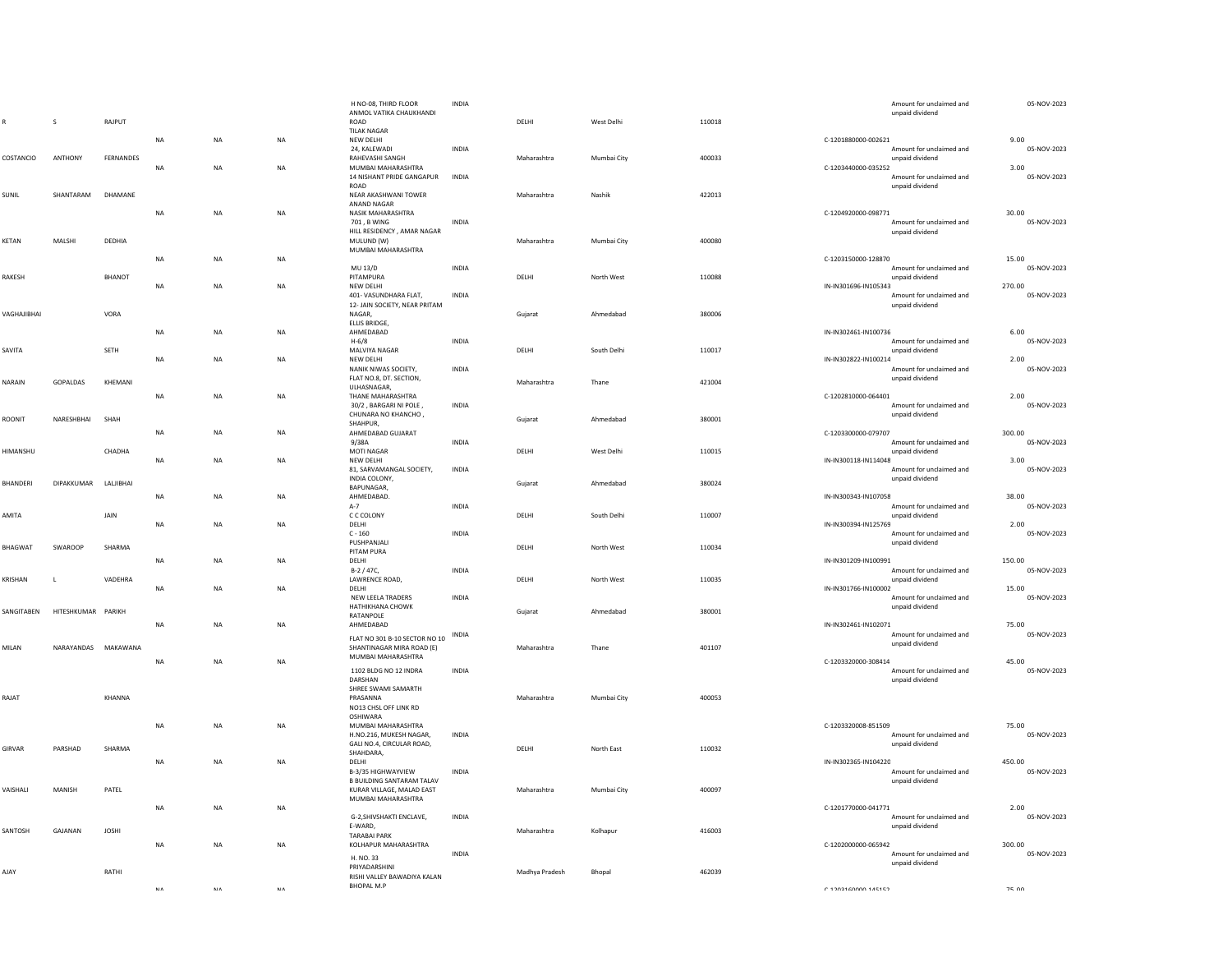| <b>UMFSH</b>   | VITTAI RAO              | <b>THONGE</b>      |                     |               |               | FLAT NO 27 MANGAL VARSHA<br>B/H DATTA MANDIR NEAR<br>MADHURAN<br>COLONY KATHE LANE DWARKA                   | INDIA                        | Maharashtra          | Nashik         |        | 422011 |             |                                     | Amount for unclaimed and<br>unpaid dividend                     |        | 05-NOV-2023                |
|----------------|-------------------------|--------------------|---------------------|---------------|---------------|-------------------------------------------------------------------------------------------------------------|------------------------------|----------------------|----------------|--------|--------|-------------|-------------------------------------|-----------------------------------------------------------------|--------|----------------------------|
|                |                         |                    | <b>NA</b>           | <b>NA</b>     | <b>NA</b>     | NASHIK MAHARASHTRA<br>3 ASHAY APARTMENTS<br>ASHIRWAD SOC                                                    | <b>INDIA</b>                 |                      |                |        |        |             | C-1204920000-062930                 | Amount for unclaimed and<br>unpaid dividend                     | 8.00   | 05-NOV-2023                |
| RANKIR         | MUKUNDBHAI DOSHI        |                    | <b>NA</b>           | <b>NA</b>     | NA            | GOVINDNAGAR<br>DAHOD GUJARAT                                                                                |                              | Gujarat              | Dahod          |        | 389151 |             | C-1201910102-090988                 |                                                                 | 3.00   |                            |
| PURUSHOTTAM    |                         | CHANDWANI          | <b>NA</b>           | <b>NA</b>     | <b>NA</b>     | 40 RAJ MAHAL COLONY<br>INDORE MADHYA PRADESH<br>39-3 PEDDU STREET                                           | <b>INDIA</b><br><b>INDIA</b> | Madhya Pradesh       | Indore         |        | 452001 |             | C-1203320002-070737 unpaid dividend | Amount for unclaimed and<br>Amount for unclaimed and            | 75.00  | 05-NOV-2023<br>05-NOV-2023 |
| JEEVAN         | <b>KUMAR</b>            | LALWANI            |                     |               |               | KONDHITHOPPL<br>WARD NO 23                                                                                  |                              | <b>Tamil Nadu</b>    | Chennai        |        | 600079 |             |                                     | unpaid dividend                                                 |        |                            |
|                |                         |                    | <b>NA</b>           | <b>NA</b>     | NA            | CHENNAI<br>C/O A.D. Malik, 6/41, Old Rajinder INDIA                                                         |                              |                      |                |        |        |             | IN-IN301774-IN128468                | Amount for unclaimed and                                        | 600.00 | 300.00 05-NOV-2023         |
| ANIL           | MALIK                   |                    | <b>NA</b>           | <b>NA</b>     | NA            | Nagar, New Delhi<br>B-4, R D PARK SOCIETY, ALTHAN                                                           |                              | Delhi                | Delhi          |        | 110060 | ITD0000212  |                                     | unpaid dividend                                                 |        |                            |
| KALPESHKUMAR   | RAMESHCHAND PATEL<br>RA |                    | RAMESHCHANDRA PATEL |               |               | TENAMENT, BHATAR SURAT<br>GUJARAT                                                                           | <b>INDIA</b>                 | <b>GUJARAT</b>       | SURAT          | 395009 |        |             | 00275098                            | C12041500-12041500- Amount for unclaimed and<br>unpaid dividend | 4335.8 | 05-NOV-2024                |
| SHAILEJA       | PANDHARPURK<br>AR       |                    | CHANDRAKANT         | PANDHARPURKAR |               | 1360, BHAGWAT APT., NR. SHETI<br>COMPOUND, POONA ROAD<br>NASHIK MAHARASHTRA                                 | <b>INDIA</b>                 | MAHARASHTRA          | NASIK          | 422001 |        |             | 00065360                            | C12017502-12017502- Amount for unclaimed and<br>unpaid dividend | 79.8   | 05-NOV-2024                |
| NIRMAL         | <b>KUMAR</b>            | KATARIA            | <b>NA</b>           |               |               | 187, KASHI PURI, BHILWARA<br>RAJASTHAN<br>THUNDUVILA PUTHEN VEEDU                                           | <b>INDIA</b>                 | RAJASTHAN            | BHILWARA       |        |        | PITD0000116 |                                     | Amount for unclaimed and<br>unpaid dividend                     | 133    | 05-NOV-2024                |
| RAJAN          | AMBAHAM                 |                    | <b>NA</b>           |               |               | MUTTACAUD, KOVALAM P.O<br>TRIVANDRUM                                                                        | <b>INDIA</b>                 | KERALA               | KOVALAM        |        |        | PITD0000132 |                                     | Amount for unclaimed and<br>unpaid dividend                     | 133    | 05-NOV-2024                |
|                | SANKARA                 | PILLAI             | <b>NA</b>           |               |               | SIVASAILAM, VIKAS NAGAR<br>AMBALATHARA, TRIVANDRUM                                                          | <b>INDIA</b>                 | KERALA               | TRIVANDRUM     |        |        | PITD0000133 |                                     | Amount for unclaimed and<br>unpaid dividend                     | 133    | 05-NOV-2024                |
| <b>AJITH</b>   | <b>KUMAR</b>            | $\vee$             | <b>NA</b>           |               |               | SAMATHA VELLAR KOVALAM, PO<br>THRIVANDRUM, KERALA                                                           | <b>INDIA</b>                 | KERALA               | TRIVANDRUM     |        |        | PITD0000141 |                                     | Amount for unclaimed and<br>unpaid dividend                     | 133    | 05-NOV-2024                |
| SHOBH          | <b>NATH</b>             | SINGH              | NA                  |               |               | C/O SHRI ASHOK KR SINGH,<br>PANVAN HANS HELICOPERS LTD.<br>NORTHERN REGION SAFDARJUNG<br>AIRPORT, NEW DELHI | <b>INDIA</b>                 | DELHI                | NEW DELHI      | 110010 |        | PITD0000163 |                                     | Amount for unclaimed and<br>unpaid dividend                     | 266    | 05-NOV-2024                |
| ROY            | GEORGE                  |                    | <b>NA</b>           |               |               | KPXI/319 VADDAKKE<br>CHAMAKALAYIL MANNADI LANE. INDIA<br>AMBALAMUKKU TRIVANDRUM                             |                              | <b>KFRAIA</b>        | TRIVANDRUM     |        |        | PITD0000189 |                                     | Amount for unclaimed and<br>unpaid dividend                     | 266    | 05-NOV-2024                |
| G              | KRISHNAMURTH<br>Y       |                    | NA                  |               |               | KONDAPI VILLAGE PRAKASAM<br>DISTRICT ANDHRA PRADESH                                                         | <b>INDIA</b>                 | ANDHRA PRADESH       | PRAKASAM       |        |        | PITD0000237 |                                     | Amount for unclaimed and<br>unpaid dividend                     | 133    | 05-NOV-2024                |
| RAJNEESH       | <b>KUMAR</b>            | UPMANYU            | <b>NA</b>           |               |               | 1/46, SADAR BAZAR DELHI CANTT<br>NEW DELHI                                                                  | <b>INDIA</b>                 | DELHI                | NEW DELHI      | 110010 |        | PITD0000203 |                                     | Amount for unclaimed and<br>unpaid dividend                     | 266    | 05-NOV-2024                |
| SHASHI         | <b>BATRA</b>            |                    | NA                  |               |               | B-371, SUDERSHAN PARK NEAR<br>DR POPLI NEW DELHI                                                            | <b>INDIA</b>                 | DELHI                | NEW DELHI      | 110015 |        | PITD0000192 |                                     | Amount for unclaimed and<br>unpaid dividend                     | 133    | 05-NOV-2024                |
| DEVOTED        | LEASING                 | FINANCELIMITE<br>D | <b>NA</b>           |               |               | C- 63 2nd FLOOR PANCHSHEEL<br><b>ENCLAVE NEW DELHI</b>                                                      | <b>INDIA</b>                 | DELHI                | NEW DELHI      | 110017 |        |             | IN302316-IN302316-<br>10063067      | Amount for unclaimed and<br>unpaid dividend                     | 133    | 05-NOV-2024                |
| PERMANAND      |                         |                    | LATE                | HARI          | SINGH         | RZ 535/24 TUGLAKABAD EXTN.<br>KALKAJI NEW DELHI                                                             | <b>INDIA</b>                 | DELHI                | NEW DELHI      | 110019 |        |             | IN300206-IN300206-<br>10489618      | Amount for unclaimed and<br>unpaid dividend                     | 5.32   | 05-NOV-2024                |
| PERMANAND      |                         |                    | HARI                | SINGH         |               | RZ 535/24 GROUND FLOOR<br>TUGLAKABAD EXTN NEW DELHI<br>HOUSE NO.B-44 SANSAD VIHAR                           | <b>INDIA</b>                 | <b>DELHI</b>         | NEW DELHI      | 110019 |        |             | IN301143-IN301143-<br>10786596      | Amount for unclaimed and<br>unpaid dividend                     | 1.33   | 05-NOV-2024                |
| RAVI           | SHANKAR                 | <b>BAJPAI</b>      | <b>NA</b>           |               |               | COLONY NORTH PRITAM PURA<br>NEW DELHI                                                                       | <b>INDIA</b>                 | DELHI                | NEW DELHI      | 110034 |        | PITD0000207 |                                     | Amount for unclaimed and<br>unpaid dividend                     | 266    | 05-NOV-2024                |
| MAN            | MOHAN                   | <b>JINDAL</b>      | LATE                | <b>SH</b>     | ROSHANLAL     | C 4/14B, Keshav Puram, New<br>Delhi                                                                         | <b>INDIA</b>                 | DELHI                | NEW DELHI      | 110035 |        |             | IN302349-IN302349-<br>10010578      | Amount for unclaimed and<br>unpaid dividend                     | 266    | 05-NOV-2024                |
| NIRMALA        | DEVI                    |                    | NA                  |               |               | R-Z-290 M RAJ NAGAR PART II<br>PALAM COLONY, NEW DELHI                                                      | <b>INDIA</b>                 | DELHI                | NEW DELHI      | 110045 |        | PITD0000253 |                                     | Amount for unclaimed and<br>unpaid dividend                     | 133    | 05-NOV-2024                |
| AFSHA          | <b>ROOHI</b>            |                    | <b>MOHD</b>         | <b>IMRAN</b>  | ANSARI        | BLOCK Z-II/42 WELCOME NEW<br>SEELAMPUR -III DELHI                                                           | <b>INDIA</b>                 | DELHI                | NEW DELHI      | 110053 |        | PITD0000273 |                                     | Amount for unclaimed and<br>unpaid dividend                     | 266    | 05-NOV-2024                |
| RAJINDER       | KAUR                    | <b>BINDRA</b>      | G                   | $\mathsf{s}$  | <b>BINDRA</b> | WZ,146 2ND FLOOR VIRENDER<br>NAGAR NEW DELHI                                                                | <b>INDIA</b>                 | DELHI                | NEW DELHI      | 110058 |        |             | IN300724-IN300724-<br>10114645      | Amount for unclaimed and<br>unpaid dividend                     | 1.33   | 05-NOV-2024                |
| PARMOD         | KUMAR                   | AHLUWALIA          | NA                  |               |               | WZ-182, VIRENDER NAGAR POST<br>OFFICE JANAKPURI NEW DELHI                                                   | INDIA                        | DELHI                | NEW DELHI      | 110058 |        | PITD0000158 |                                     | Amount for unclaimed and<br>unpaid dividend                     | 133    | 05-NOV-2024                |
| ANVINDER       | KAUR                    | ARORA              | NA                  |               |               | C-4C-14-120 JANAKPURI NEW<br>DELHI                                                                          | <b>INDIA</b>                 | DELHI                | NEW DELHI      | 110058 |        | PITD0000254 |                                     | Amount for unclaimed and<br>unpaid dividend                     | 266    | 05-NOV-2024                |
| ANIL           | MALIK                   |                    | <b>NA</b>           |               |               | C/O A D MALIK 6/41, OLD<br>RAJINDER NAGAR NEW DELHI                                                         | <b>INDIA</b>                 | DELHI                | NEW DELHI      | 110060 |        | PITD0000212 |                                     | Amount for unclaimed and<br>unpaid dividend                     | 266    | 05-NOV-2024                |
| TARA           | CHAND                   |                    | <b>NA</b>           |               |               | HOUSE NO. F-138 SECTOR V DR<br>AMBEDKAR NAGAR NEW DELHI                                                     | <b>INDIA</b>                 | DELHI                | NEW DELHI      | 110062 |        | PITD0000196 |                                     | Amount for unclaimed and<br>unpaid dividend                     | 133    | 05-NOV-2024                |
| <b>DIMPLE</b>  | CHAWLA                  |                    | <b>KISHAN</b>       | LAL           | <b>GAKHAR</b> | 163 B 5 PASCHIM VIHAR NEW<br>DELHI DELHI                                                                    | <b>INDIA</b>                 | DELHI                | NEW DELHI      | 110063 |        |             | 01749325                            | C12029900-12029900- Amount for unclaimed and<br>unpaid dividend | 179.55 | 05-NOV-2024                |
| ROHTASH        | <b>KUMAR</b>            |                    | JAGDISH             | PARSHAD       |               | MOH.- AGGARWAL V.P.O.-<br>GANGWA HISSAR HARYANA<br>D- 259 MULTANI PURA MODI                                 | <b>INDIA</b>                 | <b>HARYANA</b>       | <b>HISSAR</b>  | 125004 |        |             | IN302365-IN302365-<br>10518380      | Amount for unclaimed and<br>unpaid dividend                     | 126.35 | 05-NOV-2024                |
| <b>DINESH</b>  | MATHUR                  |                    | <b>UMA</b>          | SHANKER       | MATHUR        | NAGAR GHAZIABAD (UTTAR<br>PRADFESH)                                                                         | INDIA                        | UTTAR PRADESH        | GHAZIABAD      | 201204 |        |             | 10709025                            | IN300966-IN300966- Amount for unclaimed and<br>unpaid dividend  | 39.9   | 05-NOV-2024                |
| BHARAT         | <b>KUMAR</b>            | AGRAWAL            | SHAN                | SHYAM         | DASSAGRAWAL   | BARA BAZAR SHIKOHABAD U. P.                                                                                 | <b>INDIA</b>                 | UTTAR PRADESH        | MAINPURI       | 205135 |        |             | 00052473                            | C12016400-12016400- Amount for unclaimed and<br>unpaid dividend | 266    | 05-NOV-2024                |
| <b>NISHANT</b> | MITTAL                  |                    | YOGESH              | KUMAR         | MITTAL        | SIRSA GATE SIRSAGANJ<br>SIRSAGANJ UTTAR PRADESH                                                             | <b>INDIA</b>                 | <b>UTTAR PRADESH</b> | MAINPURI       | 205151 |        |             | 00082542                            | C12016400-12016400- Amount for unclaimed and<br>unpaid dividend | 66.5   | 05-NOV-2024                |
| UDAI           | <b>BHAN</b>             | TIWARI             | <b>NA</b>           |               |               | VILLAGE & PO DADRA, MUSAFIRA<br>KHANA DISTT SILTAN PUR U.P                                                  | <b>INDIA</b>                 | <b>UTTAR PRADESH</b> | <b>BANTHRA</b> | 227813 |        | PITD0000159 |                                     | Amount for unclaimed and<br>unpaid dividend                     | 133    | 05-NOV-2024                |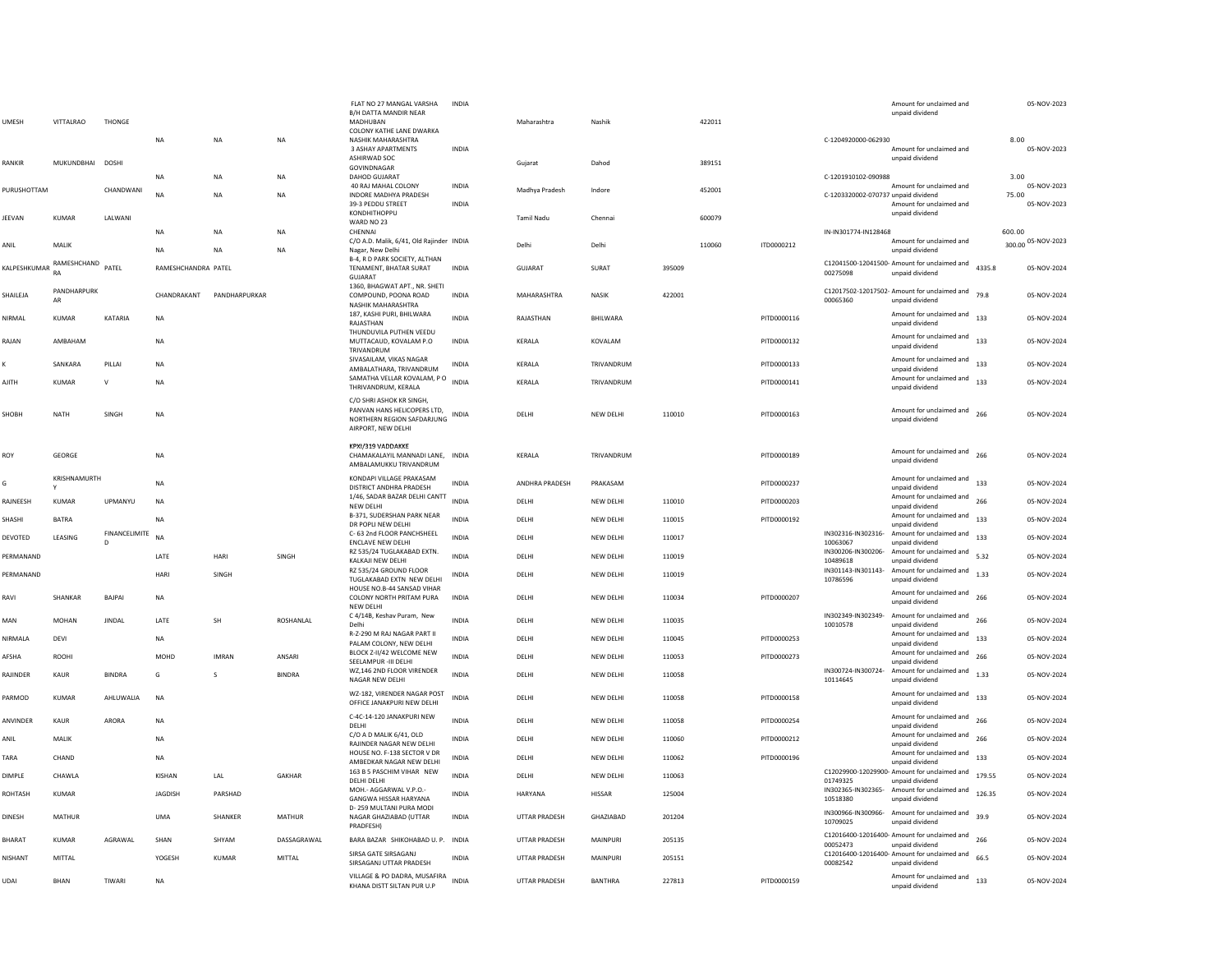| VIRENDRA               | <b>KUMAR</b>      | AGARWAL                 | RAM               | SWAROOP        | AGARWAL           | 203/209 BEHARIPUR KAROLAN<br><b>BAREILLY UTTAR PRADESH</b>                                                          | <b>INDIA</b> | <b>UTTAR PRADESH</b> | BAREILLY        | 243001 |             | 00092493                       | C12061400-12061400- Amount for unclaimed and<br>unpaid dividend | 6.65   | 05-NOV-2024 |
|------------------------|-------------------|-------------------------|-------------------|----------------|-------------------|---------------------------------------------------------------------------------------------------------------------|--------------|----------------------|-----------------|--------|-------------|--------------------------------|-----------------------------------------------------------------|--------|-------------|
| VASANT                 | GARG              |                         | ATMA              | RAM            | GARG              | H.NO.-186-11 ARYA PURI<br>MUZAFFAR NAGAR UTTAR<br>PRADESH                                                           | <b>INDIA</b> | <b>UTTAR PRADESH</b> | MUZAFFARNAGAR   | 251001 |             | 10721886                       | IN302365-IN302365- Amount for unclaimed and<br>unpaid dividend  | 1.33   | 05-NOV-2024 |
| MADHU                  | GARG              |                         | VASANT            | GARG           |                   | H.NO-186/11, ARYA PURI,<br>MUZAFFAR NAGAR, UTTAR<br>PRADESH                                                         | <b>INDIA</b> | UTTAR PRADESH        | MUZAFFARNAGAR   | 251001 |             | 10722354                       | IN302365-IN302365- Amount for unclaimed and<br>unpaid dividend  | 9.31   | 05-NOV-2024 |
| AI PANA                | GARG              |                         | SHRI              | ATMA           | RAMGARG           | 186/11 ARYA PURI<br>MUZAFFARNAGAR UTTAR<br>PRADESH                                                                  | <b>INDIA</b> | <b>UTTAR PRADESH</b> | MUZAFFARNAGAR   | 251001 |             | 00027677                       | C12010604-12010604- Amount for unclaimed and<br>unpaid dividend | 1.33   | 05-NOV-2024 |
| PREM                   | <b>BALA</b>       |                         | SHRI              | <b>ATMA</b>    | RAMGARG           | 186/11 ARYA PURI<br>MUZAFFARNAGAR UTTAR<br>PRADESH                                                                  | <b>INDIA</b> | <b>UTTAR PRADESH</b> | MUZAFFARNAGAR   | 251001 |             | 00027702                       | C12010604-12010604- Amount for unclaimed and<br>unpaid dividend | 1.33   | 05-NOV-2024 |
| MADHU                  | GARG              |                         | VASANT            | GARG           |                   | 186-11, ARYA PURI<br>MUZAFFARNAGAR                                                                                  | <b>INDIA</b> | UTTAR PRADESH        | MUZAFFARNAGAR   | 251001 |             | IN301557-IN301557-<br>20795767 | Amount for unclaimed and<br>unpaid dividend                     | 1.33   | 05-NOV-2024 |
| MAHESH                 | <b>BIHARI</b>     | HANSDA                  | BASUDEV           | BIHARI         | HANSDA            | <b>BASU DEV BIHARI HANSDA</b><br>SAMSTIPUR BIHAR BAZIDPUR                                                           | <b>INDIA</b> | <b>BIHAR</b>         | SAMASTIPUR      | 848503 |             | 20135108                       | IN301186-IN301186- Amount for unclaimed and<br>unpaid dividend  | 1.33   | 05-NOV-2024 |
| SANDEEP                | AGRAWAL           |                         | GYANESHVAR        | PRASAD         | AGRAWAL           | 93 KHATRI TOLA AZAMGARH UP                                                                                          | INDIA        | UTTAR PRADESH        | AZAMGARH        | 276001 |             | 00070488                       | C12061400-12061400- Amount for unclaimed and<br>unpaid dividend | 106.4  | 05-NOV-2024 |
| PURSOTTAM              | DAS               | SHARMA                  | RAM               | SWAROOP        | SHARMA            | H NO 216 KANPUR ROAD<br><b>TALPURA JHANS</b>                                                                        | <b>INDIA</b> | UTTAR PRADESH        | <b>JHANSI</b>   | 284001 |             | 10492532                       | IN301696-IN301696- Amount for unclaimed and<br>unpaid dividend  | 133    | 05-NOV-2024 |
| PRIYANKA               | <b>GUPTA</b>      |                         | AMIT              | KUMAR          | <b>GUPTA</b>      | A-137 HASAN KHAN MEWATI<br>NAGAR ALWAR RAJASTHAN                                                                    | <b>INDIA</b> | RAJASTHAN            | ALWAR           | 301001 |             | 00160361                       | C12036600-12036600- Amount for unclaimed and<br>unpaid dividend | 179.55 | 05-NOV-2024 |
| MAHENDRA               | <b>KUMAR</b>      | <b>BARDIA</b>           | LATE              | UMEED          | MALBARDIA         | 17. BARDIA COLONY MUSEUM<br>ROAD JAIPUR RAJASTHAN                                                                   | <b>INDIA</b> | RAJASTHAN            | <b>JAIPUR</b>   | 302004 |             | 00543366                       | C12017701-12017701- Amount for unclaimed and<br>unpaid dividend | 11.97  | 05-NOV-2024 |
| MEHTA                  | SWAROOP           |                         | <b>NA</b>         |                |                   | LAXMI VILAS PALACE HOTEL<br>SWAROOP SAGAR ROAD UDAIPUR INDIA<br>RAJASTHAN                                           |              | RAJASTHAN            | <b>UDAIPUR</b>  | 313001 | PITD0000199 |                                | Amount for unclaimed and<br>unpaid dividend                     | 133    | 05-NOV-2024 |
| FARZANA                | ELIYAS            | KHATRI                  | ELIYAS            | ABDULLA        | KHATRI            | BIBODI FALI OPP GALI OF CHOLA S<br>INDIA<br>STREET JAMNAGAR JAMNAGAR                                                |              | <b>GUJARAT</b>       | JAMNAGAR        | 361001 |             | IN301039-IN301039-<br>24346282 | Amount for unclaimed and<br>unpaid dividend                     | 13.3   | 05-NOV-2024 |
| VINODRAI               | PREMJIBHA         | VANSJALIYA              | PREMJIBHAI        |                |                   | YAMUNA KUNJ PANCHNATH -<br>PARK TALALA TALALA-GIR<br>GUJARAT                                                        | <b>INDIA</b> | GUJARAT              | <b>JUNAGADH</b> | 362150 |             | 01214319                       | C12033200-12033200- Amount for unclaimed and<br>unpaid dividend | 26.6   | 05-NOV-2024 |
| MANISHBHAI             | BHIKHABHAI        | VERMORA                 | BHIKHABHAI        | MAGANBHAI      | VERMORA           | NEW PLOT AREA AT & POST-<br>MALVAN TA-DRANGADHRA DI<br>SURENDRANAGAR MALVAN<br>GUJARAT                              | <b>INDIA</b> | GUJARAT              | SURENDRANAGAR   | 363310 |             | 04267387                       | C12033200-12033200- Amount for unclaimed and<br>unpaid dividend | 133    | 05-NOV-2024 |
| <b>JITENDRA</b>        | KARSAN            | ODHWANI                 | к                 |                | ODHWANI           | 26, BHAKTINAGAR, KALVAN<br>ROAD, MANDVI-KUTCH.                                                                      | INDIA        | GUJARAT              | MANDVI          | 370465 |             | 10733026                       | IN300974-IN300974- Amount for unclaimed and<br>unpaid dividend  | 13.3   | 05-NOV-2024 |
| RANIANREN              | $\zeta$           | <b>MODI</b>             | SOMARHAI          | $\mathbf{v}$   | <b>MODI</b>       | H/55 GOKULDHAM NR VEJALPUR<br>POLICE CHOWKI VEJALPUR<br>AHMEDABAD GUJARAT                                           | <b>INDIA</b> | GUIARAT              | AHMFDARAD       | 380051 |             | 13368495                       | IN300513-IN300513- Amount for unclaimed and<br>unpaid dividend  | 10.64  | 05-NOV-2024 |
| SURESHKUMAR DALCHHARAM |                   | PATEL                   | DALCHHARAM        | $\overline{B}$ | PATEL             | STREET NO-1, OLD LAXMIPURA,<br>PALANPUR PALANPUR GUJARAT                                                            | <b>INDIA</b> | GUJARAT              | PALANPUR        | 385001 |             | 00056734                       | C12047800-12047800- Amount for unclaimed and<br>unpaid dividend | 33.25  | 05-NOV-2024 |
| PREMSINGH              | G                 | LABANA                  | <b>GURMUKH</b>    | SINGH          | SUNDERSINGHLABANA | JAWAHAR SOCIETY, OPP.TULSI<br>CINEMA ANAND GUJARAT                                                                  | <b>INDIA</b> | <b>GUJARAT</b>       | ANAND           | 388001 |             | 00256560                       | C12011300-12011300- Amount for unclaimed and<br>unpaid dividend | 78.47  | 05-NOV-2024 |
| SHRIKRISHNA            | SAHADU            | SANDANSHIV              | <b>NA</b>         |                |                   | C/O JAYSHREEBEN O SHAH 40,<br>KUNJ SOCIETY ALKAPURI BARODA                                                          | <b>INDIA</b> | GUJARAT              | VADODARA        | 390005 |             | 00040786                       | C12038200-12038200- Amount for unclaimed and<br>unpaid dividend |        | 05-NOV-2024 |
| IAYSHREE               | <b>GOVINDBHAI</b> | <b>BHARUCHI</b>         | <b>GOVINDBHAI</b> |                | <b>BHARUCHI</b>   | C/O. JAYSHREE O SHAH 40, KUNJ<br>SOCIETY BESIDE ARUNODAY SOC,<br>ALKAPURI VADODARA GUJARAT                          | INDIA        | <b>GUJARAT</b>       | VADODARA        | 390007 |             | 00076589                       | C12038200-12038200- Amount for unclaimed and<br>unpaid dividend | 93.1   | 05-NOV-2024 |
| BHARAT                 | <b>VYAS</b>       |                         | <b>BHATUKLAL</b>  | VYAS           |                   | SONI POLE NO 4 WADI<br>VADODARA GUJARAT                                                                             | <b>INDIA</b> | GUJARAT              | VADODARA        | 390017 |             | 14311705                       | IN300513-IN300513- Amount for unclaimed and<br>unpaid dividend  | 1.33   | 05-NOV-2024 |
| RAJENDRA               | VIRBHANBHAI       | PUNJABI                 | VIRBHANBHAI       | LAXMIDAS       | PUNJABI           | I/36, SAPTGIRI DUPLEX OPP: TAJ<br>HOTEL AKOTA VADODARA<br>GUJARAT                                                   | <b>INDIA</b> | GUJARAT              | VADODARA        | 391240 |             | 00493616                       | C12010600-12010600- Amount for unclaimed and<br>unpaid dividend | 166.25 | 05-NOV-2024 |
| PATEL                  | VIBHUTIBEN        | C                       | <b>UTTAMBHAI</b>  | SOMABHA        | PATEL             | AT POST MULI JALARAM STREET<br>VALSAD GUJARAT                                                                       | <b>INDIA</b> | <b>GUJARAT</b>       | VALSAD          | 396045 |             | 13308503                       | IN300484-IN300484- Amount for unclaimed and<br>unpaid dividend  | 399    | 05-NOV-2024 |
| NEENA                  | KIRTI             | SHAH                    | KIRTI             |                | SHAH              | C/3. H-WING, FLAT NO-81 3RD<br><b>FLOOR, MAHAVIR NAGAR</b><br>SHANKER LANE, KANDIVALI -<br>WEST MUMBAI, MAHARASHTRA | <b>INDIA</b> | MAHARASHTRA          | <b>MUMBAI</b>   | 400067 |             | 10001622                       | IN303735-IN303735- Amount for unclaimed and<br>unpaid dividend  | 1.33   | 05-NOV-2024 |
| MANISH                 | POPATBHAI         | PATEL                   | POPATBHAI         |                |                   | B-3/35 HIGHWAY VIEW B<br><b>BUILDING SHANTARAM TALAO</b><br>KURAR VILLAGE MALAD EAST<br>MUMBAI MAHARASHTRA          | <b>INDIA</b> | MAHARASHTRA          | MUMBAI          | 400097 |             | 00041786                       | C12017700-12017700- Amount for unclaimed and<br>unpaid dividend | 1.33   | 05-NOV-2024 |
| MEENA                  | <b>BIPIN</b>      | <b>THAKKFR</b>          | <b>BIPIN</b>      | <b>THAKKER</b> |                   | F/6 NEAR MARUTI TEMPLE<br>SUPREME AVENUE DAVORLIM<br>MARGAO SALCETE MARGAO                                          | <b>INDIA</b> | GOA                  | MARGAON         | 403601 |             | 14213147                       | IN301774-IN301774- Amount for unclaimed and<br>unpaid dividend  | 1.33   | 05-NOV-2024 |
| NARAYANLAL             | MISHRILAL         | SARADA                  | MISHRILAL         |                | SARDA             | 10/7898, MADHUKUNJ, AWADE<br>NAGAR ICHALKARANJI<br>MAHARASHTRA                                                      | <b>INDIA</b> | MAHARASHTRA          | ICHALKARANJI    | 416115 |             | 00038631                       | C12020000-12020000- Amount for unclaimed and<br>unpaid dividend | 66.5   | 05-NOV-2024 |
| PANDHARPURK<br>AR      | <b>UMFSH</b>      | CHANDRAKANT CHANDRAKANT |                   | DATTATRAYA     | PANDHARPURKAR     | 1360 BHAGAT APARTMENT NEAR<br>SETHI COMPOUND ROAD NASHIK                                                            | <b>INDIA</b> | MAHARASHTRA          | <b>NASIK</b>    | 422001 |             | IN300513-IN300513-<br>11304394 | Amount for unclaimed and<br>unpaid dividend                     | 14.63  | 05-NOV-2024 |
| BILGRAMI               | SYED              | MAHMOOD                 | <b>NA</b>         |                |                   | SAKINA MANZIL, MOHANLAL<br>NAGAR DAMDI MAHEL,<br>AURANGABAD MAHARASTHRA                                             | <b>INDIA</b> | MAHARASHTRA          | AURANGABAD      | 431001 | PITD0000161 |                                | Amount for unclaimed and<br>unpaid dividend                     | 133    | 05-NOV-2024 |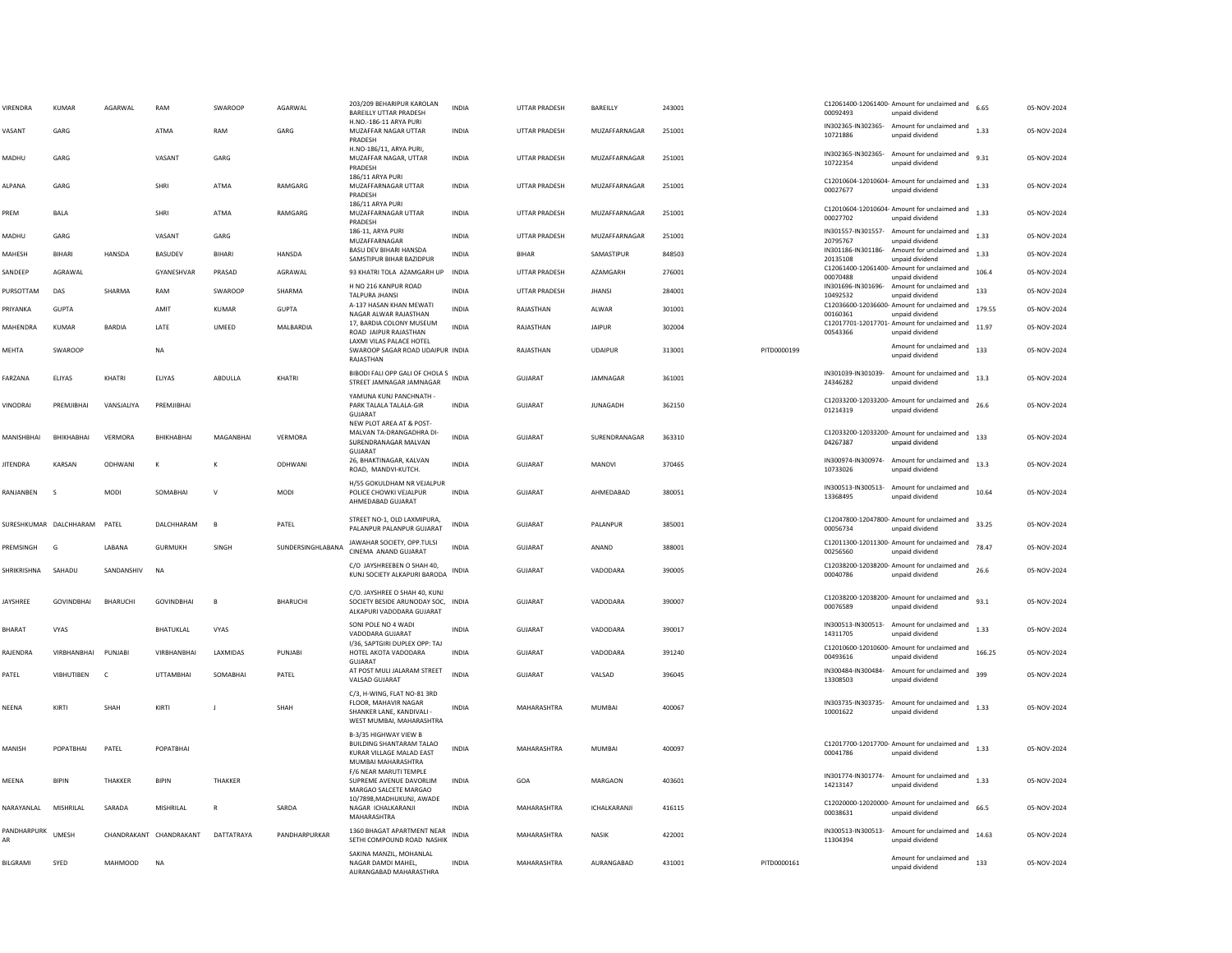| GOVIND          | ONKARDAS                      | KELA           | ONKARDAS                  | RAMGOPALJI             | KELA           | 79 CHITRAKOOT BUILDING RAM<br>NAGAR DIST. : AKOLA AKOLA<br>MAHARASHTRA                        | <b>INDIA</b> | MAHARASHTRA           | AKOLA                | 444001 |             | 00855636                       | C12010900-12010900- Amount for unclaimed and<br>unpaid dividend                                               | 66.5  | 05-NOV-2024 |
|-----------------|-------------------------------|----------------|---------------------------|------------------------|----------------|-----------------------------------------------------------------------------------------------|--------------|-----------------------|----------------------|--------|-------------|--------------------------------|---------------------------------------------------------------------------------------------------------------|-------|-------------|
| MOHANIDEVI      | LAXMINARAYAN CHANDAK          |                | LAXMINARAYAN              | $\vee$                 | CHANDAK        | DNYANESHWAR NAGAR DABKI<br>ROAD AKOLA                                                         | <b>INDIA</b> | MAHARASHTRA           | AKOLA                | 444001 |             | 14746077                       | IN301774-IN301774- Amount for unclaimed and<br>unpaid dividend<br>IN301774-IN301774- Amount for unclaimed and | 13.3  | 05-NOV-2024 |
| <b>GIRISH</b>   | RAMNIKBHAI                    | MAKAWANA       | RAMNIKBHAI                | MAKAWANA               | MITHABHAI      | RK TAILOR SARAF BAZAR AKOLA<br>PREM KALAS MAYUR COLONY                                        | <b>INDIA</b> | MAHARASHTRA           | AKOLA                | 444001 |             | 15724323                       | unpaid dividend<br>C13023100-13023100- Amount for unclaimed and                                               | 1.33  | 05-NOV-2024 |
| <b>SURENDRA</b> | KAILASHCHAND TIWARI           |                | <b>NA</b>                 |                        |                | MALKAPUR ROAD AKOLA MS                                                                        | <b>INDIA</b> | MAHARASHTRA           | AKOLA                | 444004 |             | 00091971                       | unpaid dividend                                                                                               | 931   | 05-NOV-2024 |
| SHEELA          | <b>DEVIDAS</b>                | MAHAJAN        | <b>NA</b>                 |                        |                | PLOT NO 44B NEAR DR. WAGH'S<br>HOSPITAL RATHI NAGAR VMV<br>ROAD AMRAVATI MS                   | <b>INDIA</b> | MAHARASHTRA           | AMRAVATHI            | 444603 |             | 13782462                       | IN300888-IN300888- Amount for unclaimed and 33.25<br>unpaid dividend                                          |       | 05-NOV-2024 |
| SHARAD          | <b>KUMAR</b>                  | AGRAWAL        | ${\sf MR}$                | NANDKISHOREAGRA<br>WAL |                | 79, Usha Ganj, Ali Manzil Chhawni<br>Indore M.P.                                              | <b>INDIA</b> | MADHYA PRADESH        | INDORE               | 452001 |             | 00012243                       | C12043700-12043700- Amount for unclaimed and<br>unpaid dividend                                               | 532   | 05-NOV-2024 |
| SHITALA         | PRASAD                        | SINGHCHOUHA    | MAHANT                    | PRATAP                 | SINGHCHOUHAN   | M.P. NAGAR SECTOR-2<br>MUKHTIYARGANJ SATNA Madhya INDIA<br>Pradesh                            |              | <b>MADHYA PRADESH</b> | SATNA                | 485001 |             | 01274489                       | C12019101-12019101- Amount for unclaimed and<br>unpaid dividend                                               | 79.8  | 05-NOV-2024 |
| PRAKASH         | KUMAR                         | INDRAM         | LAXMAN                    | RAO                    | <b>INDRAM</b>  | 7-7-87/1, ASHOK NAGAR, JAGTAL<br>JAGTAL ANDHRA PRADESH                                        | <b>INDIA</b> | TELANGANA             | <b>JAGTIAL</b>       | 505327 |             | 00109771                       | C12027700-12027700- Amount for unclaimed and<br>unpaid dividend                                               | 505.4 | 05-NOV-2024 |
| TATIPALL        | VIDYASAGAR                    |                | VAIKUNTAM                 |                        |                | 15.4.198/3 SWAMI VIVEKANANDA<br>VEEDHI BLOCK 4 WARANGAL                                       | <b>INDIA</b> | TELANGANA             | WARANGAL             | 506002 |             | 12844418                       | IN300239-IN300239- Amount for unclaimed and<br>unpaid dividend                                                | 66.5  | 05-NOV-2024 |
| GOPI            | KRISHNA                       | <b>FSARAPU</b> | RAMA                      | CHANDER                | <b>FSARAPU</b> | H NO 25-5-141 VISHNUPURI<br>KAZIPET Telangana                                                 | <b>INDIA</b> | <b>TFI ANGANA</b>     | WARANGAL             | 506003 |             | 00205880                       | C12044700-12044700- Amount for unclaimed and<br>unpaid dividend                                               | 19.95 | 05-NOV-2024 |
| SREE            | RAMANA                        | SIRUGUPPA      | VENKATESWARLU SIRIGUPPA   |                        |                | ROOM NO 26 SIYFULLA COMPLEX<br>ANANTAPUR ANDHRA PRADESH                                       | <b>INDIA</b> | ANDHRA PRADESH        | ANANTHAPUR           | 515005 |             | 00703425                       | C12035000-12035000- Amount for unclaimed and<br>unpaid dividend                                               | 66.5  | 05-NOV-2024 |
| ABHA            | SHARMA                        |                | NA                        |                        |                | HOUSE NO.2125 16TH B MAIN 1ST<br>A CROSS HALL II INDRA NAGAR,<br>BANGALORE                    | INDIA        | KARNATAKA             | BANGALORE            | 560008 | PITD0000215 |                                | Amount for unclaimed and<br>unpaid dividend                                                                   | 266   | 05-NOV-2024 |
| D               | N                             | <b>NANDAN</b>  | <b>NA</b>                 |                        |                | NO:80/1, 5TH CROSS BANK<br>AVENUE.BABUSAB PALYA KALYAN INDIA<br>NAGAR - POST BANGALORE        |              | KARNATAKA             | BANGALORE            | 560043 | PITD0000217 |                                | Amount for unclaimed and<br>unpaid dividend                                                                   | 266   | 05-NOV-2024 |
|                 |                               | BERNARD        | NA                        |                        |                | 96/1 RUDRAPPA GARDEN VIVEKA<br>NAGAR POST BANGALORE<br>KARNATRAKA                             | INDIA        | KARNATAKA             | BANGALORE            | 560047 | PITD0000222 |                                | Amount for unclaimed and<br>unpaid dividend                                                                   | 133   | 05-NOV-2024 |
| MD              | RAHMATHULLAS<br><b>HARIFF</b> |                | <b>NA</b>                 |                        |                | 2459/1, ERRAKATTE STREET<br>LASHKHAR MOHALLA MYSORE<br>KARNATAKA                              | <b>INDIA</b> | KARNATAKA             | <b>MYSORE</b>        | 570001 | PITD0000123 |                                | Amount for unclaimed and<br>unpaid dividend                                                                   | 266   | 05-NOV-2024 |
| MAHESH          | CHANDRA                       | DASHORA        | <b>NA</b>                 |                        |                | ASSTT MANAGER(A/CS) HOTEL<br>HASSAN ASH B M ROAD, HASSAN INDIA<br>KARNATAKA                   |              | KARNATAKA             | HASSAN               | 573201 | PITD0000181 |                                | Amount for unclaimed and<br>unpaid dividend                                                                   | 266   | 05-NOV-2024 |
| KONANGI         | RAVI                          | <b>SHFKHAR</b> | <b>VFNKAT</b>             | <b>RAO</b>             | KONANGI        | SREE LAKSHMI NARAYANA<br>NILAYAM 15TH WARD MMTC<br>COLONY M J NAGAR HOSPET<br>KARNATAKA INDIA | <b>INDIA</b> | KARNATAKA             | HOSPET               | 583203 |             | 13225196                       | IN302269-IN302269- Amount for unclaimed and<br>unpaid dividend                                                | 33.25 | 05-NOV-2024 |
| CHANDRAMOHA     |                               |                | POONRAJAN                 | K                      |                | <b>ENVISION INFORMATION</b><br>SYSTEMS 13 7 VASAN STREET T<br>NAGAR CHENNAI TAMILNADU         | <b>INDIA</b> | TAMIL NADU            | CHENNAI              | 600017 |             | 12848265                       | IN300214-IN300214- Amount for unclaimed and<br>unpaid dividend                                                | 13.3  | 05-NOV-2024 |
| SMT             | VIMAI A                       | SASIDHARAN     | <b>NA</b>                 |                        |                | NO 1: ELANGO STREET GANDHI<br>NAGAR SALIGRAM MADRAS.<br>TAMILNADU                             | <b>INDIA</b> | <b>TAMIL NADU</b>     | CHENNAL              | 600093 | PITD0000186 |                                | Amount for unclaimed and<br>unpaid dividend                                                                   | 266   | 05-NOV-2024 |
| SUBHASH         | LALL                          |                | <b>NA</b>                 |                        |                | 48, METTU STREET<br>KURUCHIKUPPAM PONDICHERRY                                                 | INDIA        | <b>TAMIL NADU</b>     | PONDICHERRY          | 605012 | PITD0000252 |                                | Amount for unclaimed and<br>unpaid dividend                                                                   | 266   | 05-NOV-2024 |
|                 | JAGADEESH                     |                | GOVINDARAJULU RENGARAJULA |                        |                | 250 A Perumal North Street<br>Therizhandur Post Mayiladuthurai INDIA<br>TK                    |              | TAMIL NADU            | MAYILADUTHURAI       | 609808 |             | 10103056                       | IN301774-IN301774- Amount for unclaimed and<br>unpaid dividend                                                | 39.9  | 05-NOV-2024 |
|                 | PAVITHRA                      |                | $\Omega$                  | DHANABALAKRISHN<br>AN  |                | 53 KALAIMAGAL IIND STREET<br>NEHRU NAGAR BYE PASS ROAD<br>MADURAI                             | <b>INDIA</b> | <b>TAMIL NADU</b>     | <b>MADURAI</b>       | 625010 |             | IN301080-IN301080-<br>22808915 | Amount for unclaimed and<br>unpaid dividend                                                                   | 1.33  | 05-NOV-2024 |
|                 | MATHAVARAJA                   |                | <b>NA</b>                 |                        |                | 4/111, KRISHNAPURAM<br>TIRUNELVELI TAMIL NADU<br>PULAYAKALATHIL HOUSE                         | <b>INDIA</b> | <b>TAMIL NADU</b>     | TIRUNELVELI          | 627011 | PITD0000236 |                                | Amount for unclaimed and<br>unpaid dividend                                                                   | 133   | 05-NOV-2024 |
| SHABEERALI      |                               | K              | MOYINKUTTYHAJI            |                        | $\mathsf{K}$   | KIZHAKUMPADAM (PO)<br>MELATTUR MALAPPURAM                                                     | <b>INDIA</b> | KERALA                | OTTAPALAM            | 679326 |             | 13725810                       | IN300239-IN300239- Amount for unclaimed and<br>unpaid dividend                                                | 33.25 | 05-NOV-2024 |
| BIJOY           | $\overline{A}$                | К              | KUMARAN                   |                        |                | ANANDHATHUPARAMBIL<br>KORUMBISSERI IRINJALAKUDA PO INDIA<br><b>THRISSUR</b>                   |              | KERALA                | TRICHUR              | 680121 |             | 40094193                       | IN301637-IN301637- Amount for unclaimed and<br>unpaid dividend                                                | 1.33  | 05-NOV-2024 |
| SHYAMAL         | KUMAR                         | <b>BOSE</b>    | DEBENDRA                  | <b>KUMAR</b>           | <b>BOSE</b>    | PIROJPUR, 1st LANE, P.O.& DIST-<br>MALDA, MALDA W.B<br><b>GLOBAL SECURITIES ROSY</b>          | <b>INDIA</b> | <b>WEST BENGAL</b>    | MALDA                | 732101 |             | 00046701                       | C12035000-12035000- Amount for unclaimed and<br>unpaid dividend                                               | 26.6  | 05-NOV-2024 |
| MOHD            | SAJJAD                        |                | MOHAMMED                  | <b>NEMAT</b>           | UILLAH         | SHOPPING CENTER MAIN ROAD INDIA<br>ROURKELA ORISSA                                            |              | ORISSA                | ROURKELA             | 769001 |             | 01075155                       | C12033200-12033200- Amount for unclaimed and<br>unpaid dividend                                               | 133   | 05-NOV-2024 |
| ANKITA          | ATUL                          | THACKER        | MAGAN                     | <b>IAI</b>             | THACKER        | H. NO. 17 VILL - ROHARBANDH PO<br>- MOTINAGAR DHANBAD                                         | <b>INDIA</b> | <b>IHARKHAND</b>      | <b>BALIAPUR</b>      | 828120 |             | IN302201-IN302201-<br>10975199 | Amount for unclaimed and<br>unpaid dividend                                                                   | 33.25 | 05-NOV-2024 |
| RATNA           | DEVI                          |                | MANOHAR                   | LAL                    |                | NR. BLOCK OFFICE ( PATRATU)<br>RAMGARH CANTT, RAMGARH<br>CANTT JHARKHAND                      | <b>INDIA</b> | <b>JHARKHAND</b>      | <b>RAMGARH CANTT</b> | 829122 |             | 00108120                       | C12013200-12013200- Amount for unclaimed and<br>unpaid dividend                                               | 79.8  | 05-NOV-2024 |
|                 | GOPI                          |                | NA                        |                        |                | SYAMALA SADANAM KOVALAM P<br>O TRIVANDRUM, KERALA                                             | <b>INDIA</b> | KERALA                | TRIVANDRUM           |        | PITD0000143 |                                | Amount for unclaimed and<br>unpaid dividend                                                                   | 266   | 05-NOV-2024 |